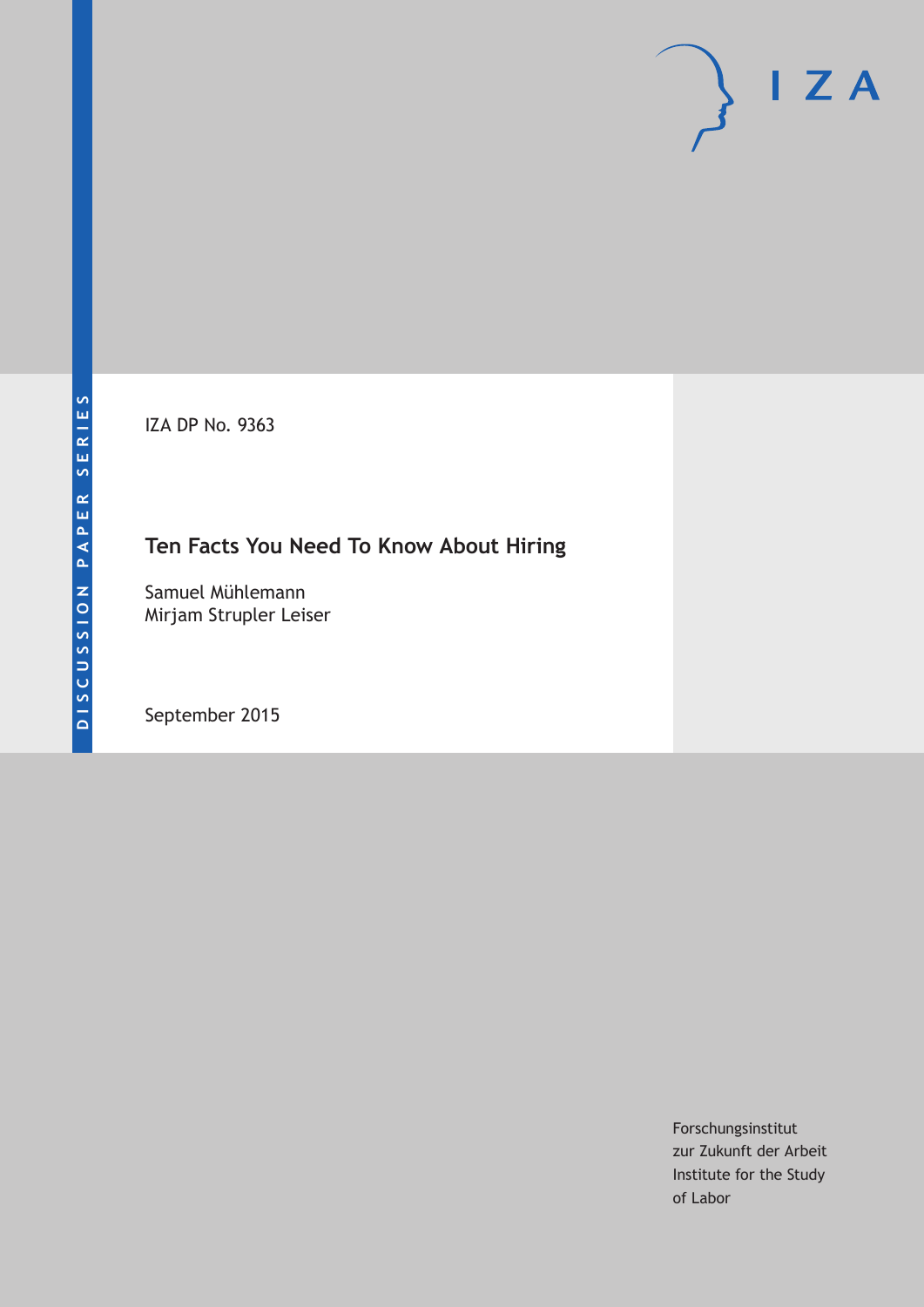# **Ten Facts You Need To Know About Hiring**

## **Samuel Mühlemann**

*University of Munich and IZA* 

## **Mirjam Strupler Leiser**

*University of Bern* 

Discussion Paper No. 9363 September 2015

IZA

P.O. Box 7240 53072 Bonn **Germany** 

Phone: +49-228-3894-0 Fax: +49-228-3894-180 E-mail: iza@iza.org

Any opinions expressed here are those of the author(s) and not those of IZA. Research published in this series may include views on policy, but the institute itself takes no institutional policy positions. The IZA research network is committed to the IZA Guiding Principles of Research Integrity.

The Institute for the Study of Labor (IZA) in Bonn is a local and virtual international research center and a place of communication between science, politics and business. IZA is an independent nonprofit organization supported by Deutsche Post Foundation. The center is associated with the University of Bonn and offers a stimulating research environment through its international network, workshops and conferences, data service, project support, research visits and doctoral program. IZA engages in (i) original and internationally competitive research in all fields of labor economics, (ii) development of policy concepts, and (iii) dissemination of research results and concepts to the interested public.

IZA Discussion Papers often represent preliminary work and are circulated to encourage discussion. Citation of such a paper should account for its provisional character. A revised version may be available directly from the author.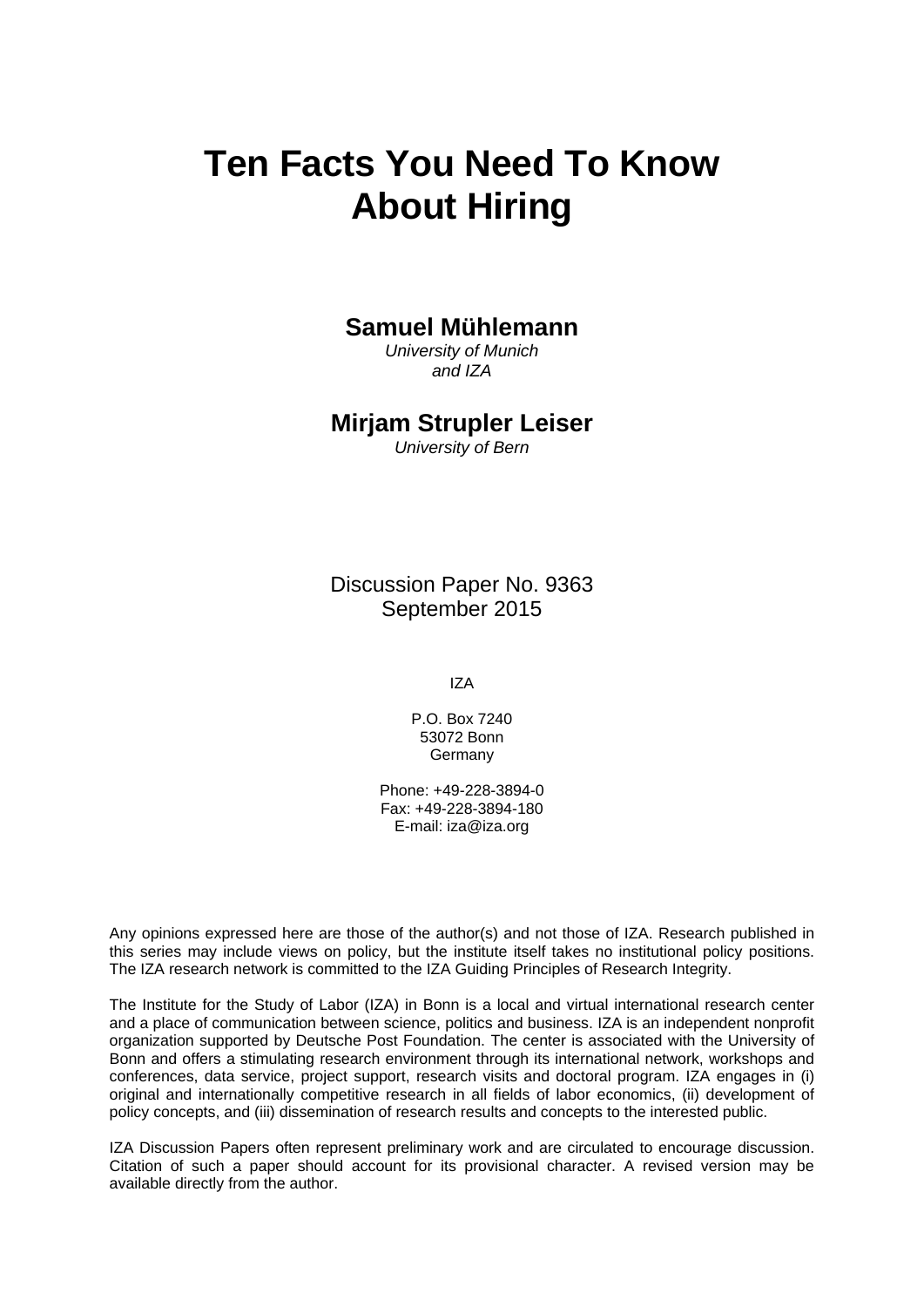IZA Discussion Paper No. 9363 September 2015

## **ABSTRACT**

## **Ten Facts You Need To Know About Hiring\***

We provide new empirical evidence regarding the magnitude and the determinants of a firm's costs required to fill a vacancy. The average costs required to fill a vacancy for a skilled worker in Switzerland amount to about 16 weeks of wage payments. The main components of the vacancy costs are initially low productivity, the formal instruction of a new hire (53 percent), disruption costs due to informal instruction of new hires (26 percent), and search costs (21 percent). Furthermore, hiring costs for small firms are associated with labor market tightness (i.e., the vacancy-unemployment ratio).

JEL Classification: J32, J63, M53

Keywords: adaptation cost, disruption cost, hiring cost, search cost, vacancy-unemployment ratio

Corresponding author:

 $\overline{a}$ 

Samuel Mühlemann Ludwig-Maximilians-Universität München Munich School of Management Institute for Human Resource Education and Management Ludwigstr. 28/RG D-80539 Munich Germany E-mail: muehlemann@bwl.lmu.de

<sup>\*</sup> This study is based on three administrative surveys during the years 2000, 2004, and 2009. The first survey was financed by the Commission for Technology and Innovation, and the second and the third surveys were supported by the Swiss Federal Office for Professional Education and Technology (OPET), both with the assistance of the Swiss Federal Statistical Office. This research was partly funded by the Swiss State Secretariat for Education, Research, and Innovation (SERI) through its "Leading House on Economics of Education: Firm Behavior and Training Policies." We are grateful to David Card, Rafael Lalive, Patrick Kline, and participants at the Labor Lunch Seminar at UC Berkeley, Ifo Center for the Economics of Education Lunch Seminar, and the Workshop on Labor Adjustment Costs 2012 (University of Bern) for helpful comments.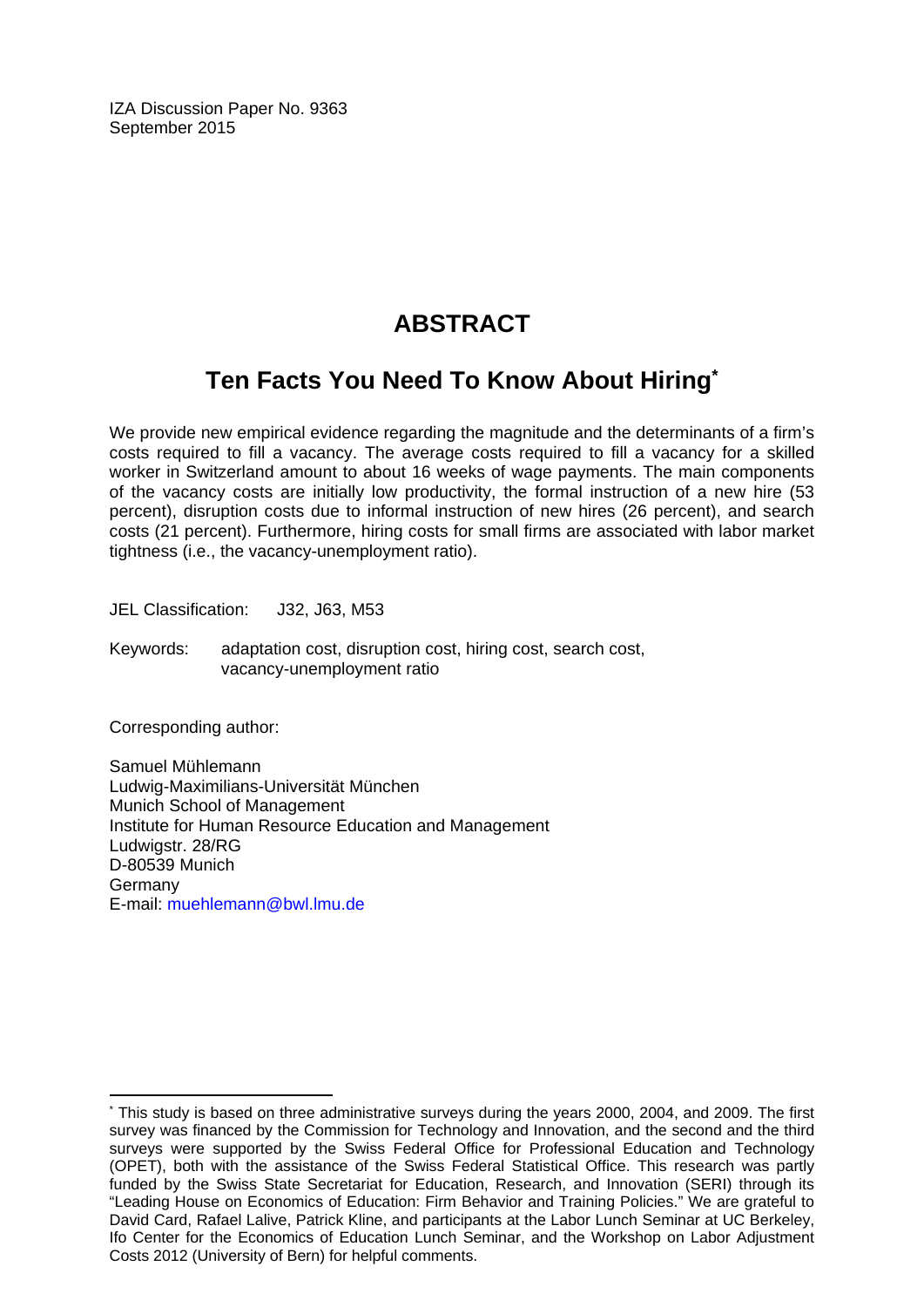### **1 Introduction**

Hiring the right employees is important for a firm's success. To fill a vacancy, a firm incurs direct costs by searching and interviewing suitable candidates, and due to their subsequent training activities, as well as indirect costs related to the initially lower productivity of new hires and the disruption of a firm's production process. The costs incurred to fill a vacancy differ according to the skill requirements for performing certain tasks, but the vacancy costs may also depend on labor market tightness. Thus, in times when skilled labor is scarce, a firm may have to increase its search effort to find a suitable job candidate, or accept a lower match quality at a given level of search effort. However, hiring lower quality workers may prolong the adaptation period, i.e., the time required for a new hire to become fully productive, as well as demanding additional formal training, or increasing the disruption costs due to a greater need for informal instruction by co-workers.

Empirical evidence for how firms recruit employees is still limited, largely due to data limitations. However, in this study, based on unusually rich establishment-level data describing a firm's hiring behavior for middle-skilled jobs, we established 10 important facts about hiring.

**Fact 1:** Filling a vacancy for a middle-skill position is expensive; it costs 16 weeks of wage payments on average.

**Fact 2:** The largest costs associated with filling a vacancy are adaptation costs due to formal training and the initial low productivity of a new hire (53%), followed by disruption costs, i.e., the time required by other workers to instruct a new hire when they cannot perform their own work (26%), and the search and recruitment costs incurred to fill the position with a suitable candidate (21%).

**Fact 3:** Both the level and changes in the vacancy-unemployment (*v/u*) ratios are positively related to hiring costs in the cross-section and over time. A one standard deviation increase in the  $v/u$  growth rate is associated with an 11 percent increase in average hiring costs for small firms, but we find no effects for large firms.

**Fact 4:** The structure of the search costs is convex, i.e., marginal search costs increase according to the number of hires per period. However, adaptation and disruption costs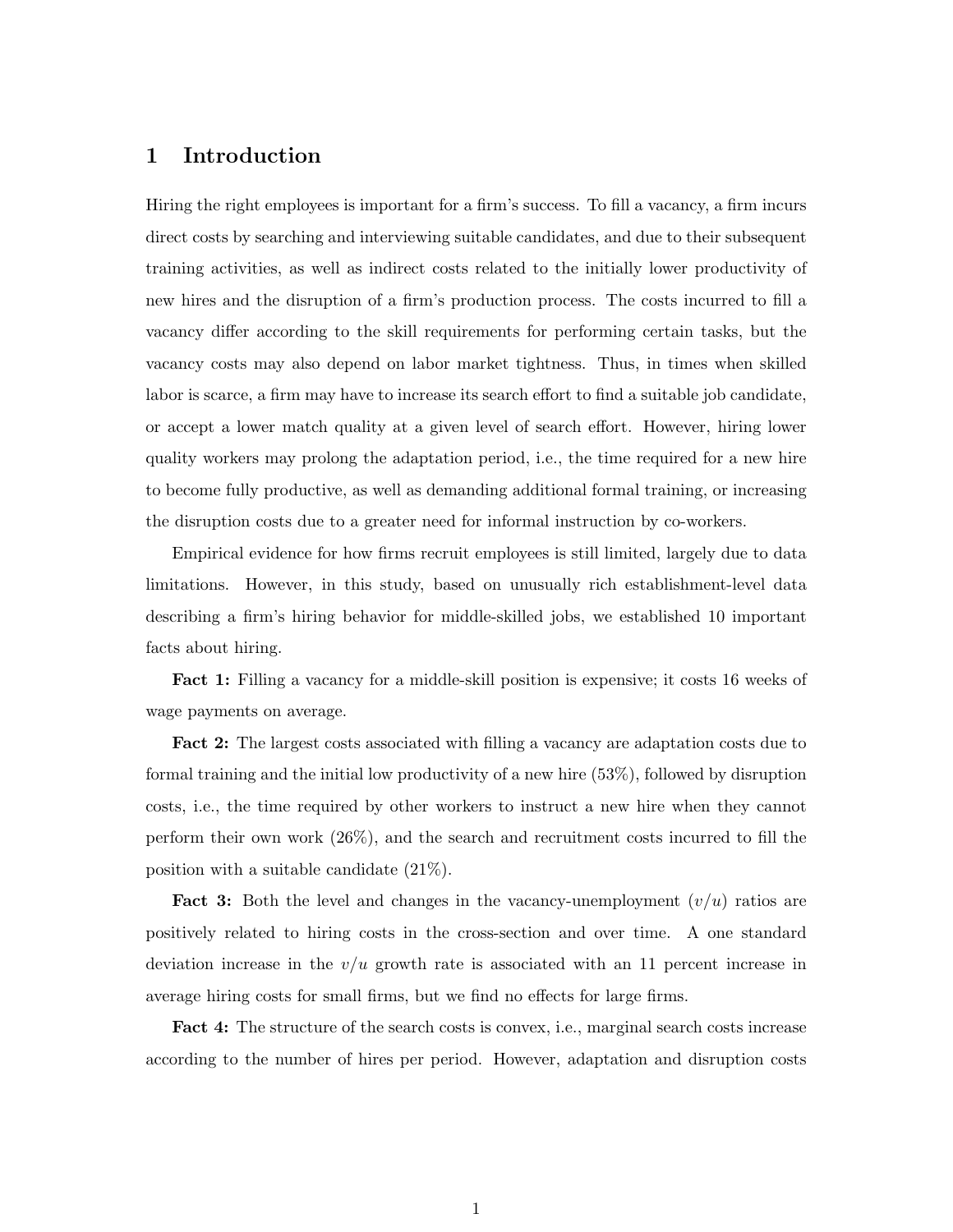feature a non-convex cost structure.

**Fact 5:** On average, a firm interviews four to five candidates to fill a vacancy successfully.

**Fact 6:** On average, a firm spends 9 hours interviewing a job applicant, including the preparation time and post-interview assessment.

**Fact 7:** The average adaptation period until a newly hired medium-skilled worker reaches full productivity is four months (82 working days).

**Fact 8:** The average productivity loss for a new hire during the adaptation period is 29% compared with a fully productive employee in the same firm and occupation.

**Fact 9:** A new hire disrupts the production process for other workers in a firm due to informal instruction activities for about 100 working hours (2.5 work weeks).

**Fact 10:** Hiring costs increase with the skill requirements, which are measured in hours of workplace training during an apprenticeship program in the corresponding occupation. A 1% increase in the occupational skill requirements was associated with a 0.8% increase in average hiring costs.

We established these facts using Swiss administrative establishment-level survey data for 2000, 2004, and 2009, which contained detailed information about the costs incurred by firms to fill a vacancy. In addition, we matched industry-level vacancy and unemployment data to our survey in order to test how changes in the labor market affected a firm's hiring costs.

The remainder of this article is organized as follows. Section 2 provides an overview of the relevant literature. Section 3 describes the data used for our analysis and extensive descriptive statistics for the components of hiring costs. Section 4 discusses the estimation strategy. Section 5 contains the empirical analysis of the effect of labor market tightness on hiring costs. Section 6 gives our conclusions.

### **2 Relevant Literature**

The size and shape of labor adjustment costs play important roles in theoretical search models of the labor market (surveyed by Eckstein and van den Berg, 2007; Rogerson et al.,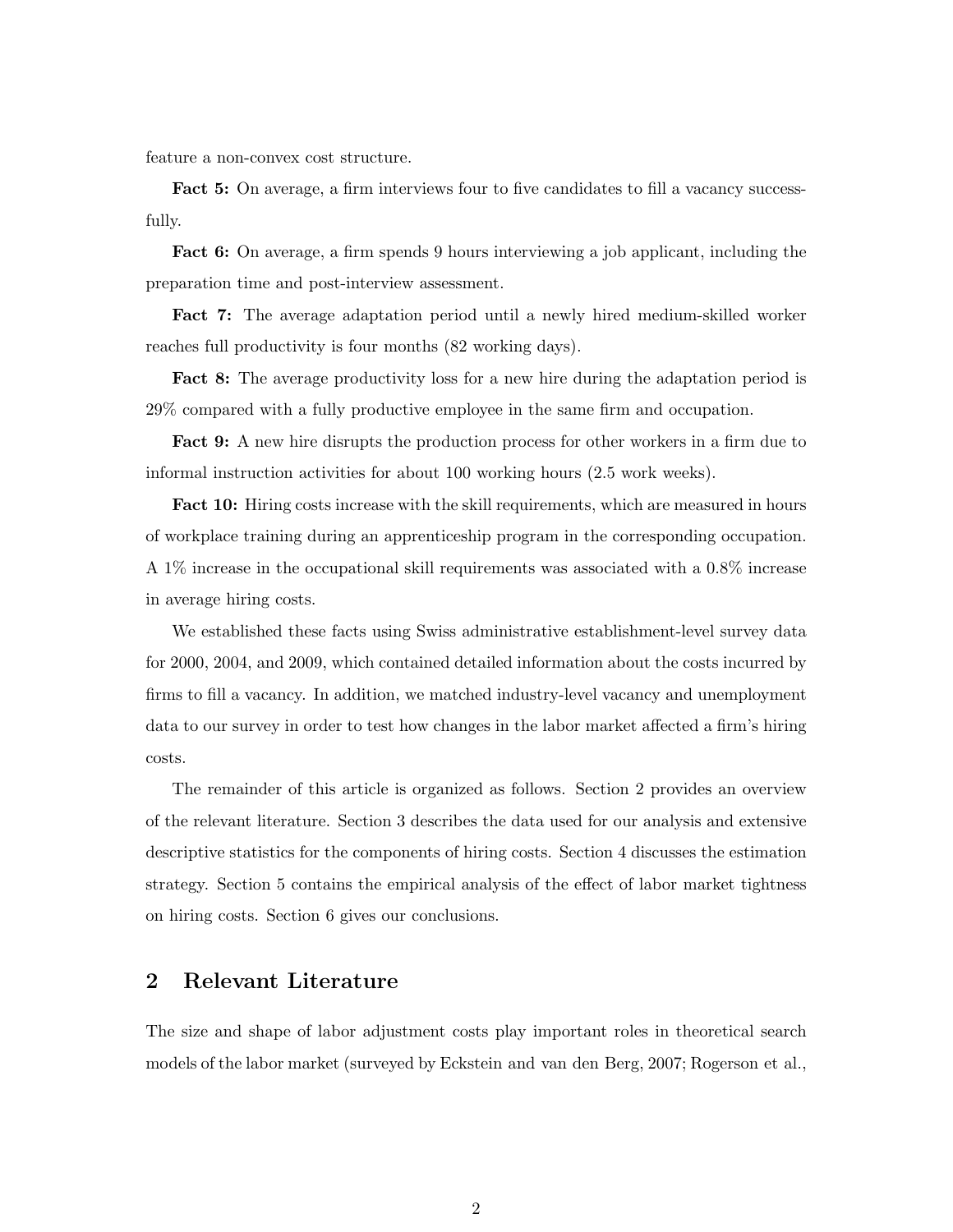2005; Rogerson and Shimer, 2011; Yashiv, 2007). However, there is still a lack of empirical evidence to justify the assumptions of these models.

In the absence of hiring costs, firms can instantly fill a vacancy at zero cost. However, frictions in the labor market may result in costly hiring, as well as forgoing profits because a vacancy may remain unfilled for some time.

To illustrate this problem, as described by Yashiv (2007), we denote the job-worker matching function by  $m = m(u, v)$ , where *u* is the unemployment rate and *v* are job vacancies. Moreover, we denote labor market tightness, which is measured by the vacancyunemployment ratio  $v/u$ , by  $\theta$ . The vacancy matching rate  $q(\theta) \equiv \frac{m}{v}$  $\frac{m}{v}$  decreases with the number of vacancies in the labor market and increases with the number of unemployed. By contrast, the job finding rate  $p(\theta) \equiv \frac{m}{u}$  $\frac{m}{u}$  decreases with the number of unemployed individuals and increases with the number of vacancies. A profit-maximizing firm creates a job provided that the expected marginal product of labor is higher than the expected marginal labor costs. Thus, a firm creates jobs provided that the expected discounted profits overweigh the excepted vacancy costs. Yashiv (2007) defined the value of a job *J* as the marginal costs incurred to fill a vacancy (*c*) times the expected vacancy duration  $\left(\frac{1}{a(t)}\right)$  $\frac{1}{q(\theta)}$ ), as follows.

$$
J \equiv c \frac{1}{q(\theta)}\tag{1}
$$

Therefore, at equilibrium, the value of the marginal job must increase with the hiring costs and the expected duration of the vacancy. Put differently, a job that only creates a small profit for a firm at low hiring costs and vacancy durations may no longer be profitable if the hiring costs increase substantially. Thus, it is important to understand the magnitude and determinants of the hiring costs parameter *c*.

Search and matching models often focus on a firm's and a worker's costs for finding each other, i.e., the required search effort for firms to advertise a vacancy and the effort of an individual worker to find that vacancy, but a firm's total costs incurred to fill a vacancy also include training costs and indirect costs related to the initially lower productivity of new hires and costs incurred when new hires disrupt the work of other employees in a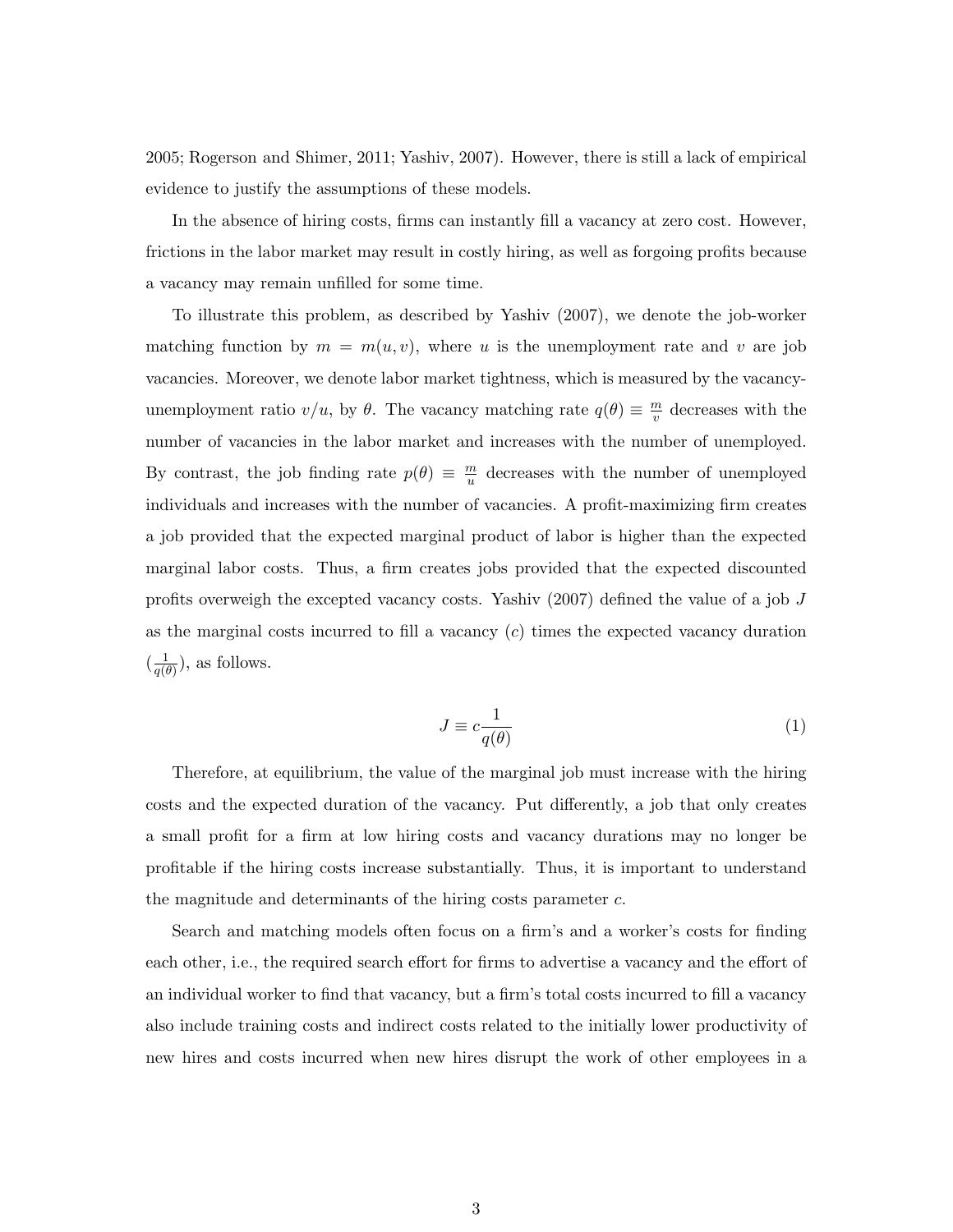firm.

Thus, in the following, we refer to search costs as the costs incurred until a successful match is accomplished, and we refer to hiring costs as the total costs incurred to fill a vacancy, including the costs that arise after a new hire signs a contract with the firm.<sup>1</sup>

#### **2.1 Labor market tightness and hiring costs**

As first shown by van Ours and Ridder (1991, 1992) based on Dutch data, a firm's vacancy duration, i.e., the average time required to fill a vacancy, varies with the business cycle. Furthermore, they showed that the vacancy duration also varies with the educational requirements of the job, i.e., the vacancy duration is longer for higher educational requirements. Moreover, they found that firms search non-sequentially, i.e., they choose the most suitable candidate from a pool of applicants, rather than evaluating each candidate separately. Finally, van Ours and Ridder (1993) showed that Dutch employers spend much more time selecting rather than searching for employees, and Abbring and van Ours (1994) found that firms search more intensively when the labor market is tight, but they detected no effects of labor market tightness on the selection period.<sup>2</sup>

More recently, Davis et al. (2012) discussed the importance of the recruitment intensity for explaining key outcomes in the labor market. They reported differences in a firm's recruitment intensity during and after the recent Great Recession. Davis et al. (2012) showed that the performance of searching and matching models could be improved greatly if firms can choose their recruitment intensity as well as adjusting the number of vacancies. However, they emphasize that there is a lack of direct empirical data about the recruitment intensity (Davis et al., 2012, p. 588): "*...this paper points to an important role for recruiting intensity in the cyclical relationship among hires, vacancies, and unemployment. Data limitations, however, require an indirect approach to the measurement of recruiting intensity per vacancy. There is a need to develop data that support more direct measures.*" Thus, they suggested that the standard search models need to be extended

<sup>&</sup>lt;sup>1</sup>Thus, our definition of hiring costs is similar to that of Silva and Toledo (2009), although they also considered separation costs in their definition of post-match labor turnover costs, which is a cost factor that we exclude due to a lack of empirical data.

 ${}^{2}$ For a more detailed review of the development of employer search, see Oyer and Schaefer (2011).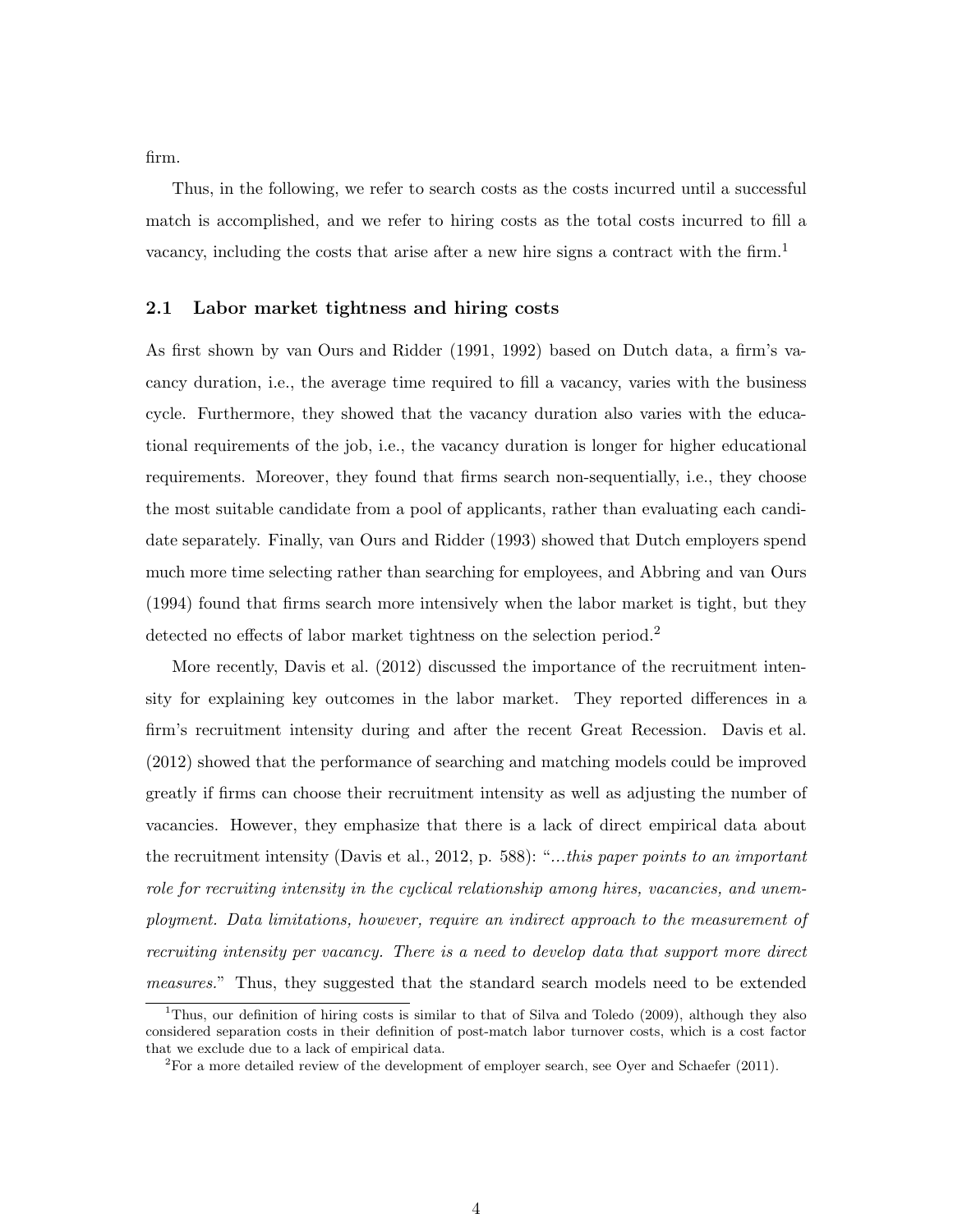according to a firm's recruitment intensity. In our first contribution, we empirically tested whether a firm's recruitment intensity changed in response to labor market tightness (i.e., the within-industry vacancy-unemployment ratio).

Rogerson and Shimer (2011) made a similar point (p.652): "*Unfortunately we are unaware of any time series showing the number of workers (or hours of work) devoted to recruiting, and so the choice of f [the functional form] is somewhat arbitrary*." To calibrate their search model, they relied on estimates from Hagedorn and Manovskii (2008) and Silva and Toledo (2009). However, Hagedorn and Manovskii (2008) relied on crosssectional evidence from Barron et al. (1997), who analyzed US firms between 1980 and 1993. The evidence in Barron et al. (1997) points toward small search costs (about 11 percent of the weekly pay), but other studies provide evidence for much higher search costs (e.g., Blatter et al. 2012 found that the average search costs were 369 percent of the weekly pay for skilled workers in Switzerland, whereas Muehlemann and Pfeifer 2015 reported a corresponding proportion of 277 percent for Germany). Moreover, hiring costs include search costs, but they also include costs for initial formal (and informal) training and indirect costs for lost productivity until a new hire reaches full productivity. Thus, after accounting for adaptation costs, the average hiring costs incurred to fill a vacancy are about one quarter of the yearly wage payments in Switzerland and Germany (Blatter et al. 2012, Muehlemann and Pfeifer  $2015$ .<sup>3</sup> Silva and Toledo  $(2009)$  used existing survey information about postmatch labor turnover costs for the USA (Barron et al., 1997, Bishop, 1996, Dolfin, 2006), which accounted for workers not being fully productive initially. They found that accounting for such costs substantially improved the performance of their calibrated model. However, to our knowledge, no survey information is available that allows the identification of the effects of changes in labor market tightness (e.g., changes in the vacancy-unemployment ratio) on a firm's total hiring costs.

In addition, Stadin (2012) found that the local labor market conditions in Sweden significantly affected the probability of firms filling a vacancy, thereby affecting the hiring costs if longer vacancy durations are associated with increased expenditure on job

<sup>&</sup>lt;sup>3</sup>Hagedorn and Manovskii (2008) allowed for wage costs of recruitment personnel to fluctuate over the business cycle, but they did not allow for changes in a firm's recruitment intensity (Davis et al. 2012).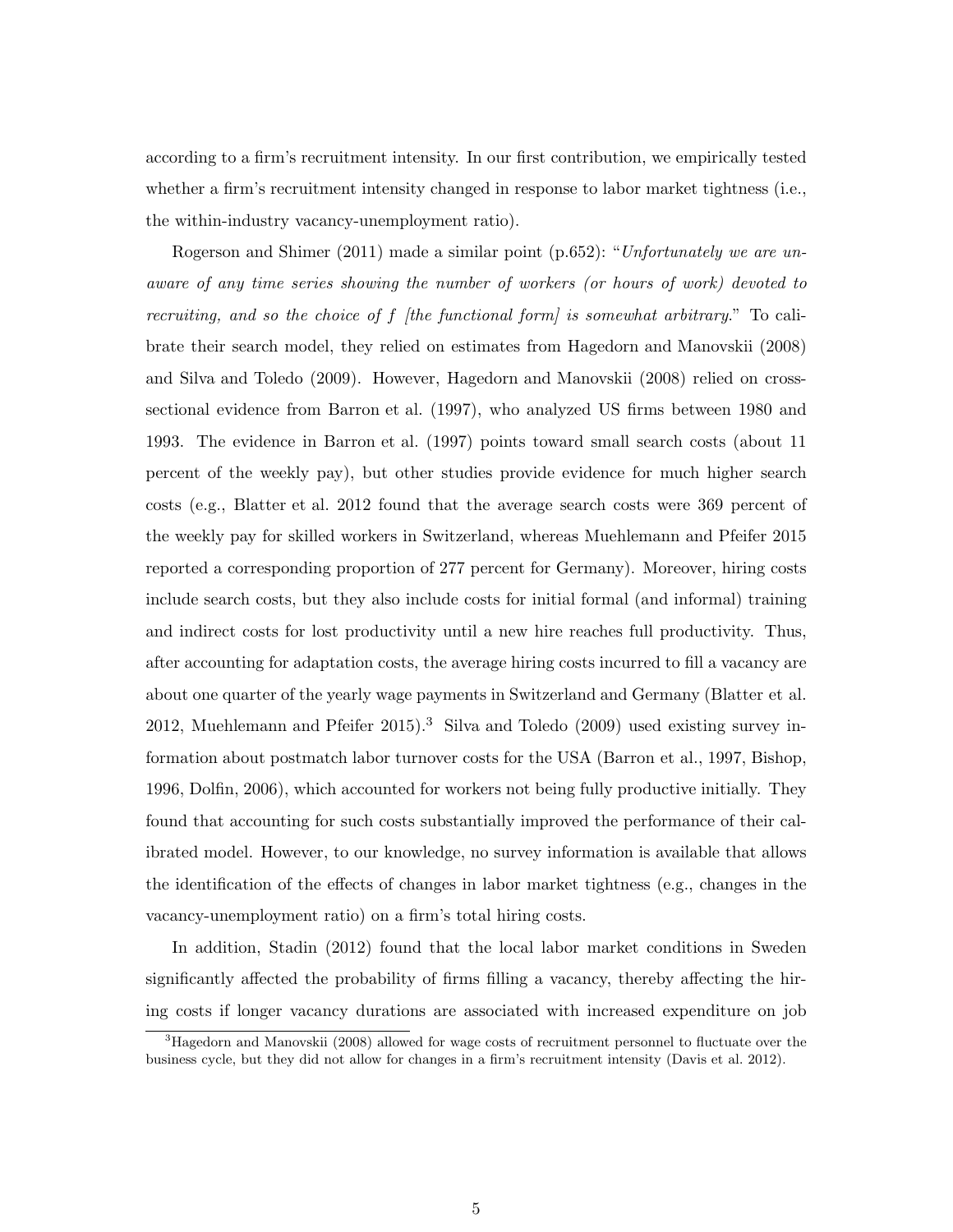advertisements and unsuccessful (and costly) interviews with job applicants. Moreover, Moscarini and Postel-Vinay (2012) and Moscarini and Postel-Vinay (2013) showed that the effects of the business cycle differ by firm size because large firms create significantly more jobs during an economic expansion than small firms. Thus, they argued that small firms may find it more difficult to hire during an economic upturn because large firms are more attractive to active job seekers due to higher pay as well as providing more stable working conditions, but large firms may also actively poach employees from small firms.

Our study makes two main contributions. First, we obtained detailed empirical information about the various costs of filling a vacancy, including search, selection, and formal as well as informal training. Second, we investigated how the different cost components associated with filling a vacancy varied with labor market tightness.

#### **2.2 Economies or diseconomies of scale in recruitment**

Many macroeconomic models assume a specific form of labor adjustment costs with respect to the number of hires, so that models fit the aggregate data (Yashiv, 2007). However, there is still an ongoing debate about the shape of these adjustment costs (i.e., whether they are linear, piece-wise linear, convex, or non-convex). Typically, observing firms hiring many workers at once is interpreted as indicating the existence of economies of scale in recruitment, whereas the opposite implies diseconomies of scales. Much of the evidence related to worker flows indicates that there are economies of scale in recruitment because firms seem to group hire.<sup>4</sup> More recently, Cooper and Willis (2009) highlighted the importance of disruption costs, i.e., new hires disrupting a firm's production process during the adaptation period. They found that non-convex disruption costs at the firm level provided the best explanation of the aggregate fluctuations.

In addition to investigating workers flows to infer hiring costs indirectly, a small but growing number of studies have analyzed direct empirical evidence related to hiring costs. Manning (2011) showed that hiring costs with a convex structure imply that a labor market is monopsonistic. Direct evidence of hiring costs points towards a convex cost

<sup>&</sup>lt;sup>4</sup>The early studies of the shape of labor adjustment costs based on observing worker flows were surveyed by Hamermesh and Pfann (1996).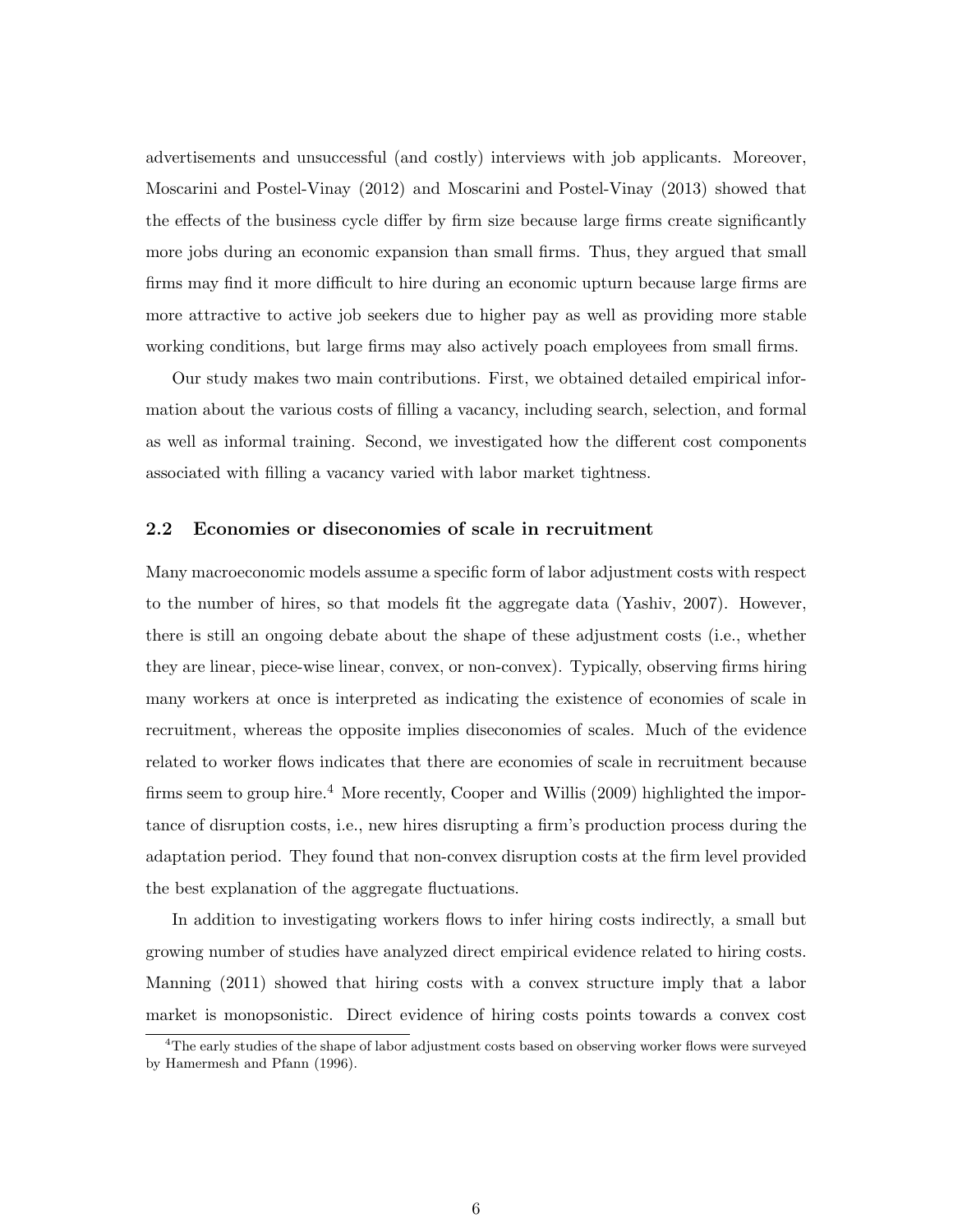structure in Germany (Muehlemann and Pfeifer 2015), Switzerland (Blatter et al. 2012), the UK (Manning 2006), and the USA (Dube et al. 2010), as well as linear adjustment costs in France (Kramarz and Michaud 2010). In our study, we investigated individual cost components to test whether they had different cost structures.

## **3 Data and descriptive statistics**

To analyze the influence of labor market tightness on a firm's hiring costs, we used three waves (2000, 2004, and 2009) of administrative and representative Swiss establishmentlevel survey data, which included comprehensive information about the hiring costs and strategies of firms. All three surveys were performed by the Centre for Research in Economics of Education at the University of Bern and the Swiss Federal Statistical Office.<sup>5</sup>

The Federal Statistical office sent a paper-based questionnaire to a sample of selected firms by regular mail.<sup>6</sup> A firm's management (in small firms) or human resources department (in larger firms) supplied information about hiring costs for a specific occupation, which was assigned randomly by the Statistical Office. The data corresponded to occupations that require a vocational qualification at the upper secondary level, which is the most common education pathway in Switzerland and it represents about two-thirds of the Swiss workforce.

Our pooled data set comprised 8,874 firms (2,360 in 2000, 2,567 in 2004, and 3,947 in 2009), which hired at least one worker in the three previous years of the survey.<sup>7</sup> Firms provided detailed information about their hiring activities, particularly search costs (costs for job postings, costs for external placement agencies/headhunters, and time spent conducting interviews), adaptation costs (training costs and reduced productivity for new hires), and disruption costs.<sup>8</sup> Furthermore, we matched industry-level vacancy and unem-

<sup>&</sup>lt;sup>5</sup>The surveys were originally performed to estimate the expenditure of firms on vocational education and training in Switzerland.

 ${}^{6}$ To account for stratified sampling, the results employed in this study were weighted by sampling weights. For more details of the sample design and calculation of the weights, see Renfer (2002); Potterat (2003, 2006, 2011).

 $7$ That is, 1998, 1999, and 2000 for the survey in 2000; 2002, 2003, and 2004 for the survey in 2004 and 2007, 2008, and 2009 for the survey in 2009.

<sup>8</sup>Disruption costs were only available for the 2009 survey.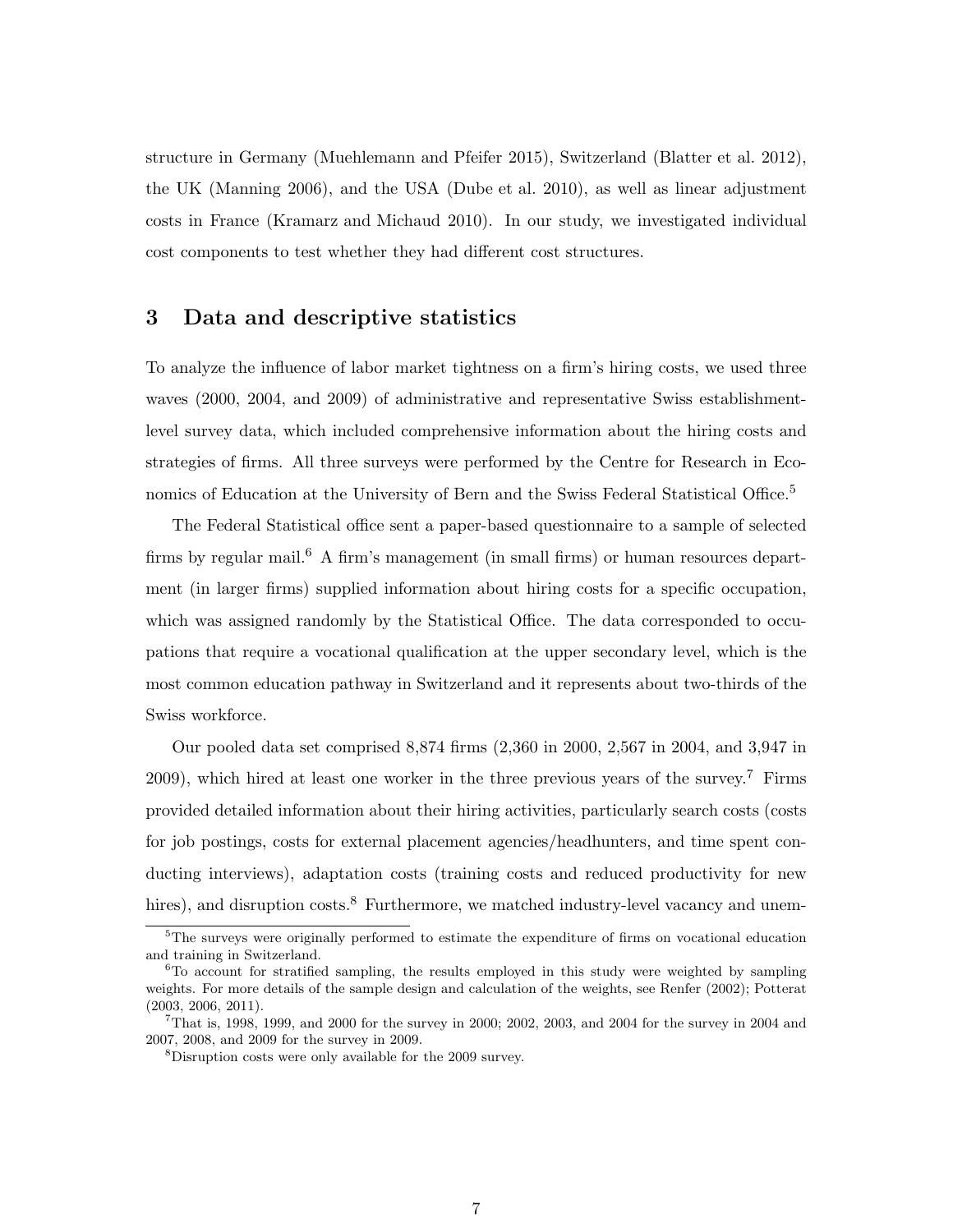ployment data provided by the Swiss State Secretariat for Economic Affairs to our data set, which allowed us to generate our measure of labor market tightness.

#### **3.1 Descriptive statistics**

Table 1 shows the hiring cost components for small establishments with less than 50 employees and large establishments with 50 or more employees. Table 1 shows that large firms spent more on job postings. Both small and large firms interviewed four to five candidates per vacancy. On average, large firms spent about 11 hours selecting a candidate (including preparation time and post-interview assessment), compared with an average of 8 hours by small firms. New hires required some adaptation time to become fully productive within the working process, where the average period was 82 working days (or about 17 weeks) for both small and large firms. The average decline in productivity during this adaptation period was about 29 percent, but the productivity losses were significantly higher in large firms than small firms.

Table 2 shows the components of hiring costs and the vacancy-unemployment ratio  $(v/u)$ , as well as the  $v/u$  growth rate, by industry. We found that there was significant variation in search costs  $(s_i)$  across sectors, which ranged from less than 500 Swiss francs in the food and beverage industry to almost 3000 Swiss francs for firms that manufactured machinery, a sector that typically has rather high skill requirements. The average number of candidates interviewed  $(j_i)$  was three to five candidates across industries. The average interview time  $(h_i^i)$  was between 7 and 13 hours, which tended to be higher in industries with high job advertising expenditures. Similarly, we found that firms in these sectors also spent more resources on external advisors or headhunters  $(e_i)$ . The same pattern held for the different components of adaptation costs, i.e., adaptation time  $(d_i^a)$ , productivity loss  $(p_i)$ , training duration  $(d_i^t)$  and training costs  $(c_i^t)$ . Moreover, the disruption time  $(h_i^d)$  was higher in industries with high search and adaptation costs, thereby indicating a rather strong correlation between the different cost components.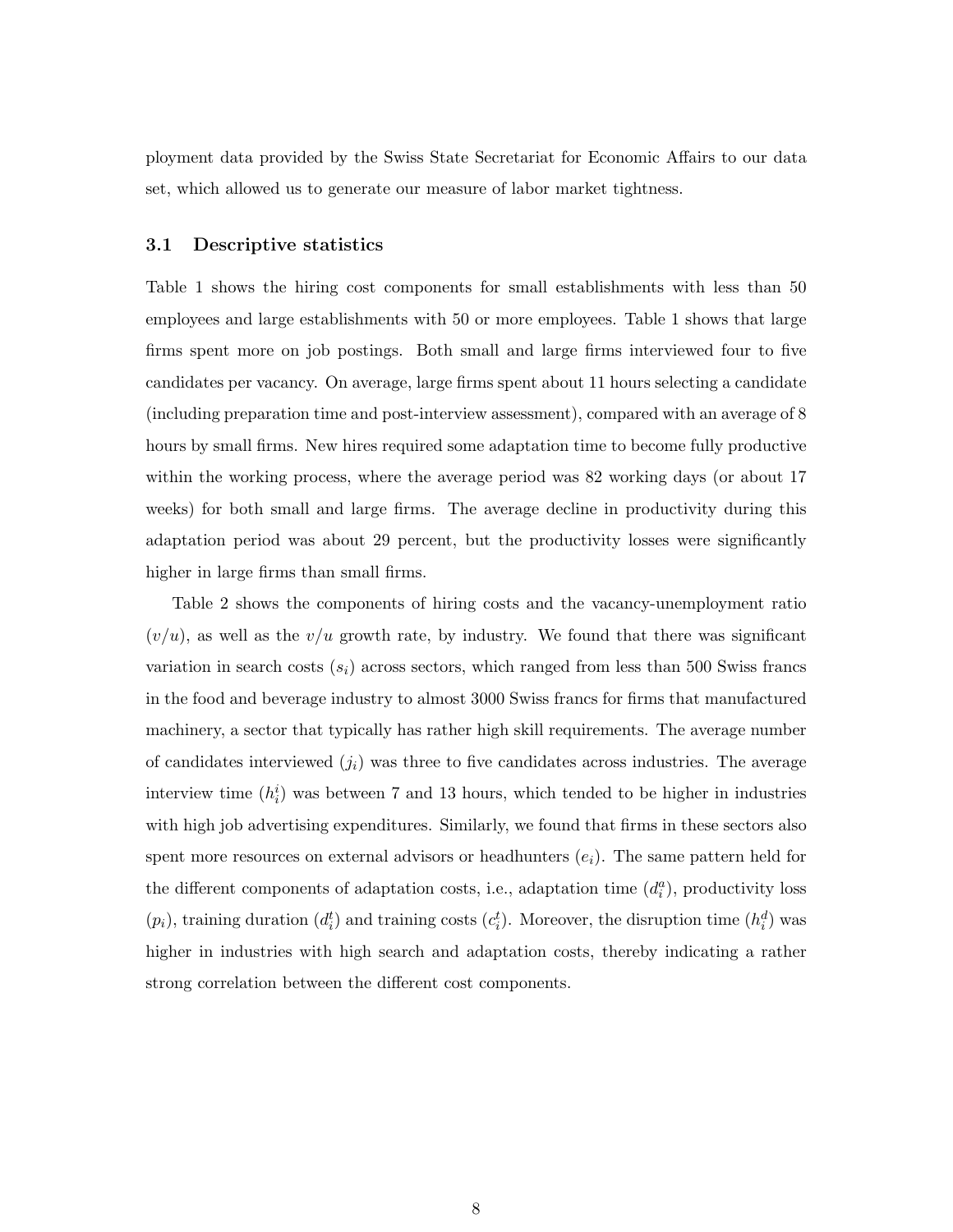| sts<br>Component of hiring co                                                                                      | Small firms  |           | Large firms |           | All firms |           |
|--------------------------------------------------------------------------------------------------------------------|--------------|-----------|-------------|-----------|-----------|-----------|
|                                                                                                                    | Mean         | Std. dev. | Mean        | Std. dev. | Mean      | Std. dev. |
| Number of hires                                                                                                    | 2.80         | 2.59      | 10.37       | 40.44     | 4.26      | 18.17     |
| Number of skilled workers                                                                                          | 5.80         | 5.56      | 33.39       | 197.69    | 11.13     | 87.68     |
| Costs of job postings                                                                                              | $1,\!105.10$ | 1,935.85  | 1,772.17    | 2,850.41  | 1,233.94  | 2,158.96  |
| Number of applicants interviewed per vacancy $(j_i)$                                                               | 4.04         | 2.36      | 4.59        | 2.55      | 4.15      | 2.41      |
| in hours $(h_i^i)$<br>Time for job interviews                                                                      | 7.86         | 8.40      | 11.18       | 11.26     | 8.50      | 9.12      |
| Costs of external advisors/headhunters $(e_i)$                                                                     | 745.47       | 2,912     | 1,783.04    | 4,702.02  | 945.86    | 3,357.98  |
| period in days $(d_i^a)$<br>Duration of adaptation                                                                 | 78.51        | 61.77     | 97.51       | $70.91\,$ | 82.18     | 64.07     |
| Average decline in productivity in $\%$ ( $p_i$ )                                                                  | 27.95        | 14.93     | 31.80       | 13.93     | 28.70     | 14.82     |
| External training courses in days $(d_i^t)$                                                                        | 2.07         | 4.03      | 2.77        | 3.25      | 2.21      | 3.90      |
| Training costs $(c_i^t)$                                                                                           | 448.35       | 1,588.94  | 964.05      | 1,948.79  | 547.95    | 1,676.73  |
| Weekly pay of skilled workers $(w_i)$                                                                              | 1,282.06     | 273.22    | 1,432.99    | 258.39    | 1,311.21  | 276.88    |
| Disruption time in hours $(h_i^d)$                                                                                 | 95.46        | 78.02     | 111.73      | 77.98     | 98.60     | 78.27     |
| $\label{thm:invariant} Observations$                                                                               | 2,656        |           | 1,291       |           | 3,947     |           |
| Note: All costs are given in Swiss francs (CHF). Small firms had $<50$ employees. Large firms had $50+$ employees. |              |           |             |           |           |           |

Note: All costs are given in Swiss francs (CHF). Small firms had *<*50 employees. Large firms had 50+ employees.

Table 1: Descriptive statistics 2009, by firm size Table 1: Descriptive statistics 2009, by firm size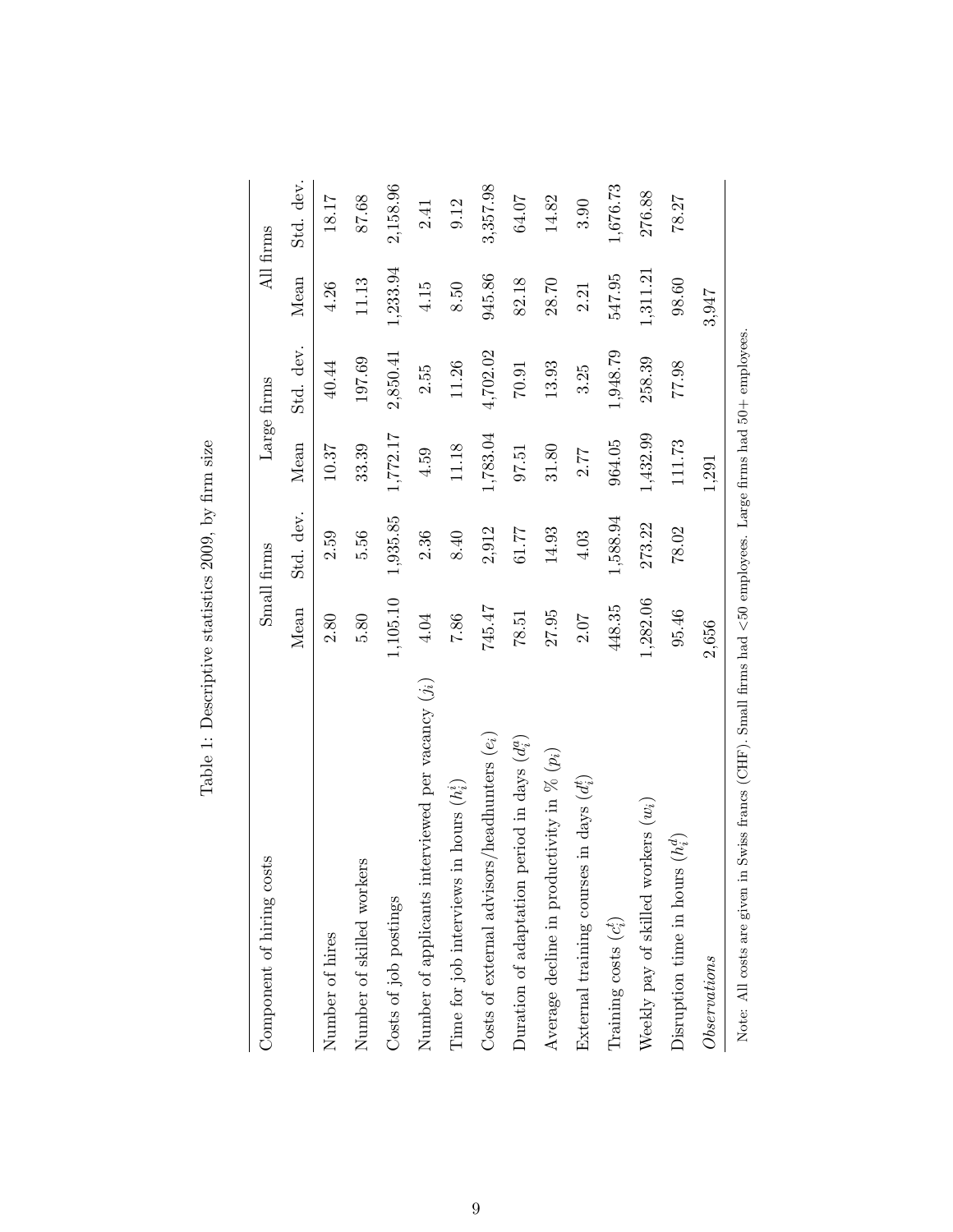| Industry                                                                                                                                                            | $s_i$    |                  | $h_i^i$                            |          | $d_{i}^{a}$ |       |                  |         | $w_i$                                                                                                                                                                                                                     | $h^d_i$   | v/u  | $(v/u)_{t,t-1}$                                     |
|---------------------------------------------------------------------------------------------------------------------------------------------------------------------|----------|------------------|------------------------------------|----------|-------------|-------|------------------|---------|---------------------------------------------------------------------------------------------------------------------------------------------------------------------------------------------------------------------------|-----------|------|-----------------------------------------------------|
|                                                                                                                                                                     | 812.51   | $2.\overline{9}$ | $\frac{1}{20.7}$                   | 496.44   | 82.49       | 21.53 | 55               | 390.95  | 338.20                                                                                                                                                                                                                    | 70.14     | 92.1 | 0.08                                                |
|                                                                                                                                                                     | 1,326.75 | 3.67             | 10.34                              | 969.29   | 80.74       | 31.71 | $\ddotsc$        | 338.20  | ,218.55                                                                                                                                                                                                                   | 133.73    | 2.47 |                                                     |
|                                                                                                                                                                     | 916.03   | 4.79             |                                    | 890.19   | 94.38       | 34.24 | 5.               | 116.23  | ,263.15                                                                                                                                                                                                                   | 113.63    | 3.76 | $\frac{0.16}{0.30}$                                 |
|                                                                                                                                                                     | 1,004.45 | 3.33             | $7.76\phantom{1}8.41$              | 594.54   | 63.90       | 22.19 | ಼                | 97.72   | 1,300.40                                                                                                                                                                                                                  | 77.37     | 2.43 | 0.37                                                |
|                                                                                                                                                                     | 2,652.06 | 4.24             | 12.81                              | 2,533.00 | 90.57       | 30.55 | $\overline{191}$ | 558.20  | ,353.75                                                                                                                                                                                                                   | 135.12    | 2.24 | $-0.24$                                             |
|                                                                                                                                                                     | 1,605.64 | 3.22             | 9.91                               | .129.42  | 92.44       | 31.13 | 62.1             | 526.36  | 1,391.38                                                                                                                                                                                                                  | 118.93    | 3.10 | 0.37                                                |
|                                                                                                                                                                     | 2,743.55 | 3.65             | 2.72                               | 1,651.15 | 105.13      | 35.28 | 2.20             | 711.54  | 1,406.94                                                                                                                                                                                                                  | 133.13    | 3.50 | 0.84                                                |
| ${}^{\infty}$                                                                                                                                                       | 2,184.42 | $\frac{5}{4}$    | 12.22                              | 2,247.07 | 103.85      | 35.26 | 2.31             | 709.79  | 1,446.44                                                                                                                                                                                                                  | 133.38    | 2.17 |                                                     |
| ⊙                                                                                                                                                                   | 1,077.25 | 3.32             |                                    | 1,165.04 | 129.98.     | 29.47 | 2.14             | 574.15  | 1,258.18                                                                                                                                                                                                                  | 131.24    | 1.75 | $\begin{array}{c} 2.08 \\ 0.64 \\ 0.79 \end{array}$ |
|                                                                                                                                                                     | 1,029.19 | 3.98             |                                    | 791.10   | 77.19       | 27.03 | 2.33             | 532.44  | 1,195.21                                                                                                                                                                                                                  | 104.19    | 1.44 |                                                     |
|                                                                                                                                                                     | 478.05   | 4.31             |                                    | 230.43   | 40.29       | 23.44 | 0.30             | 87.49   | ,074.09                                                                                                                                                                                                                   | $72.96\,$ | 0.61 | $0.58$<br>0.96                                      |
|                                                                                                                                                                     | 1,077.40 | 4.65             | 07:68<br>21:08:1<br>08:11<br>08:21 | 1,443.07 | 69.41       | 31.67 | 2.10             | 364.51  | 1,292.77                                                                                                                                                                                                                  | 120.89    | 2.08 |                                                     |
|                                                                                                                                                                     | 2,257.99 | 4.18             |                                    | 3,187.74 | 94.64       | 36.66 | 1.72             | ,262.97 | ,524.77                                                                                                                                                                                                                   | 118.48    | 1.87 |                                                     |
|                                                                                                                                                                     | 1,826.12 | 3.68             |                                    | 1,175.82 | 90.22       | 29.01 | 2.21             | 820.60  | ,422.42                                                                                                                                                                                                                   | 108.90    | 0.25 | $0.88$<br>$2.74$<br>$1.41$<br>$0.36$                |
|                                                                                                                                                                     | 1,685.94 | 4.78             | 8.90                               | 1,182.27 | 81.92       | 31.91 | 2.05             | 552.09  | ,414.58                                                                                                                                                                                                                   | 103.07    | 0.36 |                                                     |
| $\stackrel{\circ}{\scriptstyle \circ}$                                                                                                                              | 1,348.70 | 4.07             | 8.99                               | 979.60   | 92.08       | 32.38 | 2.90             | 394.23  | 1,432.95                                                                                                                                                                                                                  | 126.79    | 2.07 |                                                     |
|                                                                                                                                                                     | 627.45   | Г.<br>Б          | 8.53                               | 97.40    | 63.65       | 29.78 | 2.66             | 954.67  | 1,299.69                                                                                                                                                                                                                  | 74.83     | 1.15 | 0.34                                                |
| $\frac{8}{1}$                                                                                                                                                       | 1,828.64 | 4.72             | 8.08                               | 271.77   | 98.16       | 28.63 | 2.33             | 523.73  | 477.38                                                                                                                                                                                                                    | 101.10    | 1.05 | 1.18                                                |
| $\mathbf{5}$                                                                                                                                                        | 810.56   | 4.38             | 9.88                               | 328.17   | 137.22      | 29.86 | 1.72             | 254.44  | 1,261.64                                                                                                                                                                                                                  | 91.81     | 1.23 | 0.43                                                |
| $\rm Industry: 1$ Mining and quarrying; energy and water $\rm supply,$ construction; 2 Manufacture of food products, beverages, and tobacco products; 3 Manufacture |          |                  |                                    |          |             |       |                  |         |                                                                                                                                                                                                                           |           |      |                                                     |
| of textiles and apparel; 4 Manufacture of wood and paper products, and printing; 5 Manufacture of coke, chemicals and chemical products, rubber, and                |          |                  |                                    |          |             |       |                  |         |                                                                                                                                                                                                                           |           |      |                                                     |
| equipment, electronic and optical products,<br>plastics; 6 Manufacture of metal products;                                                                           |          |                  |                                    |          |             |       |                  |         | 7 Manufacture of machinery and equipment n.e.c. $[A1]$ , and transport equipment; 8 Manufacture of electrical<br>watches, and clocks; 9 Other manufacturing; 10 Trade and repair; 11 Food and beverage service activities |           |      |                                                     |
| accommodation; 12 Transport, telecommunications; 13 Financial service activities and insurance; 14 Real estate activities; 15 IT, publishing, audiovisual           |          |                  |                                    |          |             |       |                  |         |                                                                                                                                                                                                                           |           |      |                                                     |
| and broadcasting activities, R&D, other economic services; 16 Education; 17 Human health activities, social work activities; 18 Public administration; 19           |          |                  |                                    |          |             |       |                  |         |                                                                                                                                                                                                                           |           |      |                                                     |
| Other service activities                                                                                                                                            |          |                  |                                    |          |             |       |                  |         |                                                                                                                                                                                                                           |           |      |                                                     |
|                                                                                                                                                                     |          |                  |                                    |          |             |       |                  |         |                                                                                                                                                                                                                           |           |      |                                                     |

Table 2: Descriptive statistics 2009, by industry Table 2: Descriptive statistics 2009, by industry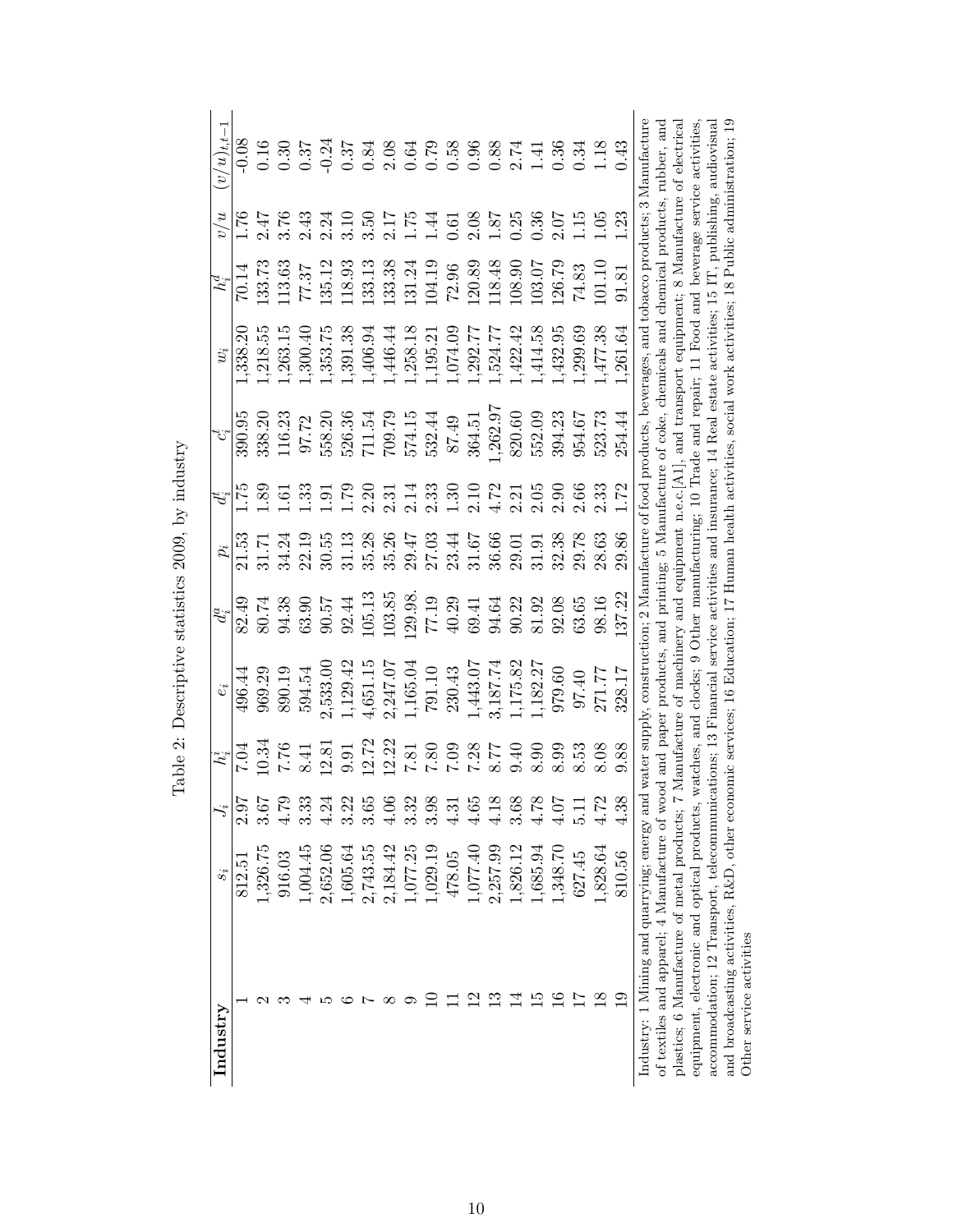Moreover, Table 2 shows that industries with a high vacancy-unemployment growth (top quartile) tended to pay above average wages, they spent more resources on job postings, and they had above average productivity losses due to new hires during the adaptation period.

Table 3 shows that there were substantial differences between large firms with more than 50 employees and small firms with less than 50 employees within these industries. The costs for job postings did not differ significantly between the top and bottom quartiles for large firms, but small firms spent significantly more on job postings when the labor market was tight in their own sector. Similarly, labor market tightness affected the number of applicants interviewed, the duration of the adaptation period, and the productivity losses only in small firms. Furthermore, small firms in industries with a high vacancyunemployment growth spent more resources on external training, but there were no effects in large firms. Finally, employees in small firms in the top quartile spent more time providing informal training to new hires compared with firms in the bottom quartile, whereas we did not find these differences in large firms.

#### **3.2 A model of hiring costs**

The comprehensive information about the components of hiring costs presented in the previous section allowed us to compute the hiring costs *C<sup>i</sup>* for each firm *i* in 2009. The hiring costs comprise three components: search costs  $s_i$ , adaptation costs  $a_i$ , and disruption costs  $d_i$ <sup>9</sup>. Search costs comprise all of the costs that an establishment incurs until a contract is signed. Adaptation costs *a<sup>i</sup>* reflect the reduced productivity of a new hire during the adaptation period  $t$ , and disruption costs  $d_i$  arise when workers within a firm are disrupted from performing their productive work when introducing the new hires to the production process. Thus, hiring costs are defined as follows.

$$
C_i = s_i + a_i + d_i \tag{2}
$$

 $9$ We only obtained disruption costs from the 2009 survey.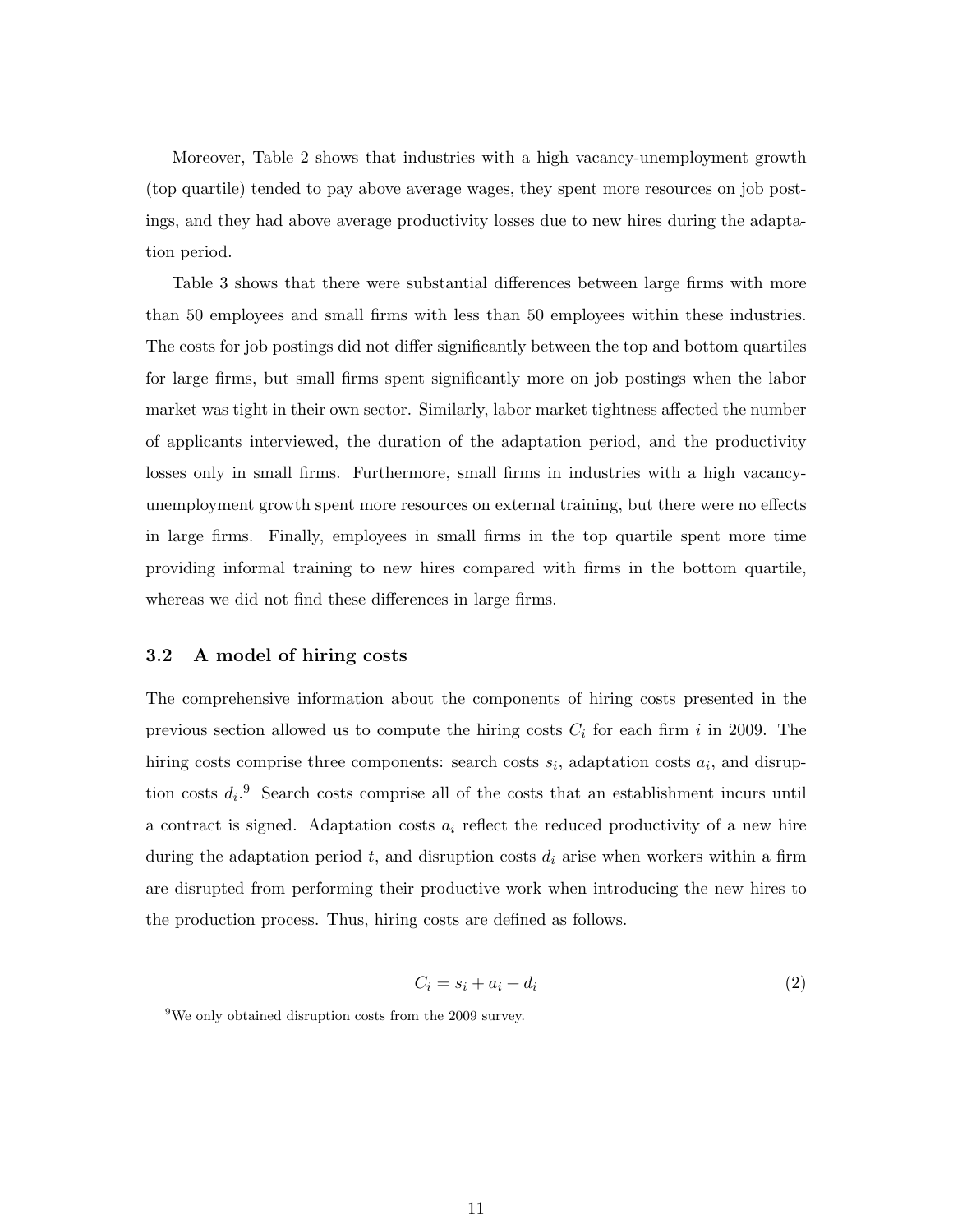| Small firms                                  |           | 1st quartile |          | 4th quartile |
|----------------------------------------------|-----------|--------------|----------|--------------|
|                                              | Mean      | Std. dev.    | Mean     | Std. dev.    |
| Number of hires                              | 2.64      | 2.08         | 2.85     | 2.23         |
| Number of skilled workers                    | 5.67      | 5.11         | 6.18     | 5.46         |
| Costs of job postings                        | 587.01    | 1,023.33     | 1,731.52 | 2,637.82     |
| Number of applicants interviewed per vacancy | 3.52      | 2.25         | 4.46     | 2.37         |
| Time for job interviews in hours             | 6.53      | 7.76         | 8.69     | 8.83         |
| Personnel costs for interviews               | 1,313.99  | 1,865.08     | 2,534.54 | 3,017.48     |
| Costs for external advisors/headhunters      | 264.75    | 1,361.68     | 967.86   | 3,239.58     |
| Duration of adaptation period in days        | 71.25     | 61.81        | 87.12    | 62.30        |
| Average decline in productivity (in $\%$ )   | $23.95\,$ | 14.47        | 31.13    | 14.86        |
| Training courses in days                     | 1.46      | 2.64         | 2.08     | 3.51         |
| Direct training costs                        | 213.33    | 1,234.71     | 604.50   | 1,961.83     |
| Weekly wage payments for skilled workers     | 1,266.64  | 261.66       | 1,415.86 | $279.52\,$   |
| Disruption time in hours                     | 67.53     | 70.36        | 105.20   | 79.47        |
| Observations                                 | 641       |              | 773      |              |
| Large firms                                  |           | 1st quartile |          | 4th quartile |
|                                              | Mean      | Std. dev.    | Mean     | Std. dev.    |
| Number of hires                              | 5.47      | 12.43        | 15.36    | 56.80        |
| Number of skilled workers                    | 16.25     | 30.38        | 55.92    | 130.43       |
| Costs of job postings                        | 1,419.07  | 2,386.83     | 2,005.51 | 2,414.53     |
| Number of applicants interviewed per vacancy | 5.25      | 3.06         | 4.61     | 2.46         |
| Time for job interviews in hours             | 11.77     | 9.91         | 11.99    | 10.64        |
| Personnel costs for interviews               | 4,871.09  | 6,415.02     | 3,765.24 | 4,512.29     |
| Costs for external advisors/headhunters      | 843.43    | 3,088.15     | 2,276.97 | 4,939.44     |
| Duration of adaptation period in days        | 81.38     | 55.79        | 87.79    | 58.09        |
| Average decline in productivity (in $\%$ )   | 31.60     | 13.78        | 30.80    | 14.35        |
| Training courses in days                     | 3.75      | 3.85         | 2.49     | 2.81         |
| Direct training costs                        | 1,605.20  | 2,450.35     | 722.08   | 1873.97      |
| Weekly wage payments for skilled workers     | 1,421.42  | 216.11       | 1,491.99 | 330.31       |
| Disruption time in hours                     | 104.29    | 72.46        | 112.50   | 82.49        |
| Observations                                 | 409       |              | 333      |              |

Table 3:  $v/u$ -ratio growth quartiles, by firm size

Note: All of the costs are in Swiss francs (CHF). Small firms had *<*50 employees. Large firms had  $50+$  employees.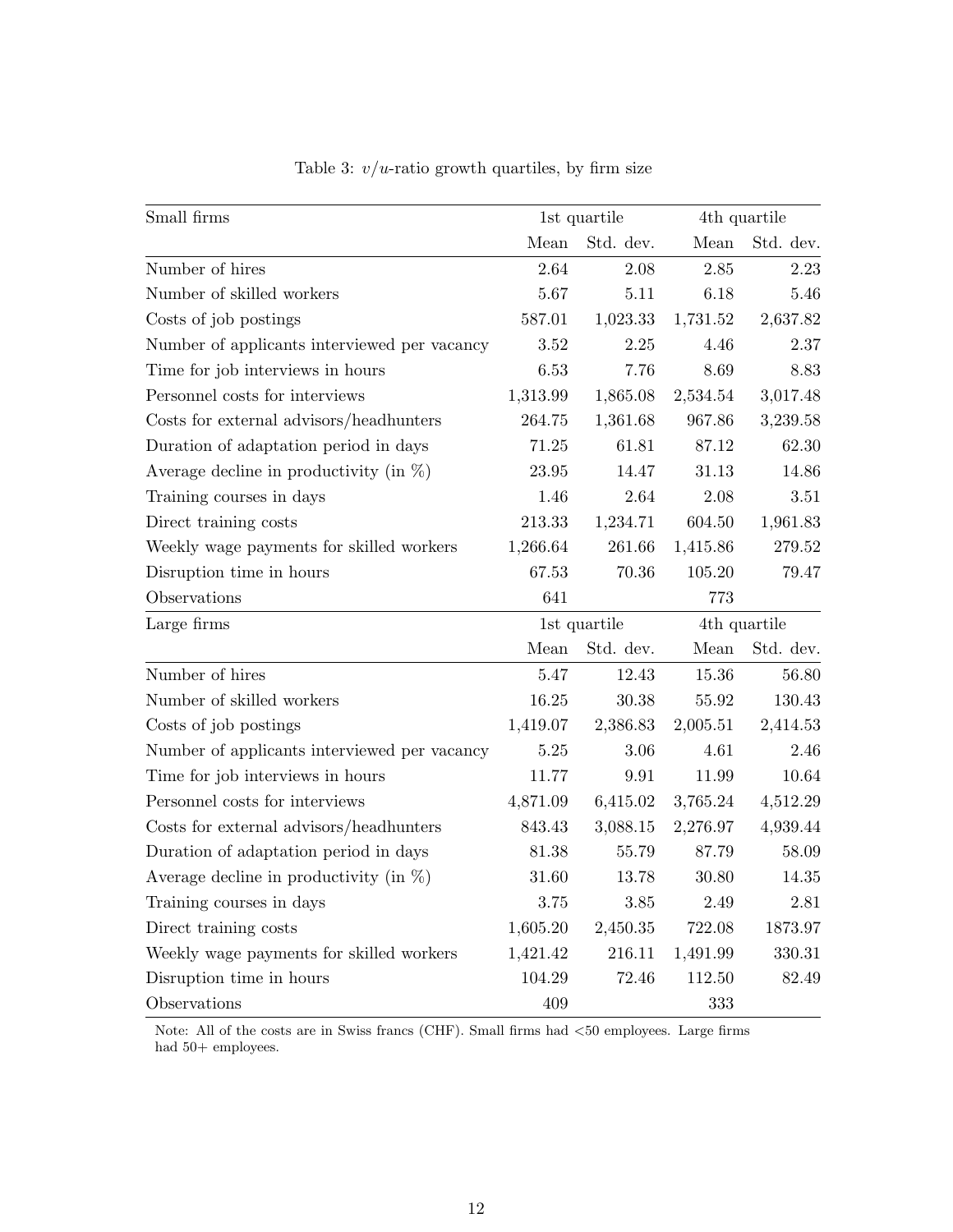Search costs can be written as:

$$
s_i = v_i + j_i c_i^i + e_i,\tag{3}
$$

where  $v_i$  are the costs for posting a vacancy,  $j_i$  denotes the number of interviewed applicants per vacancy who are invited for a job interview, and  $c_i^i$  is the cost for a single interview (time spent on the interview multiplied by wages). Finally, *e<sup>i</sup>* are the costs for external placement agencies or headhunters.

Newly hired workers need some time to reach full productivity, and thus firms incur adaptation costs. These costs can be written as:

$$
a_i = d_i^a (1 - p_i) w_i + d_i^t w_i + c_i^t \tag{4}
$$

where  $d_i^a$  represents the days that the newly hired worker is less productive than an average skilled worker within a firm,  $p_i$  is the relative productivity of the newly hired worker compared with an experienced skilled worker in a firm, and *w<sup>i</sup>* denotes the skilled worker's wage. Some firms train workers via external courses during the adaptation period. These courses have direct training costs  $c_i^t$  and costs due to the absence of workers from the workplace, where  $d_i^t$  is the number of days that the newly hired worker is absent because of external training.

The third component of the hiring costs are disruption costs  $d_i$ , which are associated with new hires disrupting workers within the firm during the adaptation period. Workers within a firm might be included in the adaptation process for the new hires, where they provide the newly hired workers with relevant information about the production process. Disruption costs can be written as:

$$
d_i = h_i^d w_i \tag{5}
$$

where  $d_i^d$  denotes how many hours all of the workers in a firm provide informal training to new hires (and thus they cannot perform their regular tasks) and *w<sup>i</sup>* denotes the wage. Disruption costs were only available for the 2009 survey, so when we analyzed the hiring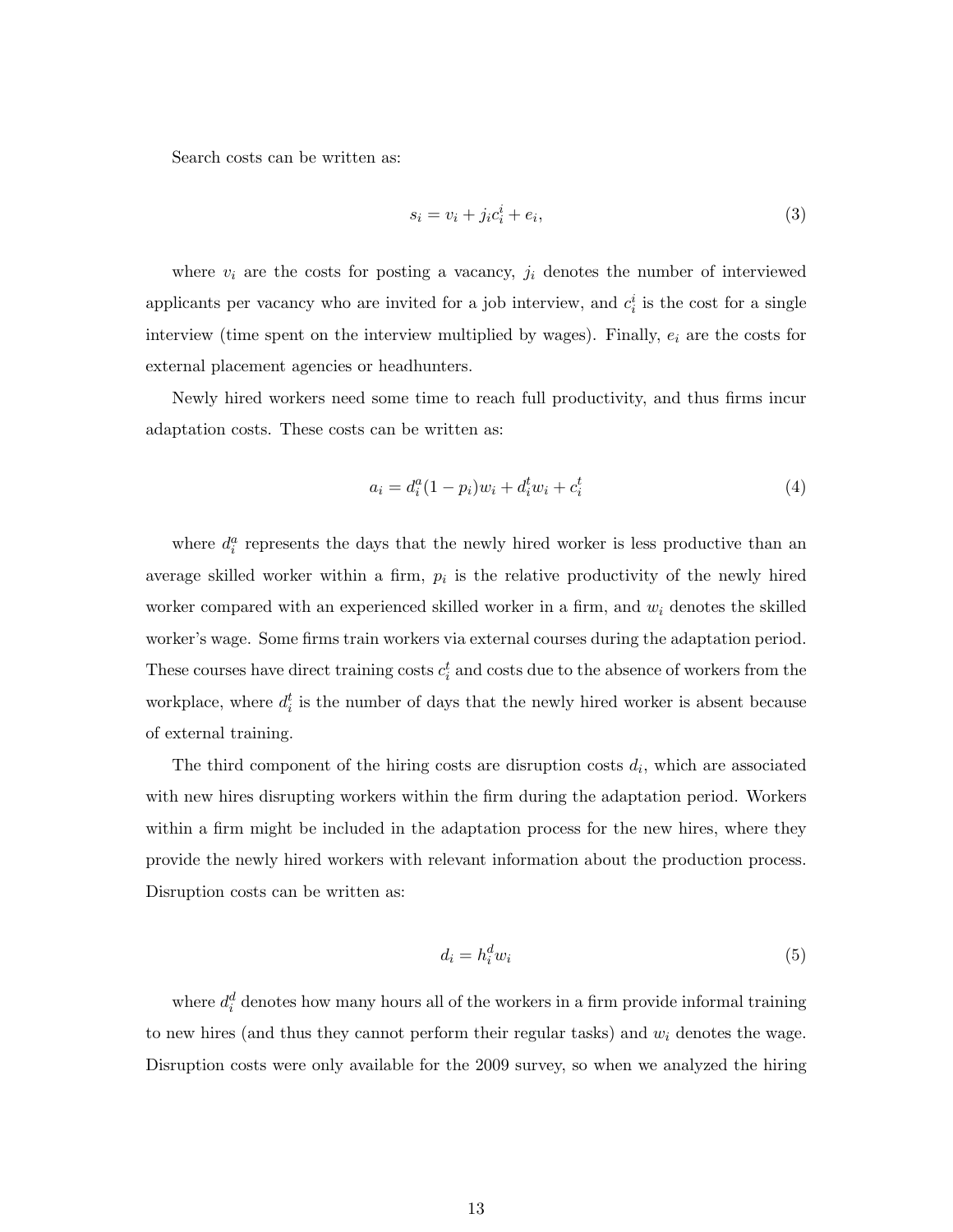costs across time, we could only investigate the search and adaption costs.

|                          | All firms |                              |        |            |                                        |       |
|--------------------------|-----------|------------------------------|--------|------------|----------------------------------------|-------|
|                          | Mean      | Std. dev.                    | Min    | Max        | Share                                  |       |
| Search costs $(s_i)$     | 4,391.06  | 6,244.29                     | 20.00  | 111,845.95 | $21,1\%$                               |       |
| Adaptation costs $(a_i)$ | 11,068.68 | 12,338.48                    | 171.72 | 155,265.89 | 53,4%                                  |       |
| Disruption costs $(d_i)$ | 5,284.55  | 4,711.73                     | 0.00   | 44,343.89  | 25,5%                                  |       |
| Hiring costs $(C_i)$     | 20,744.29 | 17,697.46                    | 454.56 | 186,262.72 | 100\%                                  |       |
| Observations             | 3,947     |                              |        |            |                                        |       |
|                          |           | Small firms $(50$ employees) |        |            | Large firms $(50 + \text{ employees})$ |       |
|                          | Mean      | Std. dev.                    | Share  | Mean       | Std. dev.                              | Share |
| Search costs $(s_i)$     | 3,735.01  | 5,442.29                     | 19,9%  | 7,131.86   | 8,299.75                               | 24,7% |
| Adaptation costs $(a_i)$ | 10,021.61 | 11,928.54                    | 53,3%  | 15,443.01  | 13,047.56                              | 53,5% |
| Disruption costs $(d_i)$ | 5,043.46  | 4,619.01                     | 26,8%  | 6,291.74   | 4,957.92                               | 21,8% |
| Hiring costs $(C_i)$     | 18,800.08 | 16,910.77                    | 100\%  | 28,866.61  | 18,587.24                              | 100%  |
| Observations             | 2,656     |                              |        | 1,291      |                                        |       |

Table 4: Descriptive statistics 2009

Note: All costs in Swiss francs (CHF)

Table 4 shows that during 2009, small firms in Switzerland had average hiring costs of 18,800 Swiss Francs  $(\text{CHF})^{10}$  whereas large firms incurred costs of about 28,900 CHF, although with considerable variation between firms. The maximum hiring costs were above 186,000 CHF although the hiring costs were virtually zero for some firms. On average, 53 percent of the hiring costs were adaptation costs, which were incurred mainly due to the initial low productivity of new hires. Search costs accounted for 21 percent (20 percent for small firms and 25 percent for large firms) of the hiring costs, which mainly comprised personnel costs for interviews and costs for job postings. The remaining 26 percent (27 percent for small and 22 percent for large firms) of hiring costs were attributable to new

 $10$ In 2009, 1 CHF was roughly equal to 1 USD.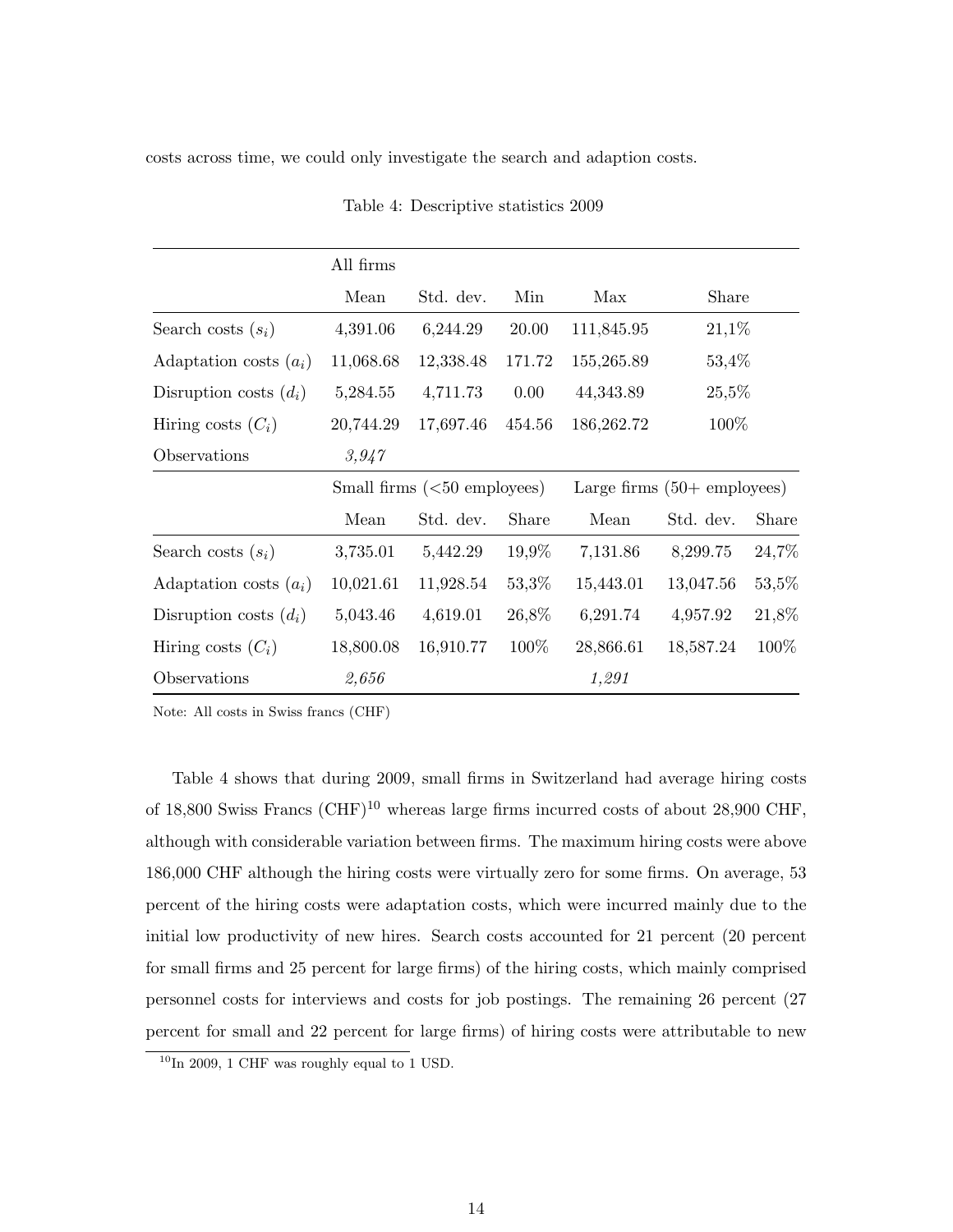hires disrupting the production process because they required informal training from other workers who were unable to perform their regular tasks (average of about 99 hours per new hire). $^{11}$ 



Figure 1: Hiring costs and skill requirements (measured in hours of workplace training during an apprenticeship) by occupation

Hiring costs also increased according to the skill requirements for an occupation. We used information regarding the average workplace training volume at the occupationlevel for apprenticeship programs as a proxy for each occupation's skill requirements. Depending on the training occupation, the average volume of workplace instruction time ranged from 360 to 1120 hours per apprentice. Figure 1 shows that there was a significant positive association between hiring costs and skill requirements at the occupational level. Based on bivariate regression, we estimated the hiring cost elasticity with respect to skill requirements as 0.8, i.e., a 1% increase in skill requirements was associated with a 0.8% increase in the average hiring costs, thereby implying high economic significance.<sup>12</sup>

We used the vacancy-unemployment  $(v/u)$  ratio as a measure of labor market tightness.

<sup>&</sup>lt;sup>11</sup>Table A1 in the Appendix shows descriptive statistics regarding the components of the search costs and adaptation costs for the 2000 and 2004 surveys. When we compared surveys across time, we used the costs from 2000.

 $12$ Our results agree with an earlier study by Barron et al. (1985), who found that firms spent more time searching for qualified applicants when the training requirements were high.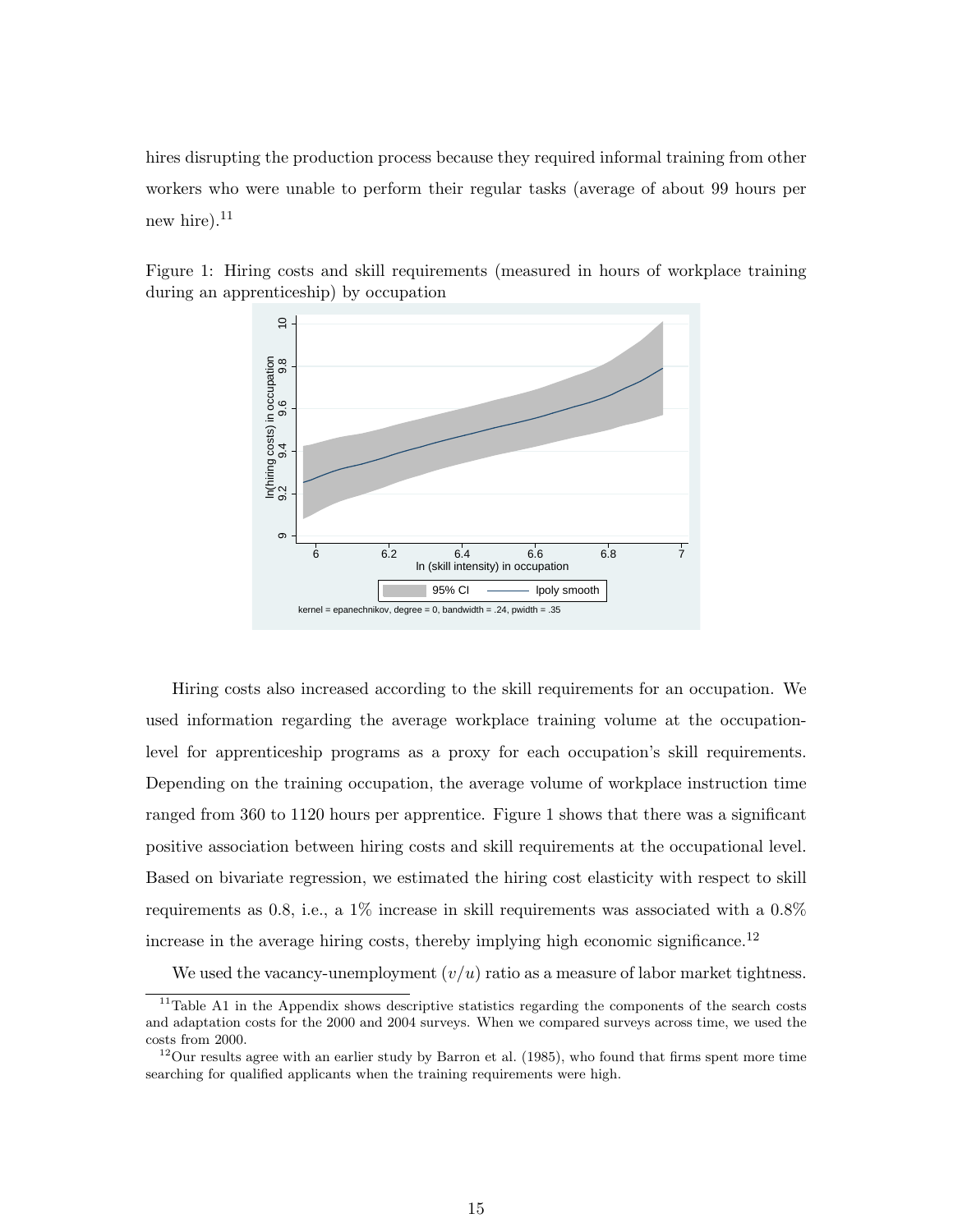

Figure 2 shows the  $v/u$  ratio, a subjective measure of a firm's difficulties finding skilled labor, and GDP growth.<sup>13</sup> In 2000, about 50 percent of the firms reported difficulties finding skilled workers in the external labor market. However, in 2004, the economic downturn after the recession at the beginning of the new millennium still affected the labor market, and thus firms had less difficulty finding suitable skilled workers in our second observation period (2002–2004). In 2009, Switzerland had yet another economic downturn as a result of the financial crisis. However, the Swiss economy remained relatively strong compared with other countries and the GDP growth in the previous years produced a rather tight labor market for the period 2007–2009, which was the last period during which we observed firms recruiting new employees.

The main question that we next addressed in this study was the extent to which labor market tightness influenced a firm's hiring costs and whether there were heterogeneous effects across hiring costs components. We answered this question based on the variation in the conditions of the labor market.

<sup>13</sup>GDP change compared with the previous year. Source: http://www.seco.admin.ch/themen/00374 /00456/00458/index.html?lang=de, 20.11.2013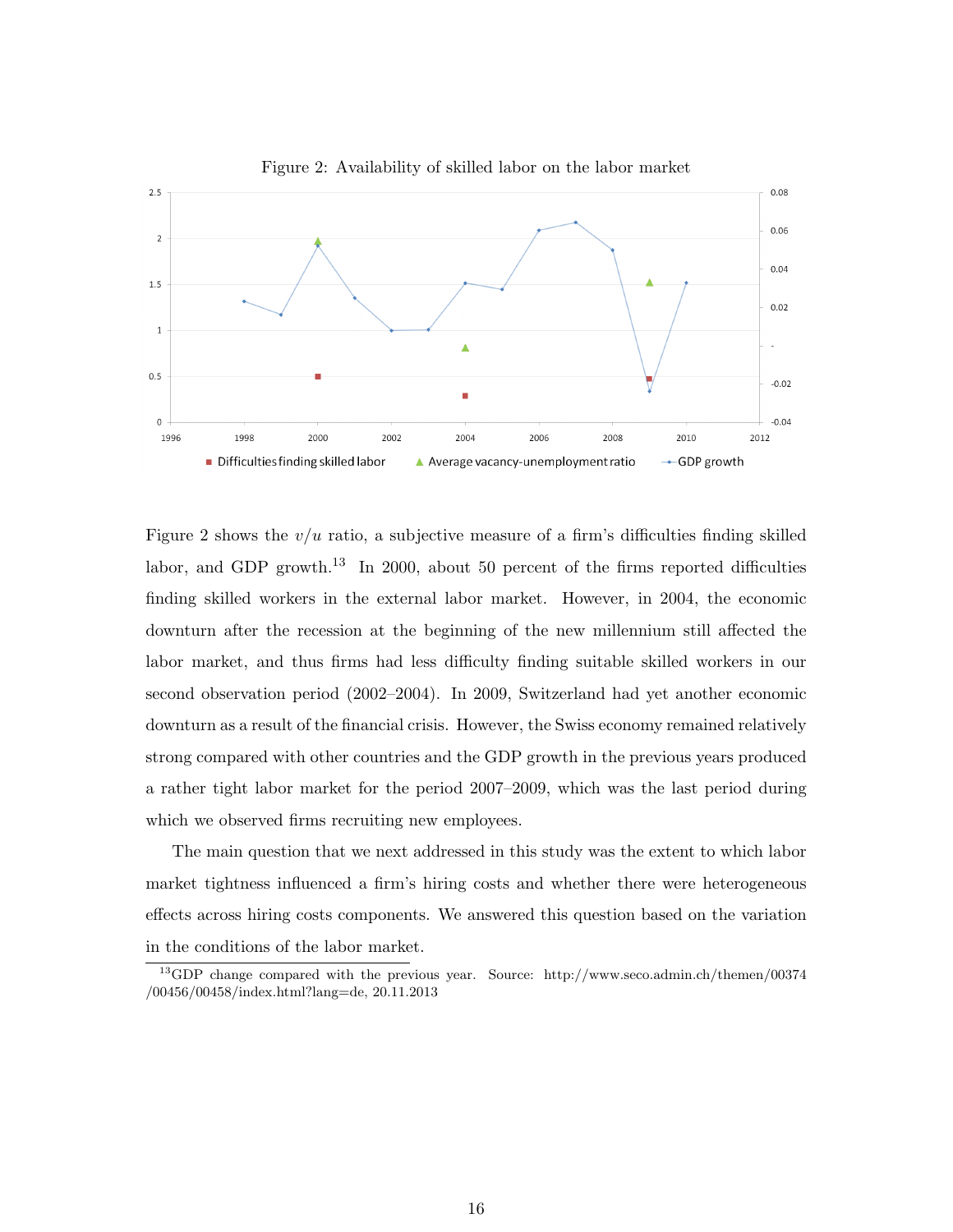### **4 Estimation strategy**

We investigated the association between changes in labor market tightness and hiring costs. Thus, we analyzed the association between the growth in the within-industry  $v/u$ ratio and a firm's observed hiring costs for a particular occupation.<sup>14</sup> We observed a firm's hiring behavior over a three-year period, so we defined the growth rate of the  $v/u$  ratio as  $(v_s/u_s)_{t,t-1} = [(v_s/u_s)_{t} - (v_s/u_s)_{t-1}]/(v_s/u_s)_{t-1}$ , where t corresponds to the three-year period from 2007 to 2009 and *t −* 1 to the three-year period from 2001 to 2004. Moreover,  $(v_s/u_s)_t$  corresponds to the average  $v/u$  ratio in period *t* and industry *s*.

To infer the structure of hiring costs, like Manning (2011) we assumed that a firm's total hiring costs *C* had the form  $C = H^{\beta}$ . The advantage of this specification is that it allows for both economies and diseconomies of scale during recruitment. A value of *β >* 1 implies diseconomies of scale, whereas there are economies of scale if *β <* 1. In our estimations, we added further control variables for firm size and wages because the hiring method might differ between small and large firms, while high-wage firms could be more attractive to job-seekers.

Marginal hiring costs are given by  $\frac{\partial C}{\partial H} = \beta H^{\beta - 1}$ . Our estimates were based on the average hiring costs per vacancy, i.e., the ratio of total hiring costs and the number of hires *H*,  $\frac{C}{H} = H^{\beta-1}$ . Thus, as noted in Manning (2011),  $\frac{\partial C}{\partial H} = \beta \frac{C}{H}$  $\frac{C}{H}$ , which allowed us to identify *β* by regressing the average hiring costs per vacancy on the number of hires during the period of interest.

Thus, we estimated the following regression:

$$
\ln C_i = \lambda + \alpha (v_s/u_s)_{t,t-1} + (\beta - 1) \ln H_i + X_i' \theta + \varepsilon_i,
$$
\n(6)

where  $\alpha$  denotes the effect of labor market tightness on hiring costs and  $\beta$  is the effect of the number of hires in the preceding three years on the total hiring costs. Moreover,  $X_i$  includes a firm's characteristics, particularly the firm size, number of skilled employees

<sup>&</sup>lt;sup>14</sup>We also performed regressions using the level of the  $v/u$  ratio, which obtained significant and qualitatively similar results. However, the level of vacancies and unemployment could have been affected by other unobserved (structural) factors within industries, so we focused our analysis on the growth rate of the *v/u* ratio.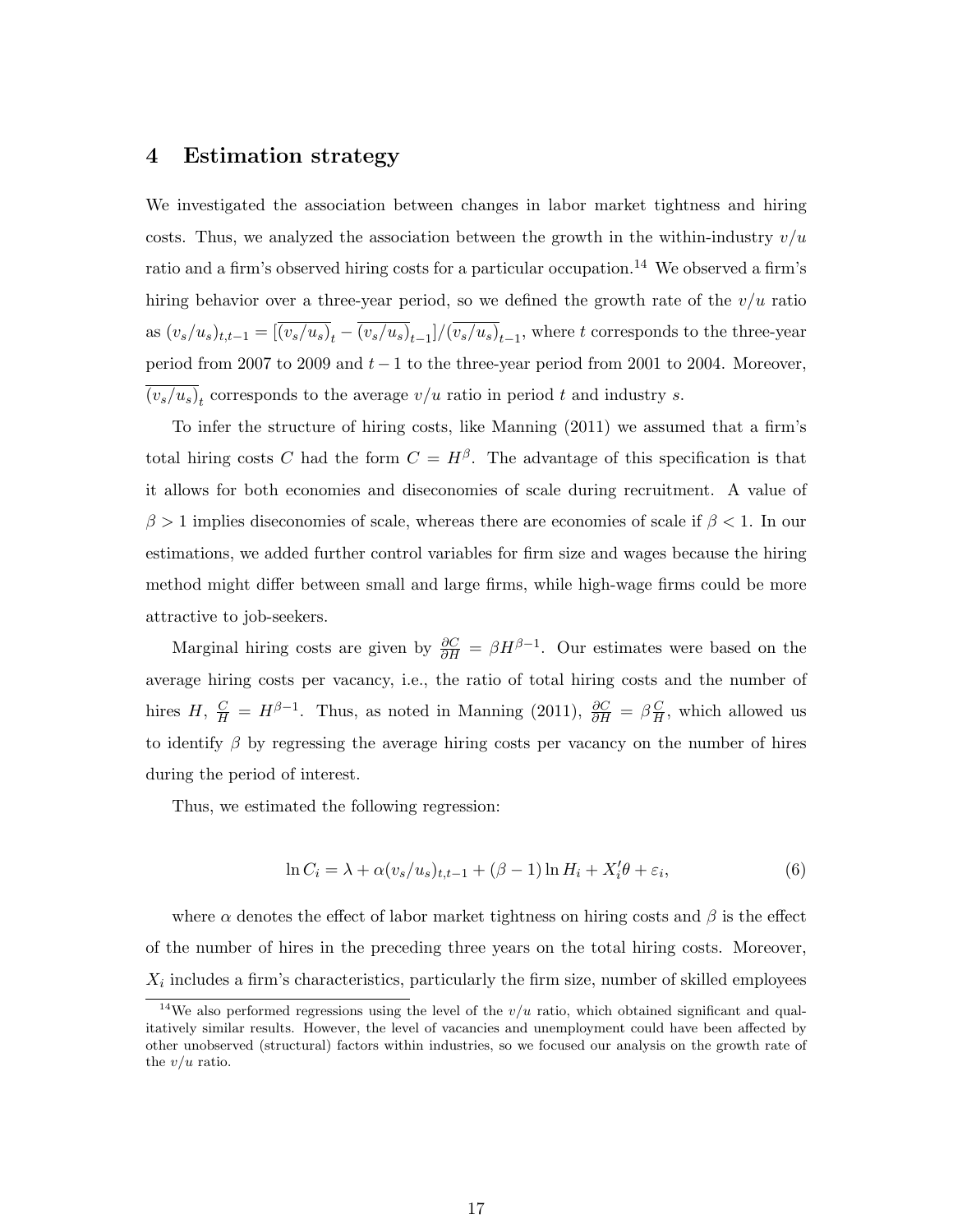in the chosen occupation, wage of skilled workers, occupation, region, and the year of observation.

As a robustness check, we also estimated a panel based on the aggregated average hiring costs within sectors (*s*) by using fixed effects to account for heterogeneity at the sector level:

$$
\ln C_{st} = \kappa_0 + \mu (v_s/u_s)_t + \pi w_{st} + v_{st},\tag{7}
$$

where  $w_{st}$  is the average wage in sector  $s$ <sup>15</sup>

### **5 Results**

The results are presented as follows. First, we present the estimates obtained for the 2009 sample using the most complete definition of hiring costs, which also included disruption costs as a cost component that was not included in the 2000 and 2004 surveys. We provide separate results for total hiring, search, adaptation, and disruption costs, as well as for individual cost parameters. Second, we present the changes in aggregate hiring costs within sectors and how they were affected by changing labor market conditions over time. We provide separate results for firms with more (less) than 50 employees because we expected that the effects of labor market tightness on hiring costs would differ according to firm size (Moscarini and Postel-Vinay, 2012, 2013). Moreover, human resources departments were prevalent in most firms with more than 50 employees, and thus these firms were able to exploit economies of scale by frequently hiring new employees.

#### **5.1 Hiring costs and the vacancy-unemployment rate**

The results in Table 5 show the effects of the *v/u* growth rate during 2007–2009 relative to 2002–2004, and we also estimated separate effects for changes in the growth of unemployment and vacancies.<sup>16</sup> For small firms, the effects of the  $v/u$  growth rate were positive and statistically significant throughout the different model specifications. Similarly, as

 $15$ Industries were weighted according to the number of firms within industry.

<sup>&</sup>lt;sup>16</sup>We also performed regressions using the level of the  $v/u$  rate and we found statistically significant effects. However, a number of unobserved factors could be correlated with the level of vacancies and unemployment in a particular industry, so we do not report these results.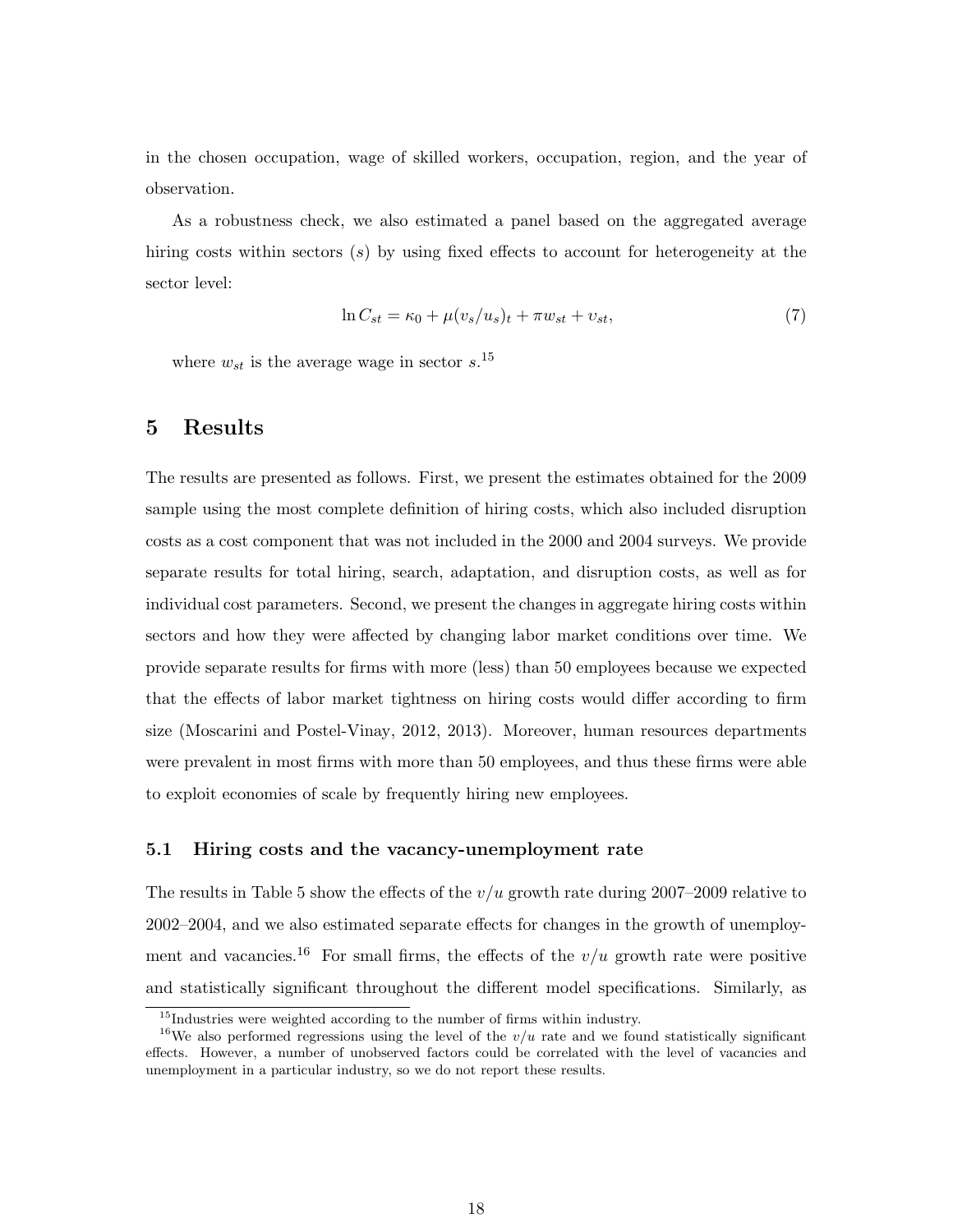expected, we found a negative and significant effect for unemployment growth, and a positive effect for vacancy growth when we used each of these variables in separate regressions (models 4 and 5).

In our preferred specifications (models 5 and 10), we controlled for state-fixed effects and wages. For small firms, we found that a one standard deviation increase in the  $v/u$ growth rate (which corresponds to 0.68) was associated with an 11 percent increase in the average costs incurred to fill a vacancy.<sup>17</sup> However, we found no statistically significant effects for large firms with more than 50 employees.<sup>18</sup>

The association between hiring costs and the labor market tightness may have a number of explanations, so we also analyzed the different subcomponents of the hiring costs. Table 6 provides estimates for the components of search costs for small (models 1–4) and large (models  $5-8$ ) firms. For small firms, a one standard deviation increase in the  $v/u$  growth rate increased the overall search costs by 15 percent (model 1).<sup>19</sup> This effect can be attributed primarily to higher expenditures on advertisement costs (i.e., to fill a vacancy, a one standard deviation increase in the *v/u* growth rate was associated with a 29.3 percent increase in the average expenditure for job postings).

<sup>&</sup>lt;sup>17</sup>We also estimated this regression using an alternative variable for labor market tightness, i.e., a subjective indicator variable that indicated whether a firm had difficulties finding suitable skilled labor. The effect size of this variable was 21 percent and the results are available upon request.

<sup>18</sup>We also estimated a model with an interaction term for skilled worker wage and the *v/u* growth rate, but the coefficient of the interaction term was not statistically significant. However, we found that an increase in the *v/u* growth rate was positively associated with the skilled worker wage, but only for small firms with less than 50 employees (Table A4). Thus, a tight labor market also placed an upward pressure on wages, but our results suggested that a tight labor market, conditional on wages, increased hiring costs for small firms. However, the coefficient for wages in the hiring costs regressions did not have a strictly causal interpretation.

<sup>&</sup>lt;sup>19</sup>These findings agree with the results reported by Russo et al.  $(2000)$  who showed that Dutch employers used more advertising as a recruitment channel when labor markets were tight.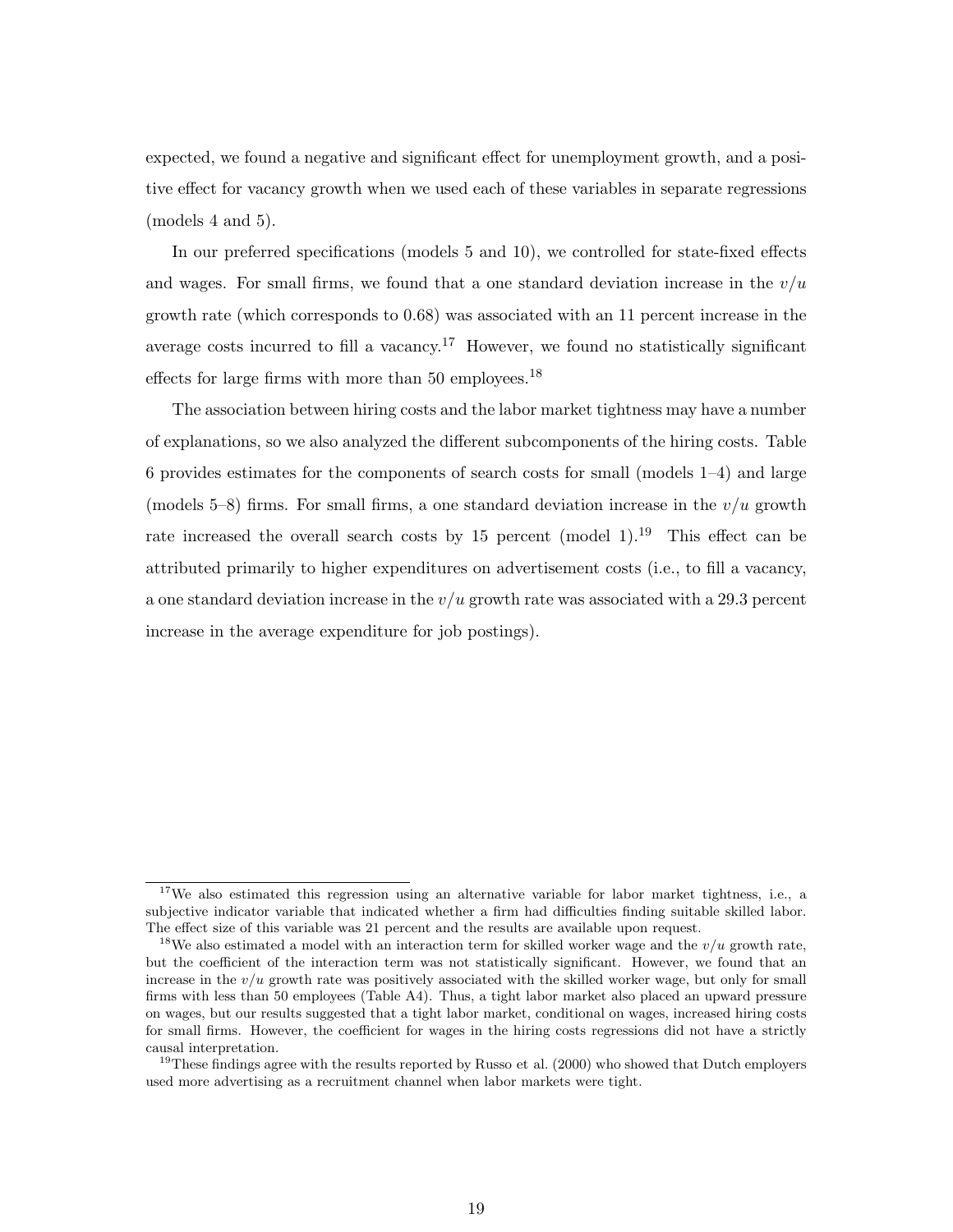| $1.449***$<br>(0.0420)<br>(0.0386)<br>$-0.0336$<br>$-0.0152$<br>(0.0398)<br>0.00234<br>(0.0635)<br>(0.163)<br>0.0315<br>(1.138)<br>$-0.888$<br>0.420<br>(10)<br>1291<br>$9.579***$<br>(0.0741)<br>(0.0462)<br>(0.0618)<br>$-0.0488$<br>(0.0438)<br>$-0.0704$<br>0.0196<br>0.0316<br>(0.169)<br>Large firms $(50 + \text{employees})$<br>0.327<br>1291<br>$\odot$<br>$9.565***$<br>(0.0474)<br>(0.0419)<br>(747)<br>0.0269<br>(0.180)<br>$-0.0511$<br>$-0.116$<br>$\,0.0191\,$<br>(0.168)<br>0.326<br>1291<br>$\infty$<br>$9.561***$<br>(0.0470)<br>(0.0478)<br>(0.0746)<br>$-0.0420$<br>$-0.0525$<br>(0.0448)<br>0.0215<br>(0.167)<br>0.0361<br>0.326<br>1291<br>$\widetilde{C}$<br>10.00***<br>0.00226<br>(0.0787)<br>0.0603<br>(0.127)<br>1291<br>$\odot$<br>$1.228***$<br>$0.162***$<br>(0.0354)<br>(0.0310)<br>(0.0526)<br>(0.0315)<br>$0.115**$<br>$0.0551*$<br>$-0.0165$<br>(0.117)<br>(0.826)<br>0.439<br>0.318<br>2656<br>$\widetilde{G}$<br>$0.195***$<br>$9.096***$<br>$0.0788**$<br>$0.112***$<br>(0.0401)<br>(0.0320)<br>(0.0321)<br>(0.0505)<br>(0.0917)<br>$-0.0171$<br>0.252<br>2656<br>Small firms $(<50$ employees<br>$\widehat{A}$<br>$-0.381***$<br>$0.180***$<br>$9.143***$<br>$0.0742**$<br>$-0.00660$<br>(0.0489)<br>(0.0890)<br>(0.0316)<br>(0.0325)<br>(0.126)<br>0.253<br>2656<br>$\widehat{\mathbb{G}}$<br>$0.193***$<br>$0.201***$<br>$0.0738**$<br>$9.036***$<br>(0.0361)<br>(0.0500)<br>(0.0910)<br>(0.0318)<br>(0.0317)<br>$-0.0179$<br>$\circled{2}$<br>2656<br>0.261<br>$9.225***$<br>$0.322***$<br>(0.0333)<br>(0.0328)<br>0.0646<br>2656<br>In Number of skilled<br>In Number of hires<br>$10 - 49$ employees<br>In wage $(\text{weekly})$<br>$100+$ employees<br>Observations<br>employees<br>$(v/u)_{t,t-1}$<br>Constant |  | Table 5: Labor market tightness and hiring costs |  |  |  |  |
|--------------------------------------------------------------------------------------------------------------------------------------------------------------------------------------------------------------------------------------------------------------------------------------------------------------------------------------------------------------------------------------------------------------------------------------------------------------------------------------------------------------------------------------------------------------------------------------------------------------------------------------------------------------------------------------------------------------------------------------------------------------------------------------------------------------------------------------------------------------------------------------------------------------------------------------------------------------------------------------------------------------------------------------------------------------------------------------------------------------------------------------------------------------------------------------------------------------------------------------------------------------------------------------------------------------------------------------------------------------------------------------------------------------------------------------------------------------------------------------------------------------------------------------------------------------------------------------------------------------------------------------------------------------------------------------------------------------------------------------------------------------|--|--------------------------------------------------|--|--|--|--|
|                                                                                                                                                                                                                                                                                                                                                                                                                                                                                                                                                                                                                                                                                                                                                                                                                                                                                                                                                                                                                                                                                                                                                                                                                                                                                                                                                                                                                                                                                                                                                                                                                                                                                                                                                              |  |                                                  |  |  |  |  |
|                                                                                                                                                                                                                                                                                                                                                                                                                                                                                                                                                                                                                                                                                                                                                                                                                                                                                                                                                                                                                                                                                                                                                                                                                                                                                                                                                                                                                                                                                                                                                                                                                                                                                                                                                              |  |                                                  |  |  |  |  |
|                                                                                                                                                                                                                                                                                                                                                                                                                                                                                                                                                                                                                                                                                                                                                                                                                                                                                                                                                                                                                                                                                                                                                                                                                                                                                                                                                                                                                                                                                                                                                                                                                                                                                                                                                              |  |                                                  |  |  |  |  |
|                                                                                                                                                                                                                                                                                                                                                                                                                                                                                                                                                                                                                                                                                                                                                                                                                                                                                                                                                                                                                                                                                                                                                                                                                                                                                                                                                                                                                                                                                                                                                                                                                                                                                                                                                              |  |                                                  |  |  |  |  |
|                                                                                                                                                                                                                                                                                                                                                                                                                                                                                                                                                                                                                                                                                                                                                                                                                                                                                                                                                                                                                                                                                                                                                                                                                                                                                                                                                                                                                                                                                                                                                                                                                                                                                                                                                              |  |                                                  |  |  |  |  |
|                                                                                                                                                                                                                                                                                                                                                                                                                                                                                                                                                                                                                                                                                                                                                                                                                                                                                                                                                                                                                                                                                                                                                                                                                                                                                                                                                                                                                                                                                                                                                                                                                                                                                                                                                              |  |                                                  |  |  |  |  |
|                                                                                                                                                                                                                                                                                                                                                                                                                                                                                                                                                                                                                                                                                                                                                                                                                                                                                                                                                                                                                                                                                                                                                                                                                                                                                                                                                                                                                                                                                                                                                                                                                                                                                                                                                              |  |                                                  |  |  |  |  |
|                                                                                                                                                                                                                                                                                                                                                                                                                                                                                                                                                                                                                                                                                                                                                                                                                                                                                                                                                                                                                                                                                                                                                                                                                                                                                                                                                                                                                                                                                                                                                                                                                                                                                                                                                              |  |                                                  |  |  |  |  |
|                                                                                                                                                                                                                                                                                                                                                                                                                                                                                                                                                                                                                                                                                                                                                                                                                                                                                                                                                                                                                                                                                                                                                                                                                                                                                                                                                                                                                                                                                                                                                                                                                                                                                                                                                              |  |                                                  |  |  |  |  |
|                                                                                                                                                                                                                                                                                                                                                                                                                                                                                                                                                                                                                                                                                                                                                                                                                                                                                                                                                                                                                                                                                                                                                                                                                                                                                                                                                                                                                                                                                                                                                                                                                                                                                                                                                              |  |                                                  |  |  |  |  |
|                                                                                                                                                                                                                                                                                                                                                                                                                                                                                                                                                                                                                                                                                                                                                                                                                                                                                                                                                                                                                                                                                                                                                                                                                                                                                                                                                                                                                                                                                                                                                                                                                                                                                                                                                              |  |                                                  |  |  |  |  |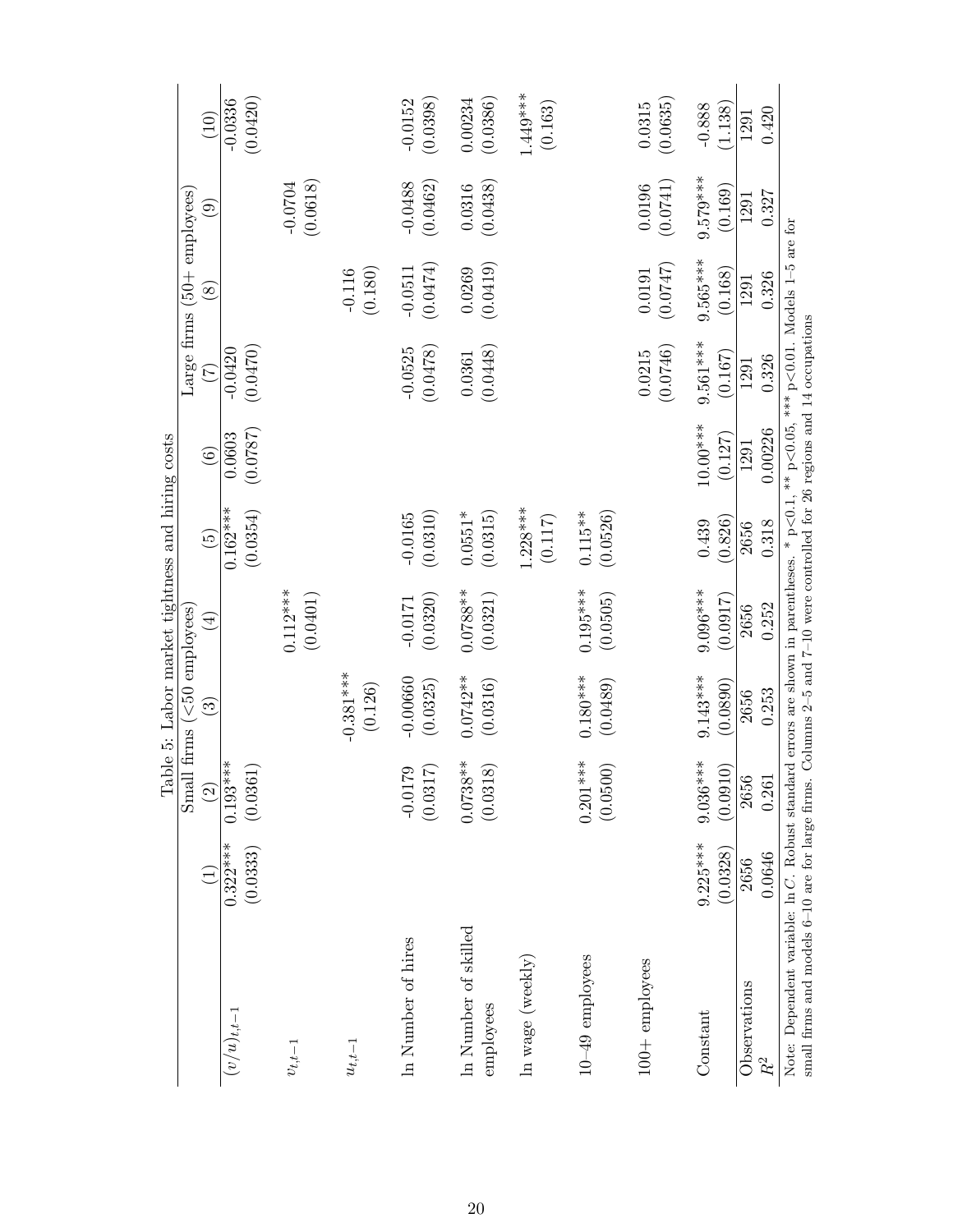Moreover, the number of applicants interviewed per vacancy was positively associated with  $v/u$  growth, thereby indicating that small firms invited more candidates during periods with a tight labor market. However, for large firms, the effect of the *v/u* growth rate on search costs was not statistically significant (model 5, Table 6), although the point estimate remained positive. However, large firms were more likely to make use of external placement agencies and headhunters during a tight labor market, thereby indicating that firms poached workers from other firms when workers were otherwise not available (model 9).

Nonetheless, we found a marginally significant effect of the  $v/u$  growth rate on the average interview time (models 3 and 8), thereby indicating that large and small firms spent more time evaluating job applicants when there was a tight labor market. Moreover, we found that the number of per-period hires significantly increased the search costs for both small and large firms, which were primarily due to higher costs for job postings and more applicants interviewed per vacancy. Thus, our results imply that search costs are convex, i.e., the marginal costs increased with the number of hires.

However, although large firms spent more on job advertisements, we found a negative association between the number of skilled employees and interview time, which indicates that large firms could conduct interviews more efficiently, conditional on the number of hires (Table 6, model 8).

Table 7 shows the results for the components of adaptation costs in small (models 1–5) and large (models 6–10) firms. For small firms, a one standard deviation increase in the  $v/u$  growth rate was associated with an 11 percent increase in the average adaptation costs (model 1). We found that there was a positive association between the *v/u* growth rate and the productivity losses, where a one standard deviation increase in the *v/u* growth rate increased the productivity losses in small firms by 4.2 percent. Furthermore, a one standard deviation increase in the  $v/u$  growth rate increased the adaptation time by 6.4 percent for small firms. These results suggest that small firms hire new employees with lower ability, and thus they require a longer adaptation period.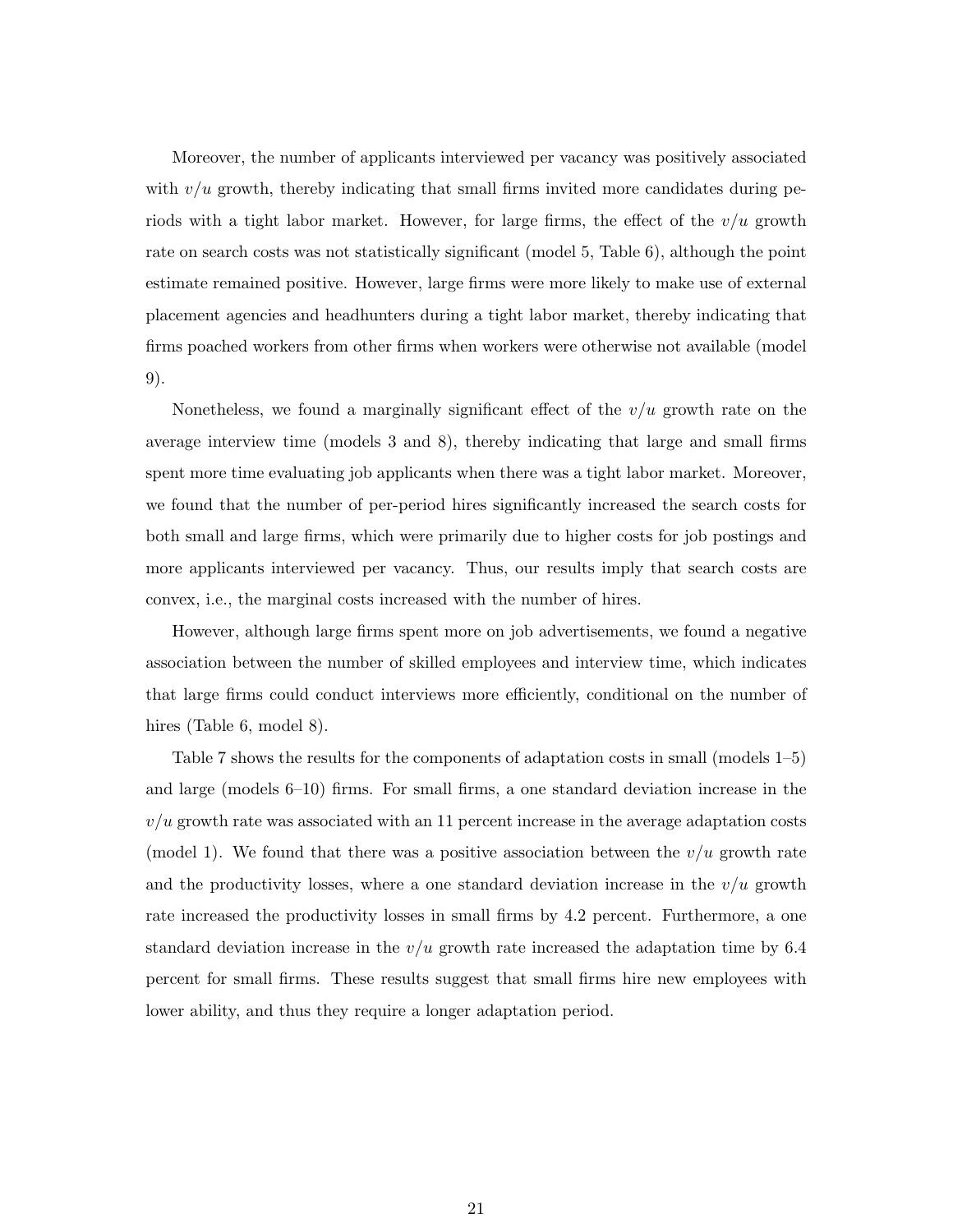|                                                                     |                        |                                               |                                                  | Table 6: Labor market environment and search costs                                                         |                        |                        |                       |                                         |                       |                      |
|---------------------------------------------------------------------|------------------------|-----------------------------------------------|--------------------------------------------------|------------------------------------------------------------------------------------------------------------|------------------------|------------------------|-----------------------|-----------------------------------------|-----------------------|----------------------|
|                                                                     | $\ln s_i$              | Smal<br>$n v_i$                               | $\text{frames}$ ( $<50$ employees<br>$\ln h_i^i$ | $e_i$                                                                                                      |                        | $\ln s_i$              | $\ln v_i$             | Large firms (50+ employees<br>$\ln h^n$ |                       |                      |
| $(v/u)_{t,t-1}$                                                     | $0.227***$<br>(0.0470) | $0.431***$<br>(0.150)                         | $0.0660*$<br>(0.0399)                            | 0.00436<br>(0.0191)                                                                                        | $0.258***$<br>(0.0996) | (0.0877)<br>0.0889     | $-0.0890$<br>(0.202)  | (0.0647)<br>$0.114*$                    | (0.0329)<br>0.0176    | (0.203)<br>0.212     |
| In Number of hires                                                  | $0.176***$<br>(0.0426) | $0.500***$<br>(0.123)                         | 0.00976<br>(0.0358)                              | $0.0392***$<br>(0.0130)                                                                                    | $0.331***$<br>(0.0884) | $0.206***$<br>(0.0681) | (0.180)<br>$0.352*$   | (0.0456)<br>0.0733                      | (0.0229)<br>0.0309    | (0.169)<br>$0.308*$  |
| In Number of skilled<br>employees                                   | 0.00112<br>(0.0397)    | $0.240**$<br>(0.121)                          | $-0.00239$<br>(0.0361)                           | $-0.0250*$<br>(0.0134)                                                                                     | $-0.168*$<br>(0.101)   | $-0.0305$<br>(0.0652)  | $0.452***$<br>(0.207) | $-0.120**$<br>(0.0471)                  | (0.0204)<br>0.0430    | (0.206)<br>$-0.299$  |
| In wage $(\text{weekly})$                                           | $1.110***$<br>(0.155)  | 580)<br>461<br>$\dot{\circ}$<br>$\dot{\circ}$ | $0.336**$<br>(0.144)                             | $0.149***$<br>(0.0453)                                                                                     | $-0.0826$<br>(0.391)   | $1.095***$<br>(0.243)  | $-0.0789$<br>(0.865)  | $0.685***$<br>(0.184)                   | (0.0910)<br>0.0165    | $-0.0923$<br>(0.599) |
| $10-49$ employees                                                   | $0.437***$<br>(0.0689) | $0.889***$<br>(0.275)                         | $0.238***$<br>(0.0574)                           | $0.0456**$<br>(0.0219)                                                                                     | (0.160)<br>0.261       |                        |                       |                                         |                       |                      |
| $100 +$ employees                                                   |                        |                                               |                                                  |                                                                                                            |                        | 0.0312<br>(0.126)      | $0.620**$<br>(0.316)  | (0.0794)<br>0.0544                      | (0.0376)<br>0.0153    | $-0.218$<br>(0.275)  |
| Constant                                                            | (1.087)<br>$-0.960$    | .128)<br>169<br>Ą.                            | $-0.898$<br>(1.012)                              | $-0.989***$<br>(0.319)                                                                                     | (2.755)<br>4.010       | 0.0117<br>(1.703)      | (5.976)<br>5.010      | $-2.601**$<br>(1.307)                   | $-2.601**$<br>(1.307) | (4.132)<br>4.150     |
| Observations<br>$R^2$                                               | 0.289<br>2656          | 0.128<br>2656                                 | 0.0816<br>2656                                   | 0.0889<br>2656                                                                                             | 0.120<br>2656          | 0.260<br>1291          | 0.340<br>1291         | 0.178<br>1291                           | 0.178<br>1291         | 0.287<br>1291        |
| Note: Robust standard errors are shown in $\vert$<br>14 occupations |                        |                                               |                                                  | parentheses. * $p < 0.1$ , ** $p < 0.05$ , *** $p < 0.01$ . All columns were controlled for 26 regions and |                        |                        |                       |                                         |                       |                      |

22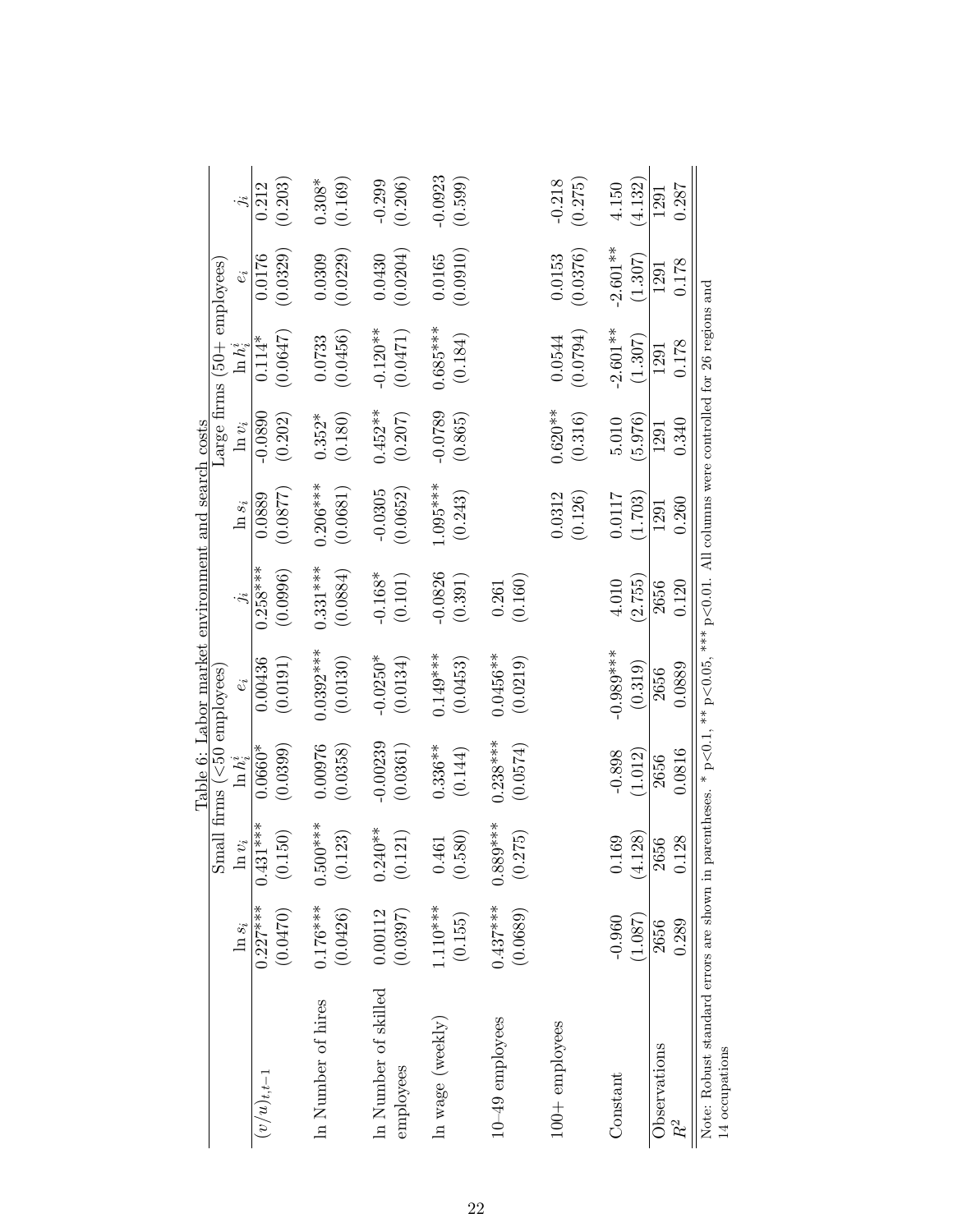|                                                  |             |             | Table 7: Labor market environment and adaptation costs                                     |           |             |            |             |                                      |            |              |
|--------------------------------------------------|-------------|-------------|--------------------------------------------------------------------------------------------|-----------|-------------|------------|-------------|--------------------------------------|------------|--------------|
|                                                  |             | Small firms | $($ <50 employees)                                                                         |           |             |            |             | Large firms $(50 + \text{employee})$ |            |              |
|                                                  | $\ln a_i$   | $\ln p_i$   | $\ln d_i^a$                                                                                | $d_i$     | $c^t$       | $\ln a_i$  | $\ln p_i$   | $\ln d^a_i$                          |            | تع           |
| $(v/u)_{t,t-1}$                                  | $0.164***$  | $0.0618***$ | $0.0948***$                                                                                | $-0.0951$ | 107.6       | $-0.0784$  | 0.0293      | $-0.102*$                            | 0.160      | 97.65        |
|                                                  | (0.0401)    | (0.0212)    | (0.0340)                                                                                   | (0.152)   | (69.38)     | (0.0703)   | (0.0359)    | (0.0545)                             | (0.209)    | (123.2)      |
| In Number of hires                               | $-0.0768*$  | 0.0124      | $-0.104***$                                                                                | 0.0436    | $-89.30$    | $-0.0824$  | $0.0443*$   | $-0.152***$                          | 0.268      | 157.7        |
|                                                  | (0.0404)    | (0.0223)    | (0.0354)                                                                                   | (0.135)   | (67.31)     | (0.0606)   | (0.0260)    | (0.0509)                             | (0.193)    | (99.97)      |
| In Number of skilled                             | $0.0965***$ | $-0.00237$  | $0.118***$                                                                                 | 0.254     | 98.38       | $-0.00556$ | $-0.0641**$ | $0.0790**$                           | $-0.304$   | $-243.5$     |
| employees                                        | (0.0397)    | (0.0228)    | (0.0313)                                                                                   | (0.248)   | (82.30)     | (0.0515)   | (0.0274)    | (0.0344)                             | (0.268)    | (154.0)      |
| In wage (weekly)                                 | $1.283***$  | $-0.0640$   | $0.312***$                                                                                 | 0.921     | 443.2**     | $4***$     | 0.0729      | $0.658***$                           | $1.625*$   | 1505.7***    |
|                                                  | (0.147)     | (0.0901)    | (0.109)                                                                                    | (0.607)   | (214.7)     | (0.246)    | (0.111)     | (0.191)                              | (0.848)    | (461.6)      |
| $10 - 49$ employees                              | 0.0318      | 0.0218      | $-0.0272$                                                                                  | 0.0782    | 136.6       |            |             |                                      |            |              |
|                                                  | (0.0610)    | (0.0384)    | (0.0496)                                                                                   | (0.198)   | (93.74)     |            |             |                                      |            |              |
| 100+ employees                                   |             |             |                                                                                            |           |             | 0.0642     | 0.00530     | 0.0407                               | $-0.702**$ | 565.3***     |
|                                                  |             |             |                                                                                            |           |             | (0.104)    | (0.0445)    | (0.0887)                             | (0.356)    | (192.4)      |
| Constant                                         | $-0.653$    | $3.636***$  | $1.733**$                                                                                  | $-5.142$  | $-3009.8**$ | $4.173**$  | $2.689***$  | $-0.951$                             | $-9.122$   | $-9980.1***$ |
|                                                  | (1.043)     | (0.637)     | (0.773)                                                                                    | (4.362)   | (1498.9)    | (1.710)    | (0.781)     | 1.340                                | 5.836      | (3144.5)     |
| Observations                                     | 2656        | 2547        | 2656                                                                                       | 2656      | 2656        | 1291       | 1262        | 1291                                 | 1291       | 1291         |
| $R^2$                                            | 0.225       | 0.119       | 0.119                                                                                      | 0.0450    | 0.0691      | 0.379      | 0.177       | 0.335                                | 0.292      | 0.370        |
| Robust standard errors are shown in parentheses. |             |             | * $p<0.1$ , ** $p<0.05$ , *** $p<0.01$ . All columns were controlled for 26 regions and 14 |           |             |            |             |                                      |            |              |
| occupations.                                     |             |             |                                                                                            |           |             |            |             |                                      |            |              |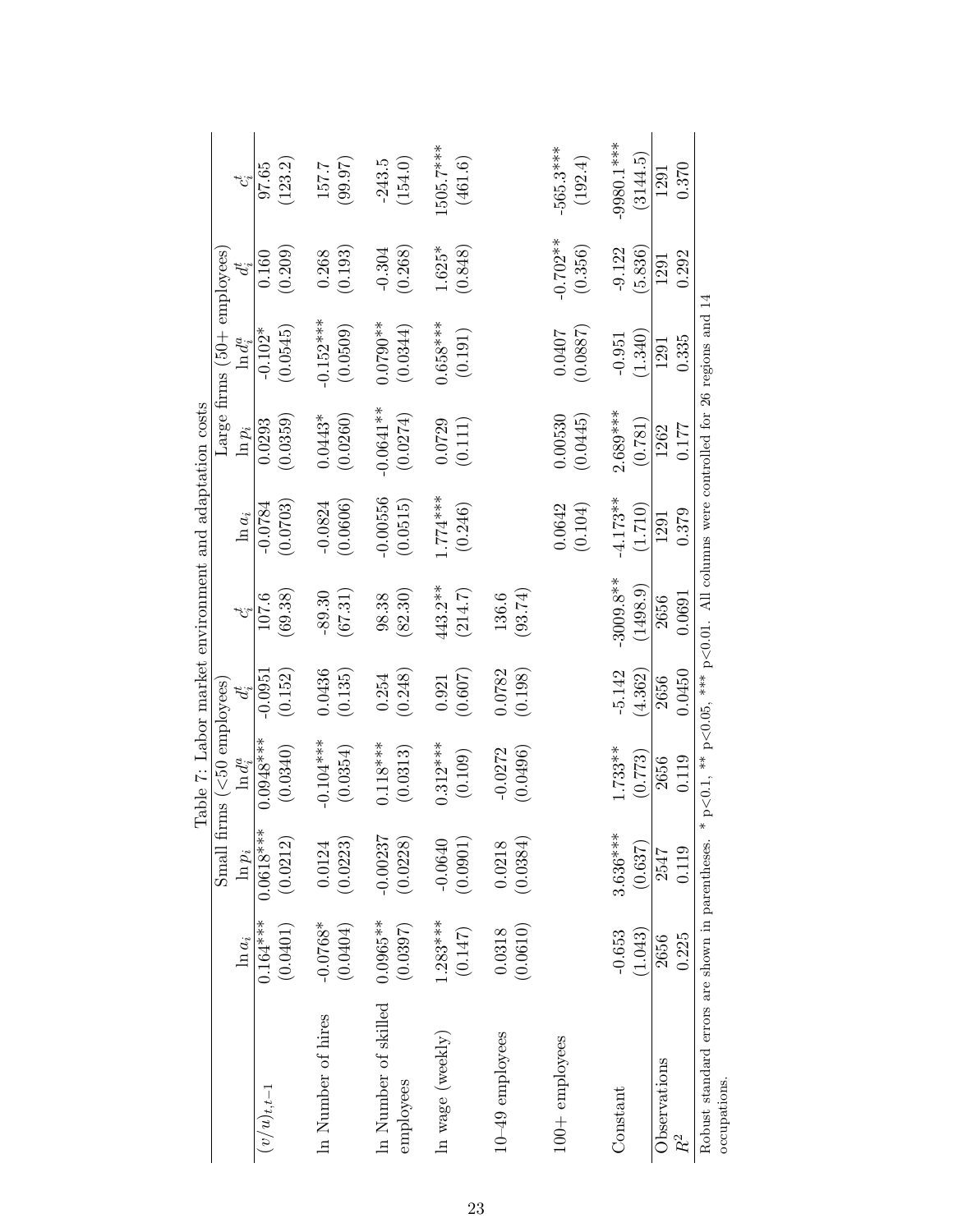For the number of hires per period by small firms, we found a negative association between hires and adaptation costs. By contrast, we found that firms with a large number of skilled workers in the hiring occupation had a longer adaptation period. Thus, the results showed that it was important to distinguish between firm size, the number of employees in the hiring occupation, and the number of hires because we found evidence for opposing effects.

Moreover, in small firms, we found a positive association between wages and adaptation costs, mainly because of a longer adaptation period and higher costs for formal training in high-wage firms. These results suggest that high-wage firms may have higher skill requirements compared with low-wage firms, even within a specific occupation.

For large firms, we found no significant association between labor market tightness and adaptation costs (Table 7, models 6–10). Similarly, in terms of the number of hires and the number of skilled employees in the hiring occupations, we found no effect on overall adaptation costs. However, as shown for small firms, wages were positively associated with adaptation time and formal training costs, and thus adaptation costs. Moreover, the training duration and productivity losses during the adaptation period increased with wages, thereby indicating that high-wage firms had higher skill requirements, even when controlling for firm size.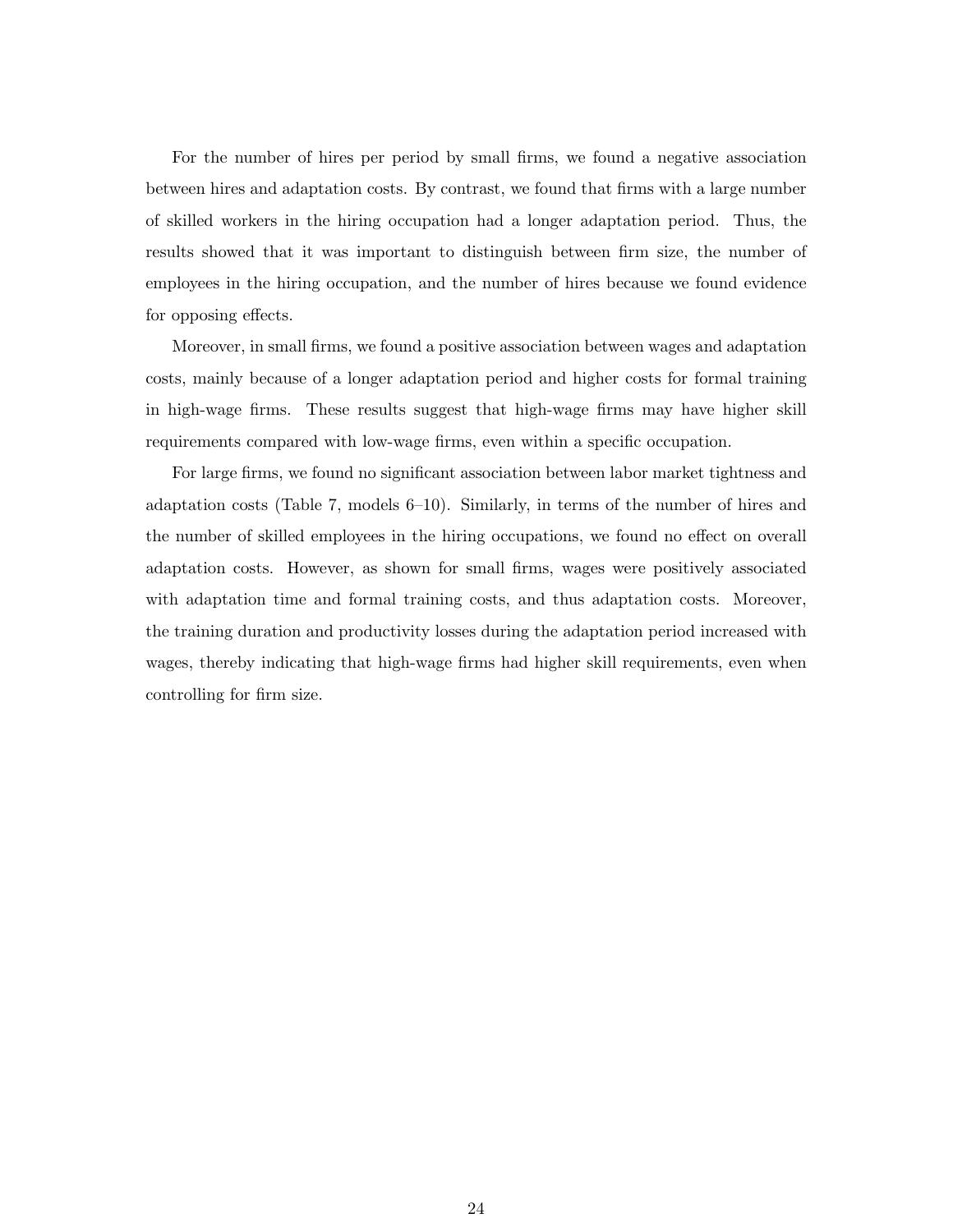|                        |            |            | Small firms $(50$ employees |             |            |            | Large firms (50+ employees) |            |
|------------------------|------------|------------|-----------------------------|-------------|------------|------------|-----------------------------|------------|
|                        | $\ln d_i$  | $\ln d_i$  | $\ln h_c^d$                 | $\ln h_c^d$ | $\ln d_i$  | $\ln d_i$  | $\ln h^d_i$                 | $\ln h^d$  |
| $(v/u)_{t,t-1}$        | $0.370***$ | $0.179***$ | $0.239***$                  | $0.149***$  | 0.0323     | $-0.0292$  | 0.0293                      | $-0.0272$  |
|                        | 0527       | (0.0583)   | (0.0418)                    | (0.0508)    | (0.0734)   | (0.0623)   | (0.0656)                    | (0.0612)   |
| In Number of hires     |            | $-0.0949$  |                             | $-0.0652$   |            | $-0.00176$ |                             | $-0.0102$  |
|                        |            | (0.0696)   |                             | (0.0481)    |            | (0.0508)   |                             | (0.0487)   |
| In Number of skilled   |            | 0.0375     |                             | $-0.0203$   |            | $-0.0464$  |                             | $-0.0426$  |
| employees              |            | (0.0631)   |                             | (0.0473)    |            | (0.0453)   |                             | (0.0427)   |
| In wage $($ weekl $y)$ |            | $1.052***$ |                             | $0.359**$   |            | $1.340***$ |                             | $0.537***$ |
|                        |            | (0.173)    |                             | (0.147)     |            | (0.223)    |                             | (0.207)    |
| $100+$ employees       |            |            |                             |             |            | 1.000573   |                             | 0.0108     |
|                        |            |            |                             |             |            | (0.0795)   |                             | (0.0766)   |
| Constant               | 7.662***   | 0.125      | $3.941***$                  | 1.346       | $8.388***$ | $-1.403$   | $4.410***$                  | 0.442      |
|                        | (0.0623)   | (1.217)    | (0.0475)                    | (1.039)     | (0.0933)   | (1.611)    | (0.0852)                    | (1.489)    |
| Observations           | 2656       | 2656       | 2656                        | 2656        | 1291       | 1291       | 1291                        | 1291       |
| $R^2$                  | 1.0286     | 0.126      | 0.0220                      | 0.104       | 0.000364   | 0.198      | 0.000372                    | 0.148      |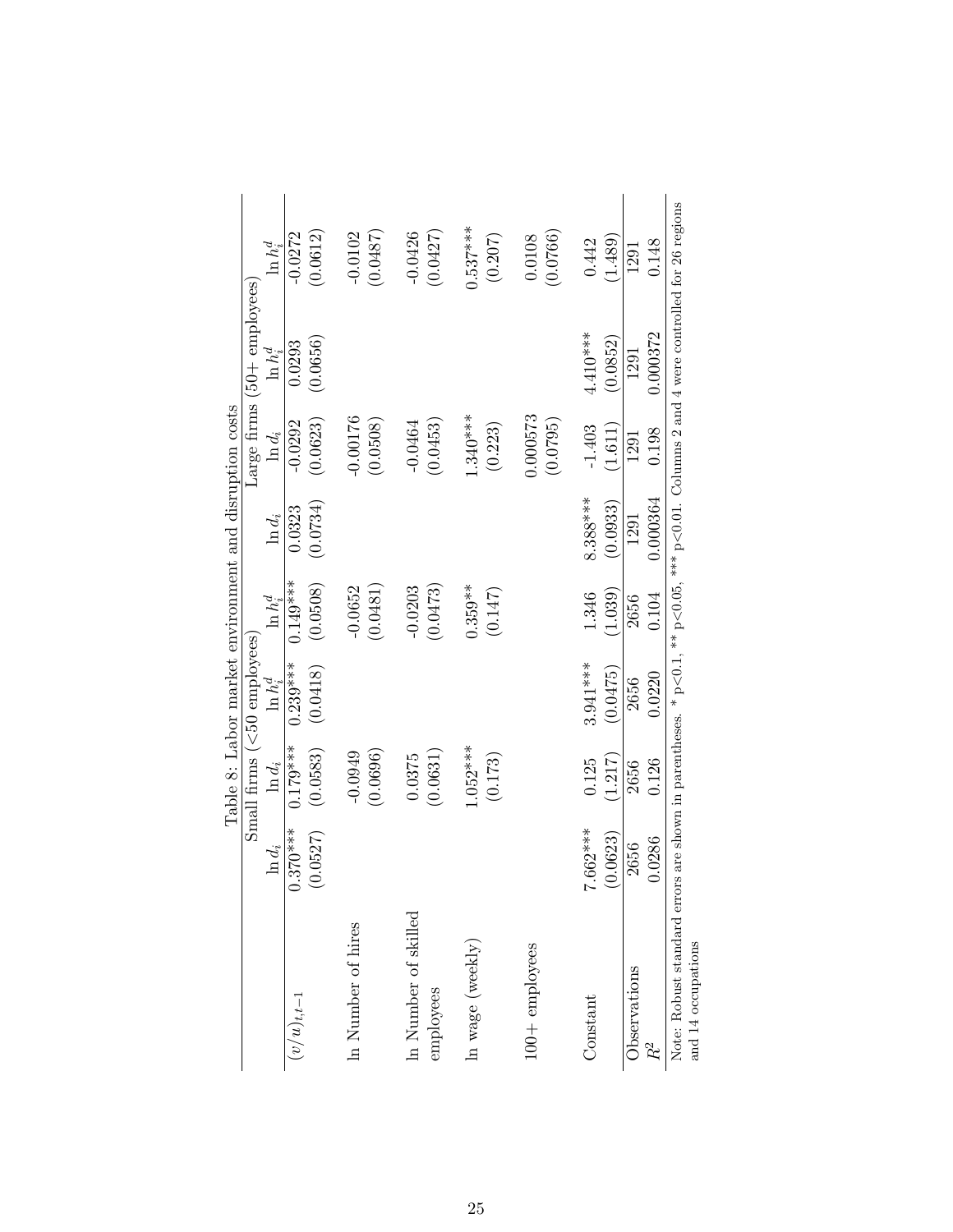Table 8 provides estimates for the components of disruption costs for small (models 1–4) and large (models 5–8) firms. The disruption costs were associated positively with the tightness of the labor market because a one standard deviation increase in the *v/u* growth rate led to a 12 percent increase in disruption costs for small firms (Table 8, model 2). Thus, our findings suggest that although small firms spent more on search costs when the labor market was tight, they recruited hires with a lower match quality, as suggested by increased adaptation and disruption costs.

Finally, wages affected the disruption costs in two ways: first, a firm's wage level was positively associated with the disruption time (model 4); and second, an hour of disruption time was valued at a higher price by high-wage firms; thus, a 1 percent increase in the wage level was associated with a 1.05 percent increase in disruption costs for small firms (model 2) and a 1.34 percent increase in disruption costs for large firms (model 6). Moreover, disruption costs were non-convex in the number of hires, which agrees with the results reported by Cooper and Willis (2009).

#### **5.2 Panel analysis**

As a robustness check, we performed a fixed-effects panel regression analysis for average hiring costs across industries in 2000, 2004, and 2009. Moreover, we conducted a fixedeffects panel regression analysis for a non-random sample of firms from the 2004 and 2009 surveys.

We performed a fixed-effects panel regression analysis for the average hiring costs at the industry-level during 2000, 2004, and 2009. We had the search and adaptation costs but not the disruption costs for 2000 and 2004, so we only analyzed the former two components of the hiring costs in a panel setting.

We found that the  $v/u$  ratio was positively associated with search costs, but not with adaptation costs (Table 9). The advantage of running industry-level regressions is that our full data set could be used for all survey periods while considering industry-fixed effects and the wage levels of skilled workers. After controlling for the average skilled worker wage, a one standard deviation increase in the *v/u* ratio was associated with a 9.5 percent increase in within-sector average search costs.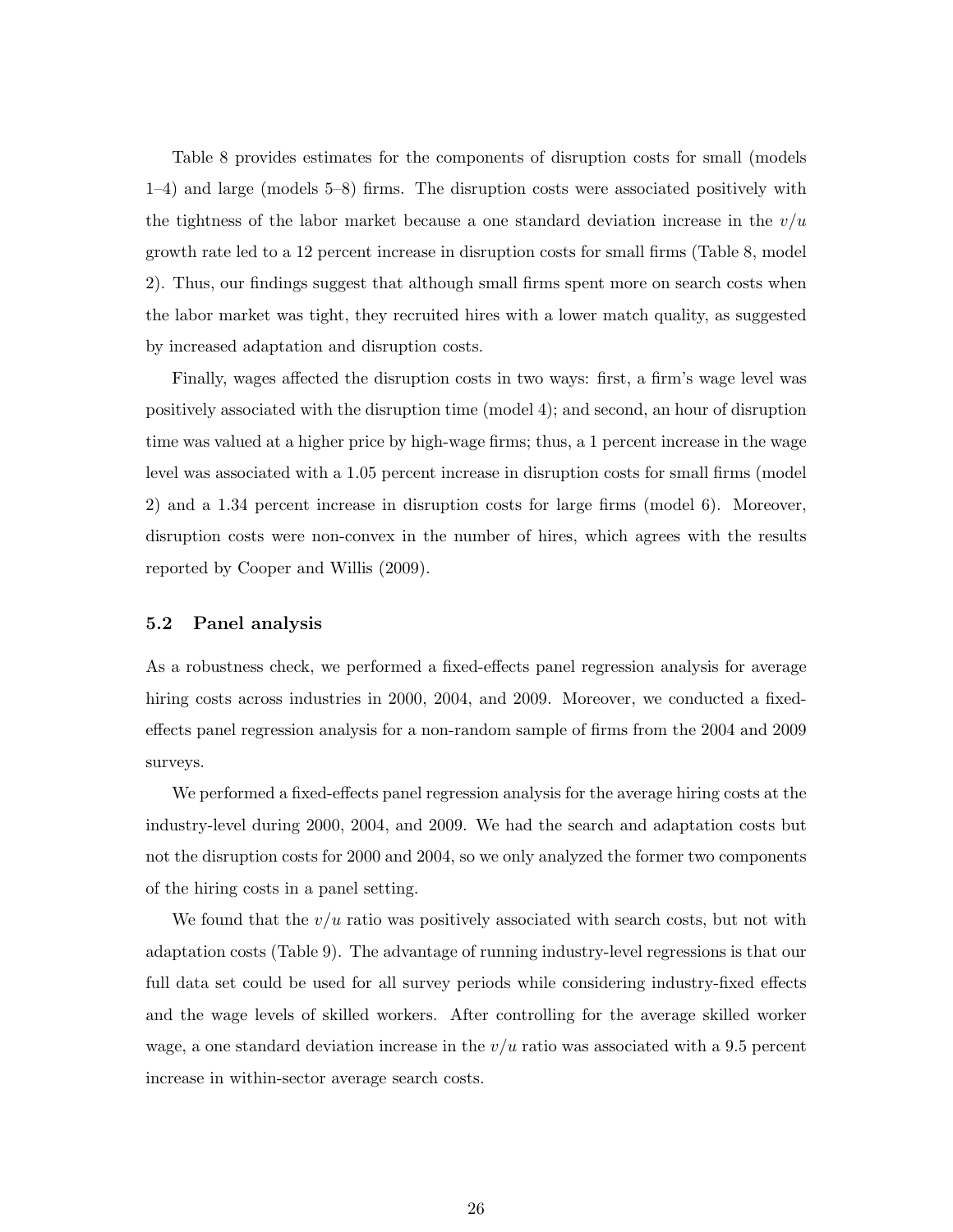|               | $\ln(s_{st}+a_{st})$ | $\ln(s_{st}+a_{st})$ | $\ln s_{st}$ | $\ln s_{st}$ | $\ln a_{st}$ | $\ln a_{st}$ |
|---------------|----------------------|----------------------|--------------|--------------|--------------|--------------|
| $(v_s/u_s)_t$ | $0.0684***$          | $0.0499*$            | $0.116***$   | $0.0956***$  | 0.0482       | 0.0303       |
|               | (0.0222)             | (0.0274)             | (0.0333)     | (0.0320)     | (0.0294)     | (0.0356)     |
| $\ln w_s$     |                      | $1.855***$           |              | $2.053**$    |              | $1.792***$   |
|               |                      | (0.547)              |              | (0.857)      |              | (0.486)      |
| Constant      | $9.426***$           | $-3.720$             | $8.107***$   | $-6.439$     | $9.107***$   | $-3.589$     |
|               | (0.0272)             | (3.873)              | (0.0409)     | (6.074)      | (0.0361)     | (3.434)      |
| Observations  | 57                   | 57                   | 57           | 57           | 57           | 57           |
| $R^2$         | 0.106                | 0.266                | 0.142        | 0.234        | 0.0579       | 0.222        |
| F-statistic   | 9.537                | 10.61                | 12.17        | 10.70        | 2.690        | 9.140        |

Table 9: Panel estimates by sectors (2000, 2004, 2009)

Note: Fixed effects estimates. Standard errors are shown in parentheses. Weighted for industry size.  $*$   $p < 0.10$ ,  $**$   $p < 0.05$ ,  $***$   $p < 0.01$ 

The panel results in Tables A2 and A3 for the firms surveyed in 2004 and 2009 confirm the positive association found in the cross-section between the *v/u* ratio and search costs for small firms. In particular, we showed that a small firm increased advertisement expenditure and was more likely to use external placement agencies to find skilled workers during periods with a tight labor market. However, although we found a positive association between labor market tightness and adaptation costs for small firms in the cross-section (mainly because of increased productivity losses), there was no significant association in the panel analysis. Thus, unobserved firm-specific effects may have driven our results in the cross-section. However, other parameters such as training duration and training costs obtained similar results compared to the cross-sectional analysis. For large firms, we found a negative association between the  $v/u$  ratio and the productivity losses associated with the adaptation period, which may have been attributable to a firm wanting to integrate new hires as quickly as possible into their production process and possibly postponing non-essential training activities.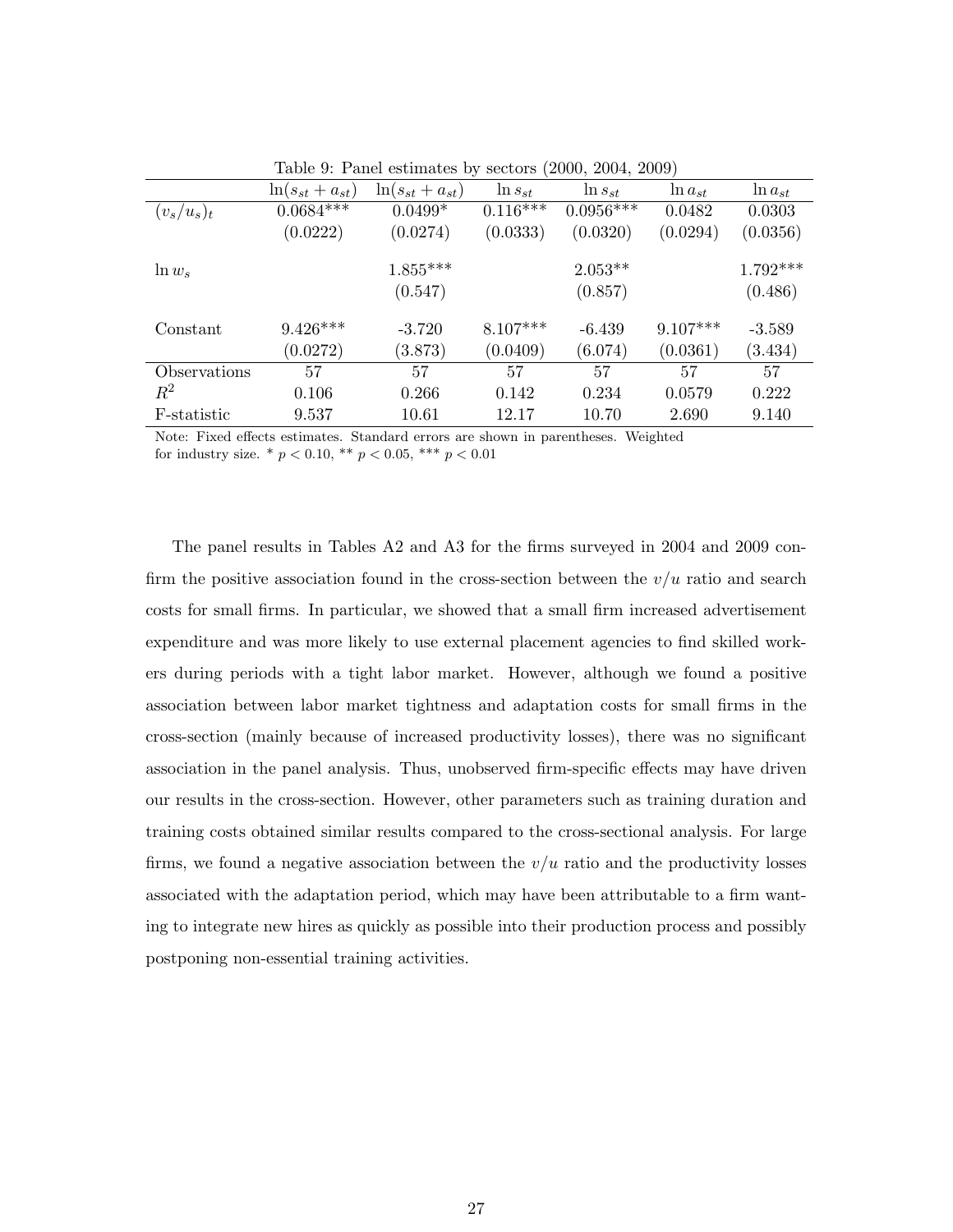## **6 Conclusions**

In this study, we established empirical facts related to the hiring of skilled workers. We found that the average cost incurred to fill a vacancy for a skilled worker was about 16 weeks of wage payments. The search costs only accounted for 21 percent of the costs incurred to fill a vacancy and most of a firm's hiring expenses occurred after the signing of a contract. Adaptation costs (i.e., training costs and the initially low productivity of a new hire) accounted for 53 percent and disruption costs (i.e., productivity losses because other workers could not perform their regular tasks while providing informal training to new hires) accounted for 26 percent of the total hiring costs.

We also showed that hiring costs were associated with labor market tightness, which was measured by the within-industry growth rate of the vacancy-unemployment ratio  $(v/u)$ . For firms with less than 50 employees, we found that a one standard deviation increase in the  $v/u$  growth rate led to an 11 percent increase in average hiring costs, which is an economically substantial effect. In the cross-section, we showed that labor market tightness affected all of the components of hiring costs (search, adaptation, and disruption costs) in small firms, but there were no significant effects for large firms. Using panel estimates for a non-random sample of firms for search costs, the results are in line with our cross-sectional results for search costs. However, we found mixed evidence in terms of the adaptation costs.

Moreover, we showed that the structure of the hiring costs with respect to the number of hires differs across individual cost components. We found that search costs are convex in the number of hires for small and large firms, whereas the adaptation and disruption costs have a non-convex cost structure.

Our results provide a better understanding of the hiring costs in different countries. Most previous empirical studies have not provided a complete picture of hiring costs because of their small sample sizes or missing cost components. Depending on the relative importance of each component of the hiring costs, the underlying data sample (i.e., small or large firms, establishment level or firm level, and recession or boom period) may at least partly drive the results of a particular empirical study. The costs incurred to fill a vacancy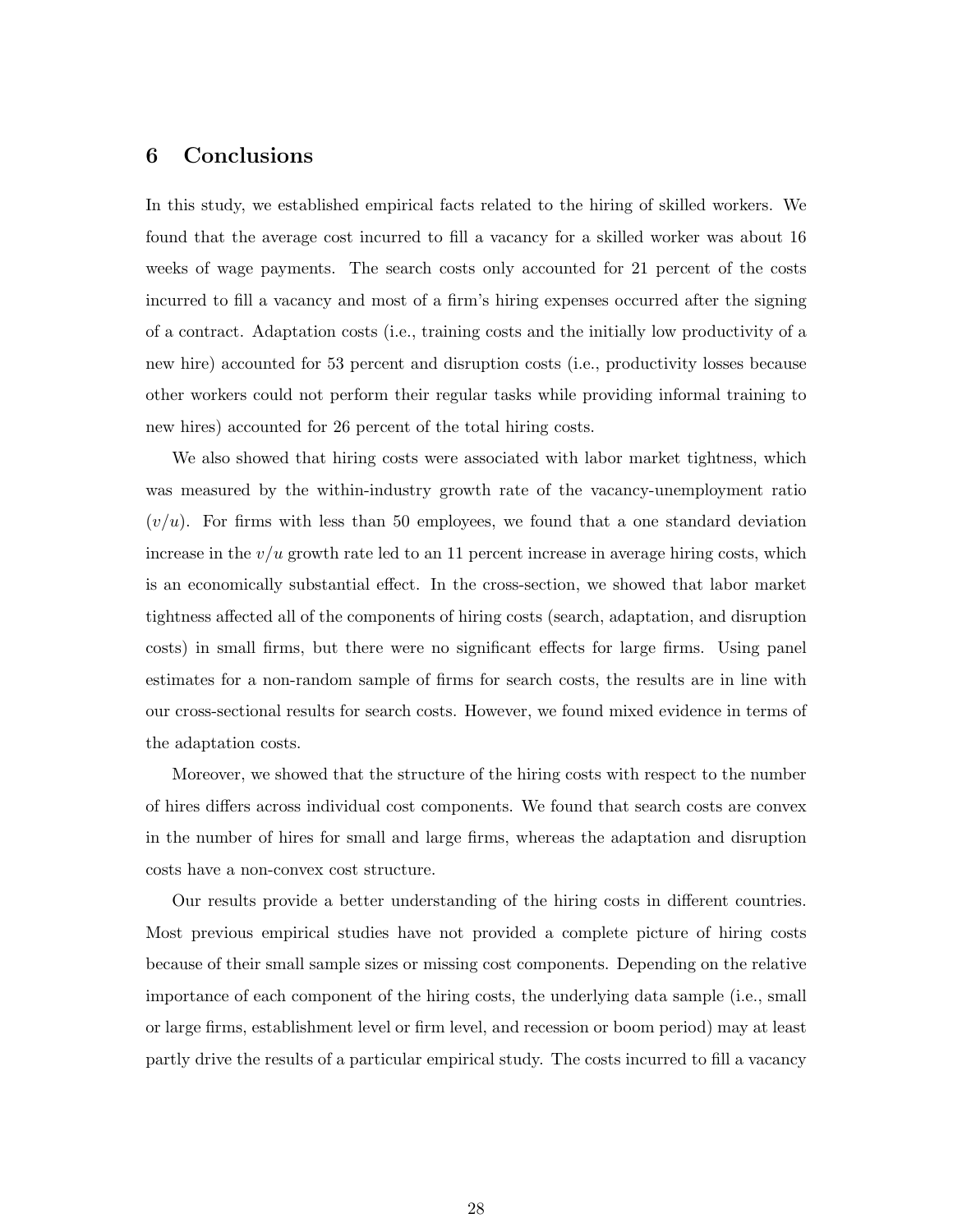differ according to the skill requirements of an occupation, the firm's size, business cycle, and firm-specific factors, so future research should focus on analyzing the components of hiring costs based on a large-scale panel data set.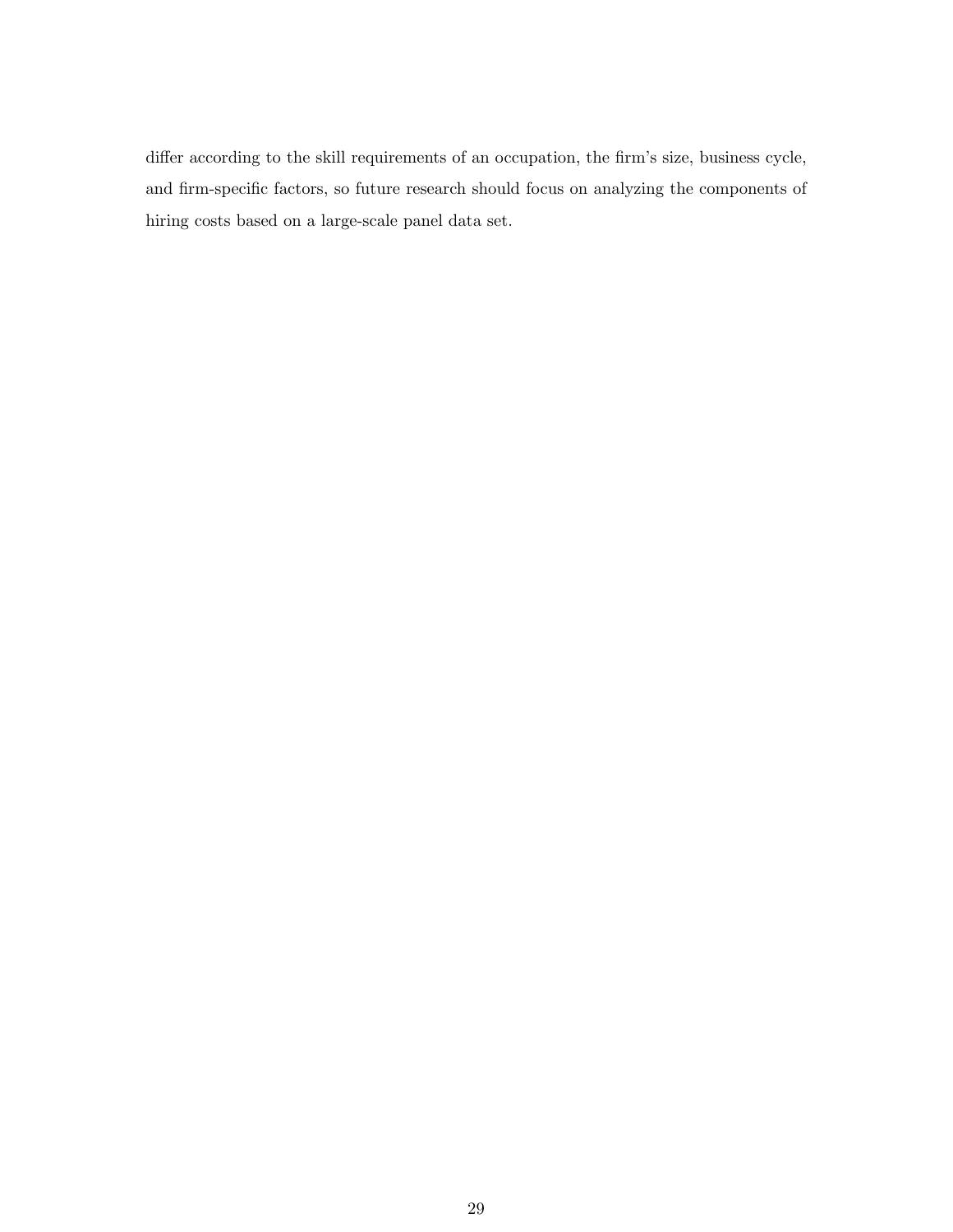## **References**

- Abbring, J. H. and J. C. van Ours (1994). Sequential or non-sequential employers' search? *Economics Letters 44* (3), 323–328.
- Barron, John M., Mark C. Berger, and Dan A. Black (1997). *On the Job Training*. Kalamazoo, Michigan: Upjohn Institute, Kalamazoo.
- Barron, John M., John Bishop, and William C. Dunkelberg (1985). Employer Search: The Interviewing and Hiring of New Employees. *The Review of Economics and Statistics*  $67(1)$ , 43–52.
- Bishop, John (1996). What We Know About Employer-Provided Training: A Review of Literature. Technical Report 96-09, CAHRS Working Paper Series.
- Blatter, Marc, Samuel Muehlemann, and Samuel Schenker (2012). The costs of hiring skilled workers. *European Economic Review 56* (1), 20–35.
- Cooper, Russell W. and Jonathan L. Willis (2009). The Cost of Labor Adjustment: Inferences from the Gap. *Review of Economic Dynamics 12* (4), 632–647.
- Davis, Steven J., R. Jason Faberman, and John C. Haltiwanger (2012). Recruiting Intensity during and after the Great Recession: National and Industry Evidence. *American Economic Review 102* (3), 584–88.
- Dolfin, Sarah (2006). An examination of firms' employment costs. *Applied Economics 38* (8), 861–878.
- Dube, Arindrajit, Eric Freeman, and Michael Reich (2010). Employee Replacement Costs. Institute for Research on Labor and Employment, Working Paper Series 1193228, Institute of Industrial Relations, UC Berkeley.
- Eckstein, Zvi and Gerard J. van den Berg (2007). Empirical labor search: A survey. *Journal of Econometrics 136* (2), 531 – 564.
- Hagedorn, Marcus and Iourii Manovskii (2008). The Cyclical Behavior of Equilibrium Unemployment and Vacancies Revisited. *American Economic Review 98* (4), 1692–1706.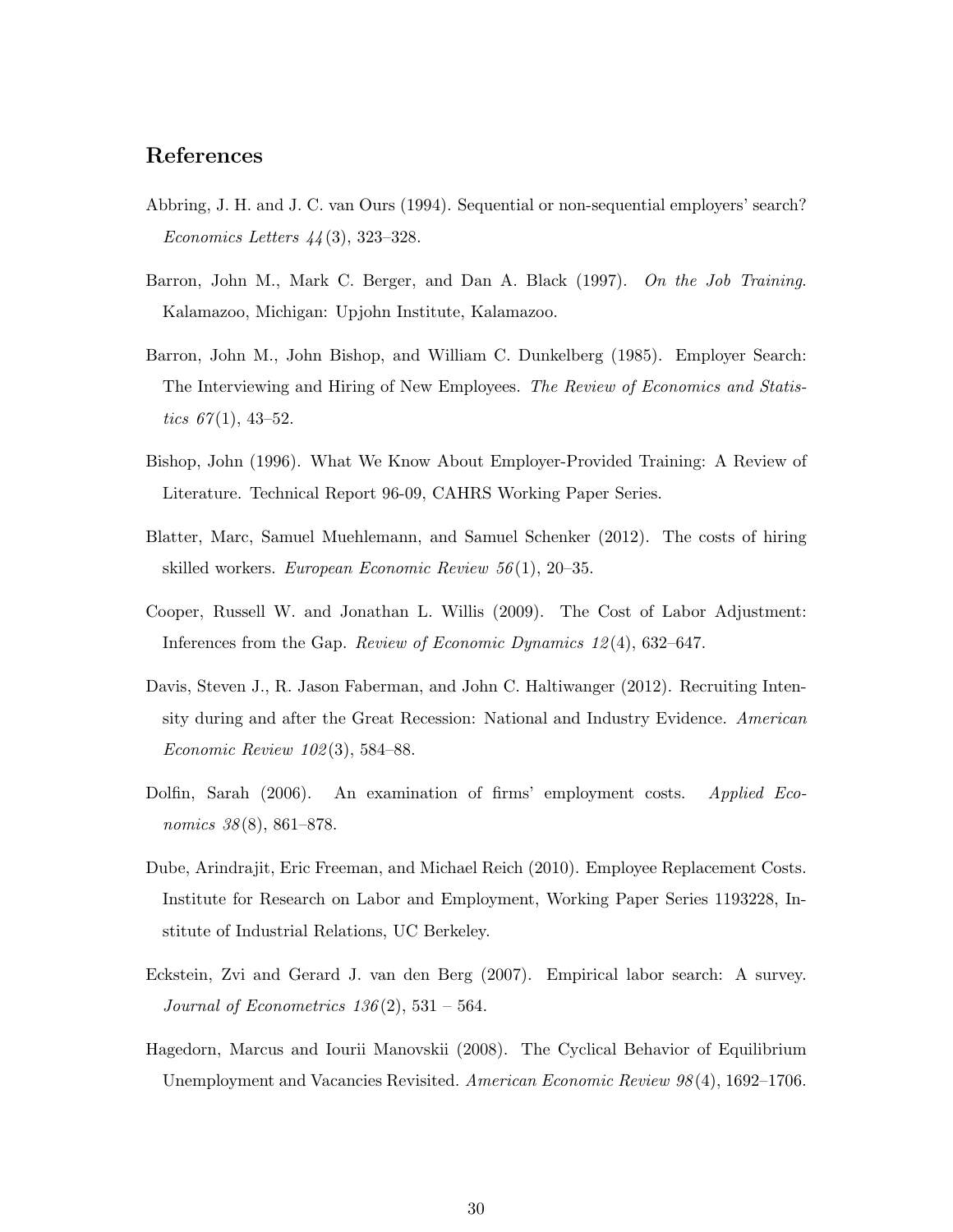- Hamermesh, Daniel S. and Gerard A. Pfann (1996). Adjustment Costs in Factor Demand. *Journal of Economic Literature 34* (3), 1264–1292.
- Kramarz, Francis and Marie-Laure Michaud (2010). The shape of hiring and separation costs in France. *Labour Economics 17* (1), 27–37.
- Manning, Alan (2006). A Generalised Model of Monopsony. *Economic Journal 116* (508), 84–100.
- Manning, Alan (2011). *Imperfect Competition in the Labor Market*, Volume 4 of *Handbook of Labor Economics*, Chapter 11, pp. 973–1041. Elsevier.
- Moscarini, Giuseppe and Fabien Postel-Vinay (2012). The Contribution of Large and Small Employers to Job Creation in Times of High and Low Unemployment. *American Economic Review 102* (6), 2509–39.
- Moscarini, Giuseppe and Fabien Postel-Vinay (2013). Stochastic Search Equilibrium. *Review of Economic Studies 80* (4), 1545–1581.
- Muehlemann, Samuel and Harald Pfeifer (2015). The structure of hiring costs in Germany. *Industrial Relations* (forthcoming).
- Oyer, Paul and Scott Schaefer (2011). *Personnel Economics: Hiring and Incentives*, Volume 4 of *Handbook of Labor Economics*, Chapter 20, pp. 1769–1823. Elsevier.
- Potterat, Jann (2003). Kosten und Nutzen der Berufsbildung aus Sicht der Betriebe. Schätzverfahren. Neuchâtel: Swiss Federal Statistical Office.
- Potterat, Jann (2006). Kosten und Nutzen der Berufsbildung aus Sicht der Betriebe im Jahr 2004. Technical report, Bundesamt für Statistik.
- Potterat, Jann (2011). Kosten und Nutzen der Berufsbildung aus Sicht der Betriebe im Jahr 2009. Stichprobenplan, Gewichtung und Schätzverfahren. Neuchâtel: Swiss Federal Statistical Office.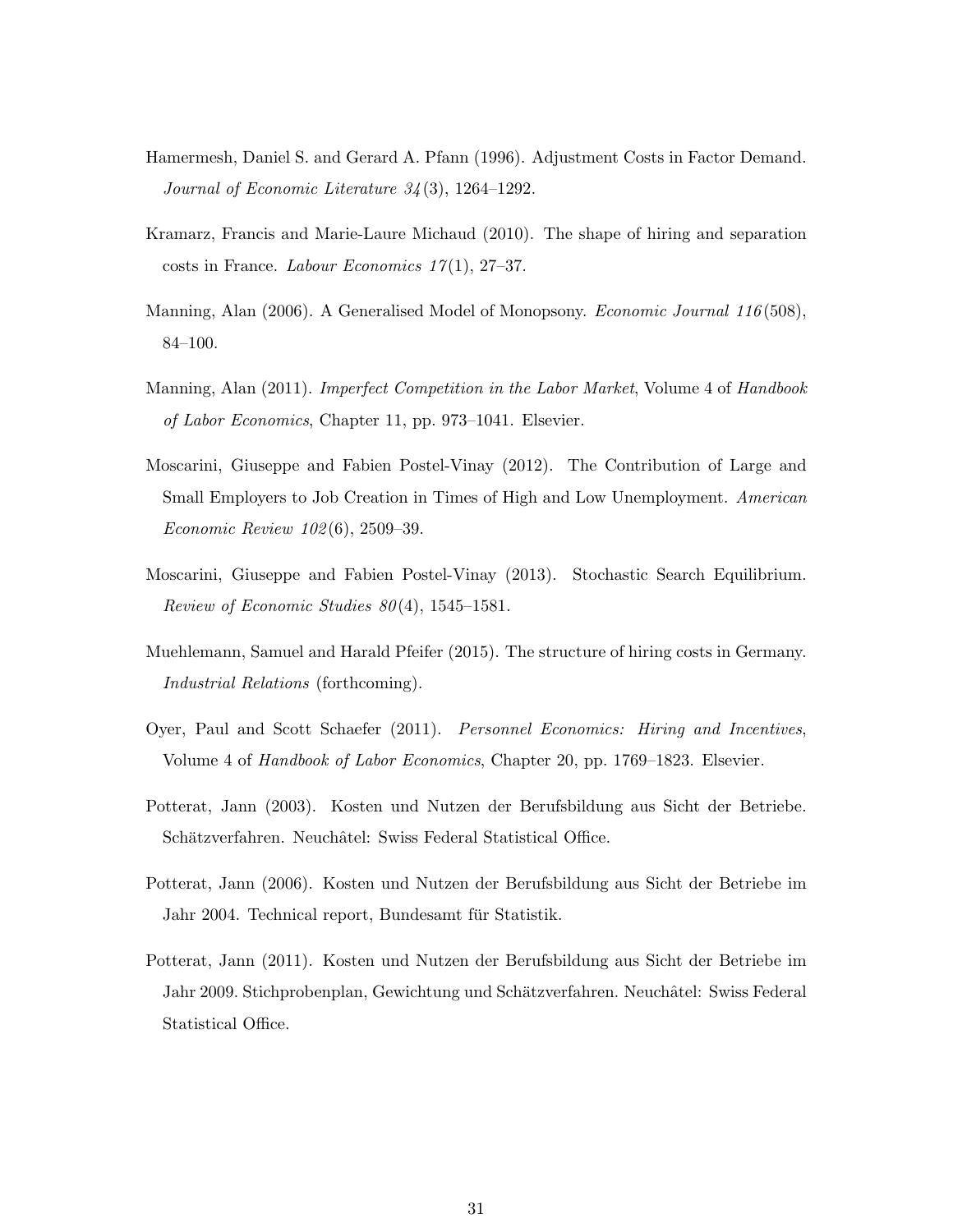- Renfer, Jean-Pierre (2002). Enquête 2001 sur les coûts et l'utilité de la formation des apprentis du point de vue des établissments. Technical report, Office fédéral de la statistique.
- Rogerson, Richard and Robert Shimer (2011). *Search in Macroeconomic Models of the Labor Market*, Volume 4 of *Handbook of Labor Economics*, Chapter 7, pp. 619–700. Elsevier.
- Rogerson, Richard, Robert Shimer, and Randall Wright (2005). Search-Theoretic Models of the Labor Market: A Survey. *Journal of Economic Literature 43* (4), 959–988.
- Russo, Giovanni, Piet Rietveld, Peter Nijkamp, and Cees Gorter (2000). Recruitment channel use and applicant arrival: An empirical analysis. *Empirical Economics 25* (4), 673–697.
- Silva, José Ignacio and Manuel Toledo (2009). Labor Turnover costs and the cyclical behaviour of vacancies and unemployment. *Macroeconomic Dynamics 13*, 76–96.
- Stadin, Karolina (2012). Vacancy Matching and Labor Market Conditions. Working Paper Series 2012:16, Uppsala University, Department of Economics.
- van Ours, J. C. and G. Ridder (1993). Vacancy Durations: Search or Selection? *Oxford Bulletin of Economics and Statistics 55* (2), 187–198.
- van Ours, Jan and Geert Ridder (1991). Cyclical variation in vacancy durations and vacancy flows : An empirical analysis. *European Economic Review 35* (5), 1143–1155.
- van Ours, Jan and Geert Ridder (1992). Vacancies and the Recruitment of New Employees. *Journal of Labor Economics 10* (2), 138–55.
- Yashiv, Eran (2007). Labor search and matching in macroeconomics. *European Economic Review 51* (8), 1859 – 1895.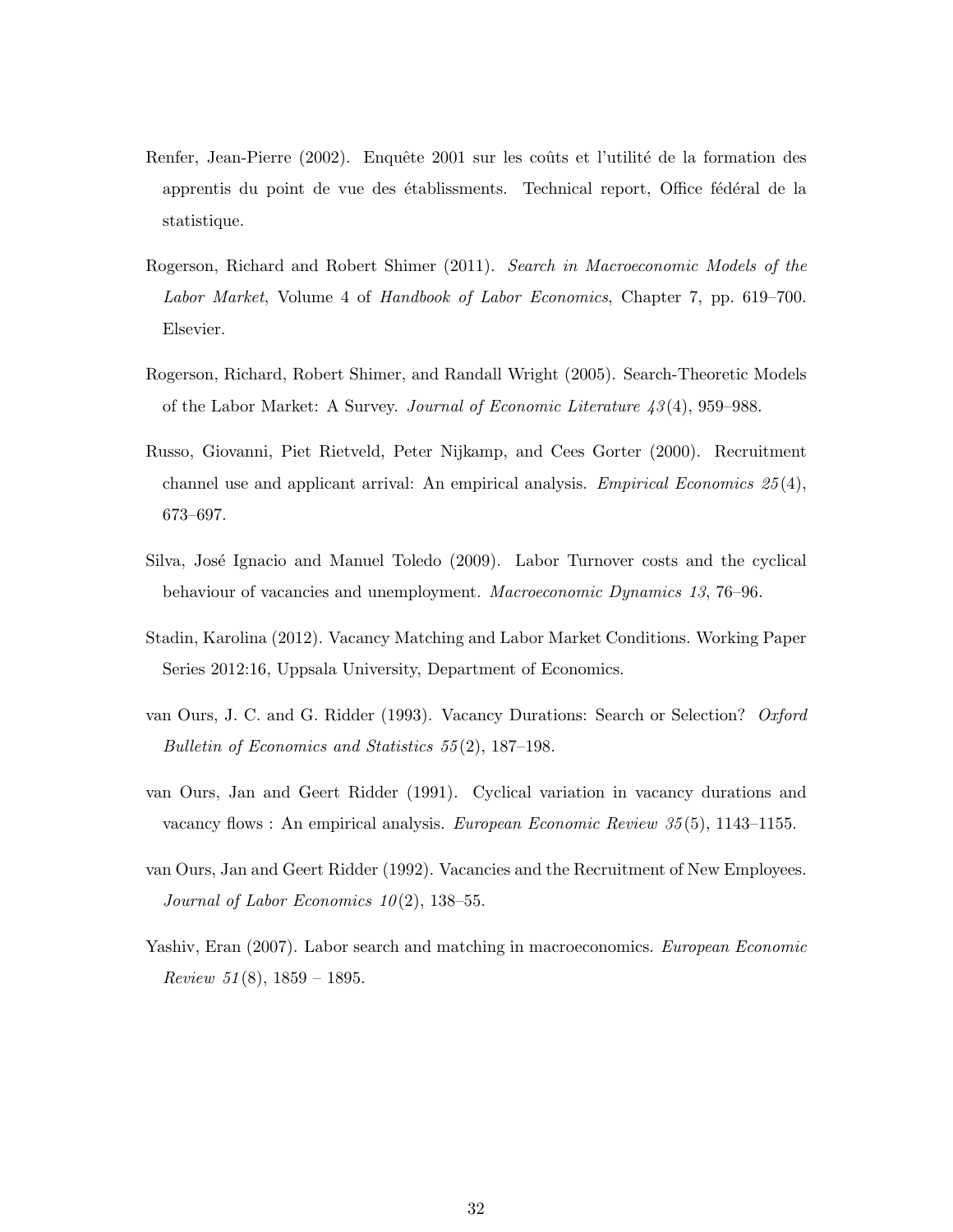## **A Tables**

|                                                     |          | 2000      |           | 2004      |
|-----------------------------------------------------|----------|-----------|-----------|-----------|
| Variable                                            | Mean     | Std. dev. | Mean      | Std. dev. |
| Number of new hires                                 | 3.06     | 5.82      | 2.90      | 6.45      |
| Number of skilled workers                           | 7.15     | 27.33     | 6.64      | 25.45     |
|                                                     |          |           |           |           |
| Costs of job postings                               | 1,361.36 | 2,166.94  | 939.92    | 1,455.35  |
| Number of applicants interviewed per vacancy        | 4.29     | 2.91      | 5.31      | 3.64      |
| Time for job interviews in hours                    | 6.33     | 6.83      | 9.83      | 10.40     |
| Personnel costs for interviews                      | 1,512.49 | 2,210.85  | 2,877.24  | 5,524.04  |
| Costs for external advisors/headhunters             | 872.52   | 2,685.15  | 565.90    | 2,399.18  |
| Search costs $(s_i)$                                | 3,746.36 | 5,206.42  | 4,383.06  | 6,723.68  |
| Duration of adaptation period in days               | 79.02    | 68.00     | 79.25     | 53.76     |
| Average decline in productivity $(1-p)$ (in $\%)$ ) | 27.20    | 13.74     | 30.51     | 12.66     |
| Training courses in days                            | 1.85     | 4.47      | 1.22      | 3.35      |
| Direct training costs                               | 669.60   | 2,069.18  | 426.44    | 1,606.59  |
| Weekly wage payments for skilled workers            | 1,209.75 | 276.43    | 1,258.61  | 204.18    |
| Adaptation costs                                    | 9,850.88 | 12,576.15 | 10,067.38 | 9,600.54  |
| Observations                                        | 2,360    |           | 2,567     |           |

## Table A1: Descriptive statistics for 2000 and 2004

Note: All costs are in Swiss francs (CHF) based on the prices 2000. In 2000, one CHF was roughly equal to 0.6 USD.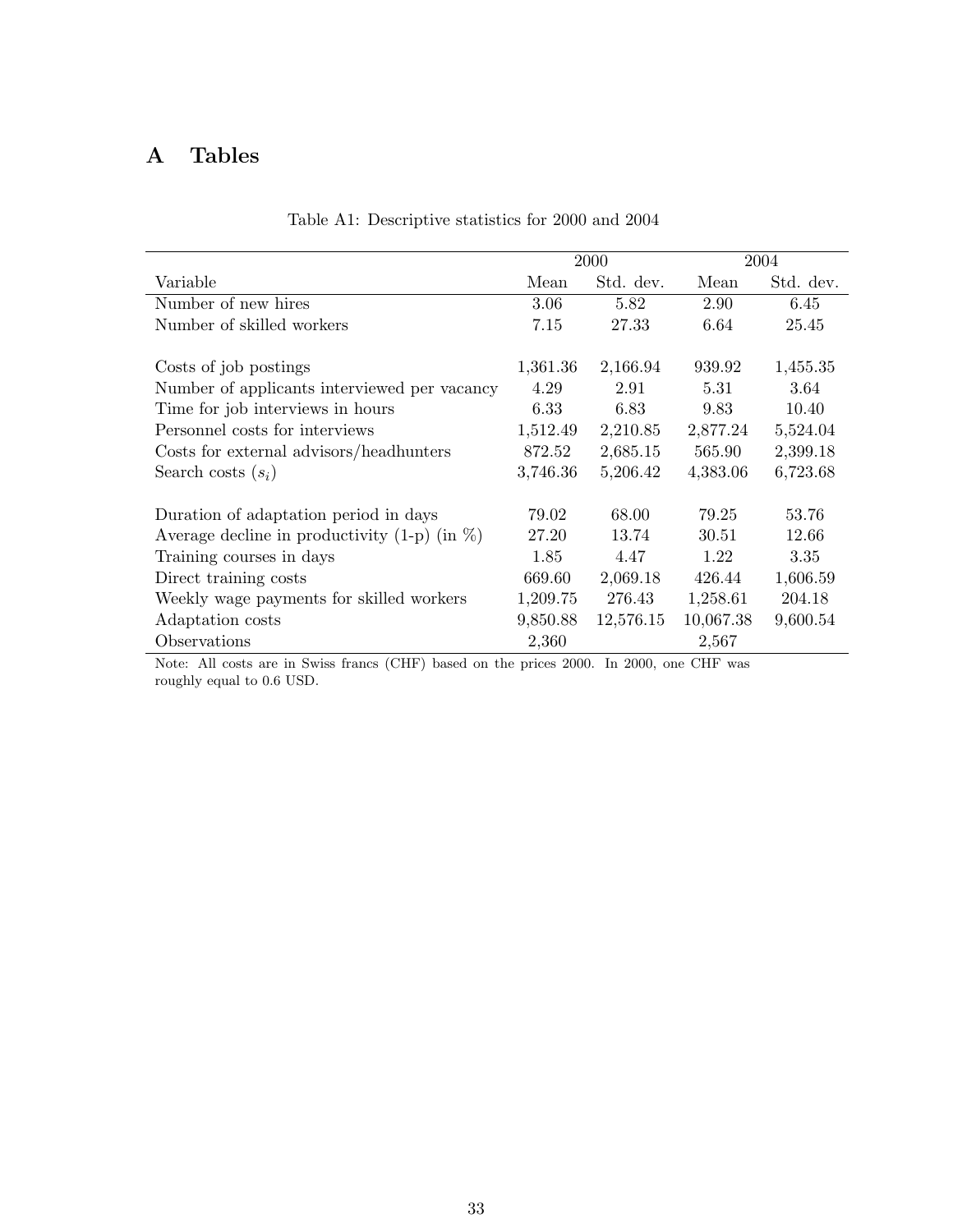| Table A2: Panel estimates (2004 and 2009): small firms with $\lt 50$ employees                                                                          |            |             |            |             |                                                                 |             |
|---------------------------------------------------------------------------------------------------------------------------------------------------------|------------|-------------|------------|-------------|-----------------------------------------------------------------|-------------|
|                                                                                                                                                         | $\ln a_i$  | $\ln h_i^i$ | $e_i$      | $ln p_i$    | $\ln d^t_i$                                                     | $\ln c_i^t$ |
| $(u/u)_t$                                                                                                                                               | $1.294***$ | 0.131       | $0.169**$  | $-0.128**$  | 0.0888                                                          | $-315.9$    |
|                                                                                                                                                         | (0.337)    | (0.157)     | (0.0646)   | (0.0533)    | (0.469)                                                         | (243.2)     |
| $\ln w$ (weekly, 2000 prices)                                                                                                                           | $2.495***$ | $1.311*$    | $-0.191$   | 0.314       | $-1.794$                                                        | $-720.7$    |
|                                                                                                                                                         | (1.168)    | (0.700)     | (0.339)    | (0.356)     | (2.151)                                                         | (1116.2)    |
| Constant                                                                                                                                                | $-13.36$   | $-7.395$    | 1.249      | 1.208       | 13.87                                                           | 5944.2      |
|                                                                                                                                                         | (8.302)    | (5.015)     | (2.428)    | (2.543)     | (15.35)                                                         | 7972.4      |
| Observations                                                                                                                                            | 127        | 127         | 127        | 127         | 127                                                             | 127         |
| $R^2$                                                                                                                                                   | 0.291      | 0.0774      | 0.224      | 0.0986      | 0.0268                                                          | 0.0401      |
| F-statistic                                                                                                                                             | 6.040      | 1.766       | 2.730      | 2.691       | 1.242                                                           | 0.970       |
| Table A3:                                                                                                                                               |            |             |            |             | Panel estimates (2004 and 2009): large firms with 50+ employees |             |
|                                                                                                                                                         | $\ln a_i$  | $\ln h_i^i$ | $e_i$      | $ln p_i$    | $\ln d_i^t$                                                     | $\ln c_i^t$ |
| $(u/u)_t$                                                                                                                                               | $-0.0910$  | $-0.0100$   | $0.183***$ | $-0.0746**$ | 0.0477                                                          | $-57.77$    |
|                                                                                                                                                         | (0.155)    | (7670.0)    | (0.0405)   | (0.0365)    | (0.298)                                                         | (160.9)     |
| $\ln w$ (weekly, 2000 prices)                                                                                                                           | $-0.329$   | $-0.287$    | 0.181      | $-0.330$    | $-2.852$                                                        | $-633.4$    |
|                                                                                                                                                         | (1.145)    | (0.419)     | (0.181)    | (0.295)     | (1.846)                                                         | (580.1)     |
| Constant                                                                                                                                                | 8.650      | 4.133       | $-1.484$   | $5.706***$  | $22.13*$                                                        | 4901.2      |
|                                                                                                                                                         | (8.240)    | (2.973)     | (1.297)    | (2.117)     | (13.24)                                                         | 4192.6      |
| Observations                                                                                                                                            | 396        | 396         | 396        | 388         | 396                                                             | 396         |
| $R^2$                                                                                                                                                   | 0.0140     | 0.00902     | 0.173      | 0.0213      | 0.0361                                                          | 0.0212      |
| F-statistic                                                                                                                                             | 0.922      | 0.493       | 11.64      | 1.588       | 2.123                                                           | 1.237       |
| Note: Fixed effects estimates. Clustered standard errors at the establishment level are shown in parentheses.<br>* $p < 0.10$ , ** $p < 0.05$ , *** $p$ | < 0.01     |             |            |             |                                                                 |             |
|                                                                                                                                                         |            |             |            |             |                                                                 |             |